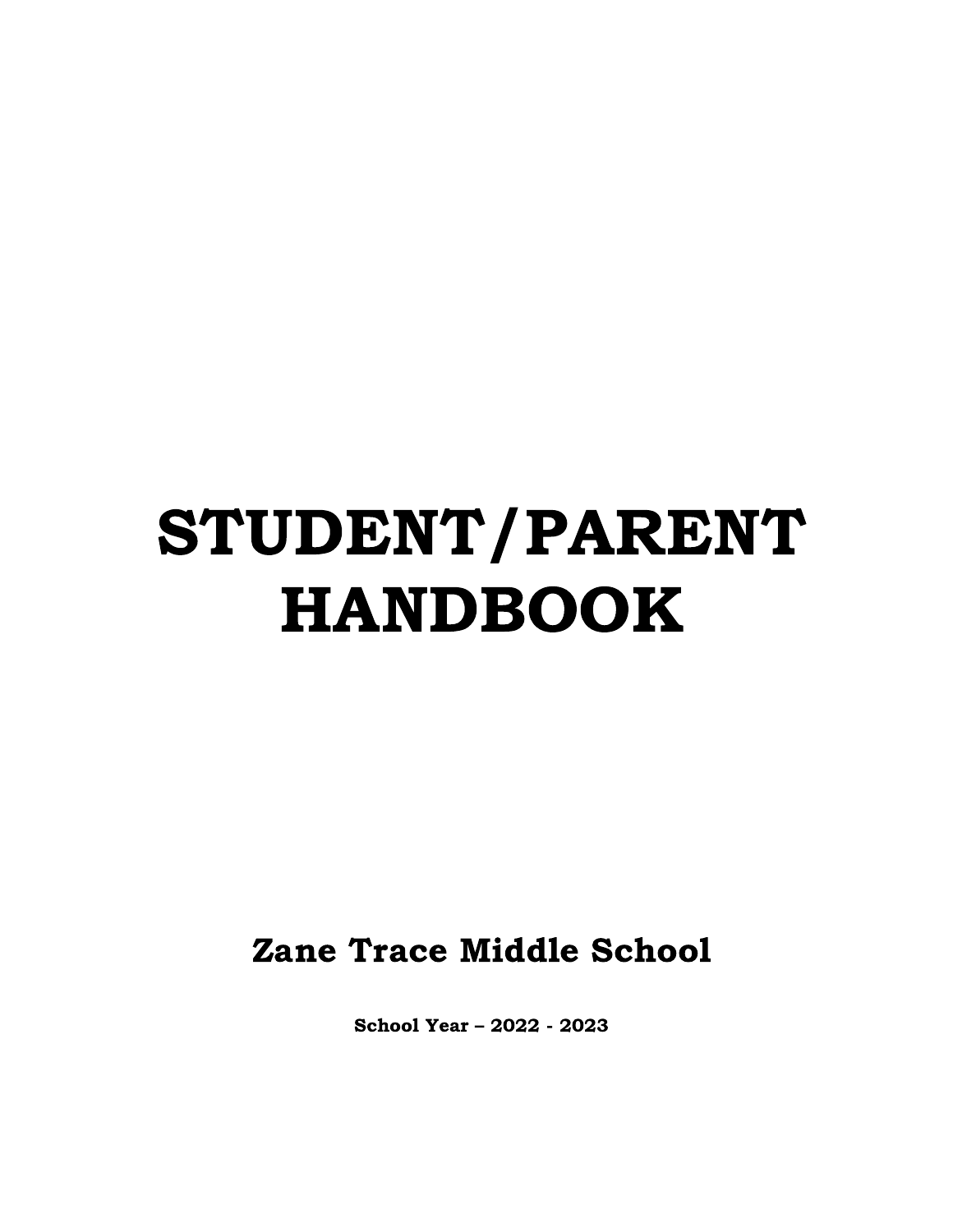## TABLE OF CONTENTS Topic Board Policy

# Foreword Mission of the School Equal Education Opportunity 2260 School Day 8210 Student Responsibilities 5200, 5500 Student Well Being 3213, 4213 Injury and Illness 5330, 5430 Section I - General Information Enrolling in the School 5111 Scheduling and Assignment 5120 Early Dismissal 5230 Withdrawal/Transfer from School 5130 Immunizations 5320 Emergency Medical Authorization 5341 Use of Medications 5330 Non Prescribed Medications 5330 Control of Casual-Contact Communicable Disease 8450 Control of Non Casual-Contact Communicable Diseases 8453 Control of Blood-Borne Pathogens 8453.02 Students with Disabilities 2460 Homeless Students 5111.01 Children and Youth in Foster Care **5111.03** Student Records 8330 Student Fees and Fines 6152, 6152.01 Student Fund Raising 5830 Student Valuables Meal Service 8500, 8531 AG 8500D Fire, Tornado, and Safety Drills Emergency Closings and Delays 8210 Preparedness for Toxic and Asbestos Hazards 8431 Visitors 9150 Use of the Library Use of School Equipment and Facilities 7510, 7530 Lost and Found Use of Office Telephones Use of Personal Communication Devices 5136 Advertising Outside Activities 61 and 1990 100 and 100 and 100 and 100 and 100 and 100 and 100 and 100 and 100 and 100 and 100 and 100 and 100 and 100 and 100 and 100 and 100 and 100 and 100 and 100 and 100 and 100 and 100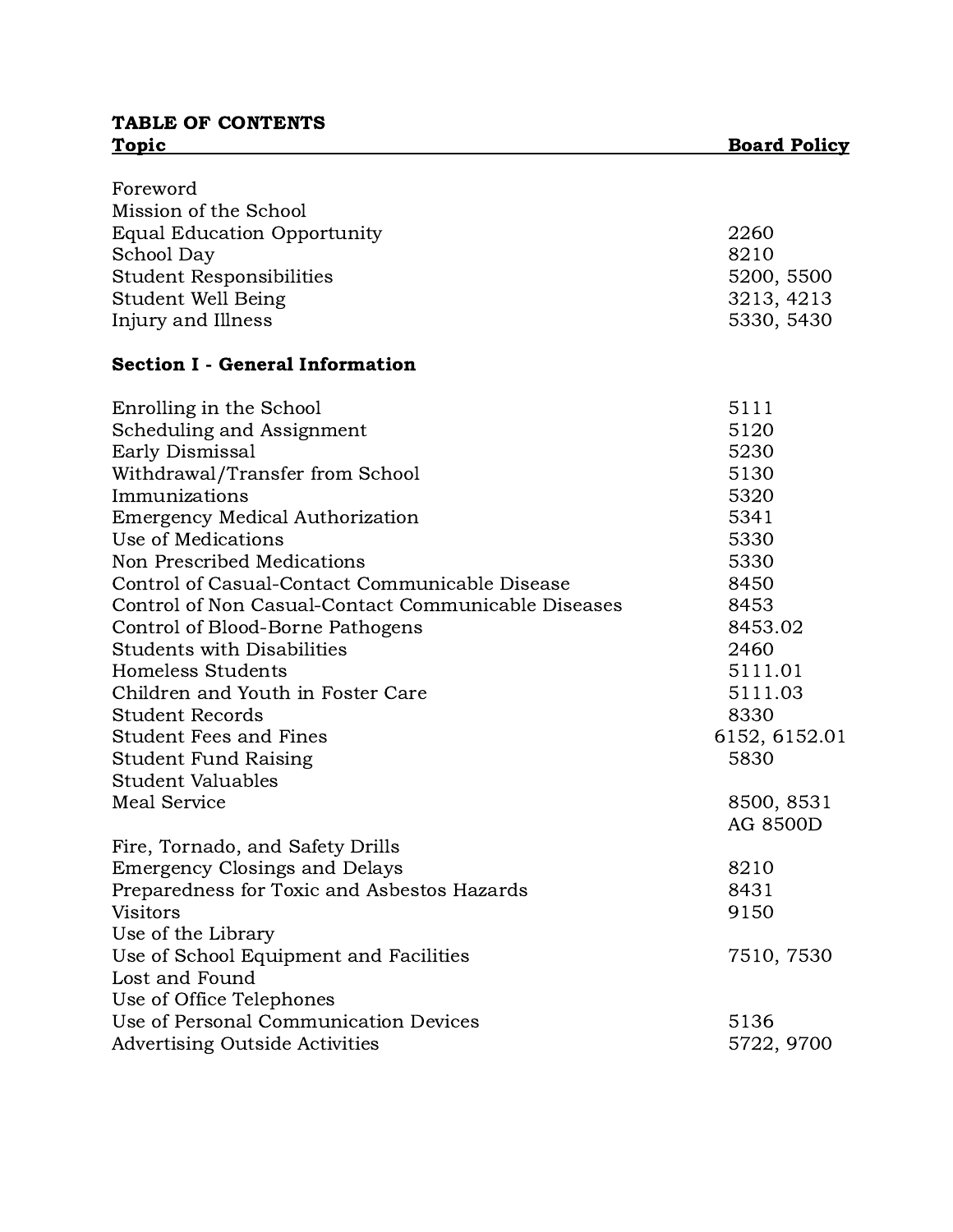# TABLE OF CONTENTS

| Topic                                                                     | <b>Board Policy</b> |
|---------------------------------------------------------------------------|---------------------|
| <b>Section II - Academics</b>                                             |                     |
| Course Offerings                                                          |                     |
| Field Trips                                                               | 2340                |
| Grades                                                                    | 5421                |
| Promotion, Acceleration, and Retention                                    | 5410                |
| <b>Graduation Requirements</b>                                            | 5460                |
| [ ] Diploma Deferral                                                      | 5460.01             |
| Students At Risk of Not Qualifying for a High School Diploma              | 5460.02             |
| <b>Early Graduation</b>                                                   | 5464                |
| <b>Educational Options</b>                                                | 2370                |
| College Credit Plus Program                                               | 2271                |
| <b>Career Advising Program</b>                                            | 2413                |
| Recognition of Student Achievement                                        | 5451                |
| Homework                                                                  | 2330                |
| <b>Computers Technology and Networks</b>                                  | 7540                |
| Social Media                                                              | 7544                |
| <b>Student Assessment</b>                                                 | 2623                |
| <b>Section III - Student Activities</b>                                   |                     |
| School-Sponsored Clubs and Activities                                     | 2430                |
| Non School-Sponsored Clubs and Activities                                 |                     |
| Athletics                                                                 | 2431                |
| Academic Eligibility                                                      | 2430, 2431          |
| Student Employment                                                        | 5895                |
| <b>Student Attendance at School Events</b>                                | 5855                |
| <b>Student Precinct Workers</b>                                           | 5725                |
| <b>Section IV - Student Conduct</b>                                       |                     |
| Attendance                                                                | 5200                |
| <b>School Attendance Policy</b>                                           | 5200                |
| Code of Conduct                                                           | 5500                |
| Bullying, Harassment, and Intimidation                                    | 5517.01             |
| Title IX Sexual Harassment                                                | 2266                |
| Zero Tolerance                                                            | 5600                |
| Student Discipline Code<br>3217, 5500, 5516, 5517, 5600, 5610,<br>5610.01 |                     |
| Discipline                                                                | 5610, 5610.01 - .05 |
| Due Process Rights                                                        | 5611                |
| Search and Seizure                                                        | 5771                |
| Interrogation of Students                                                 | 5540                |
| <b>Student Rights of Expression</b>                                       | 572                 |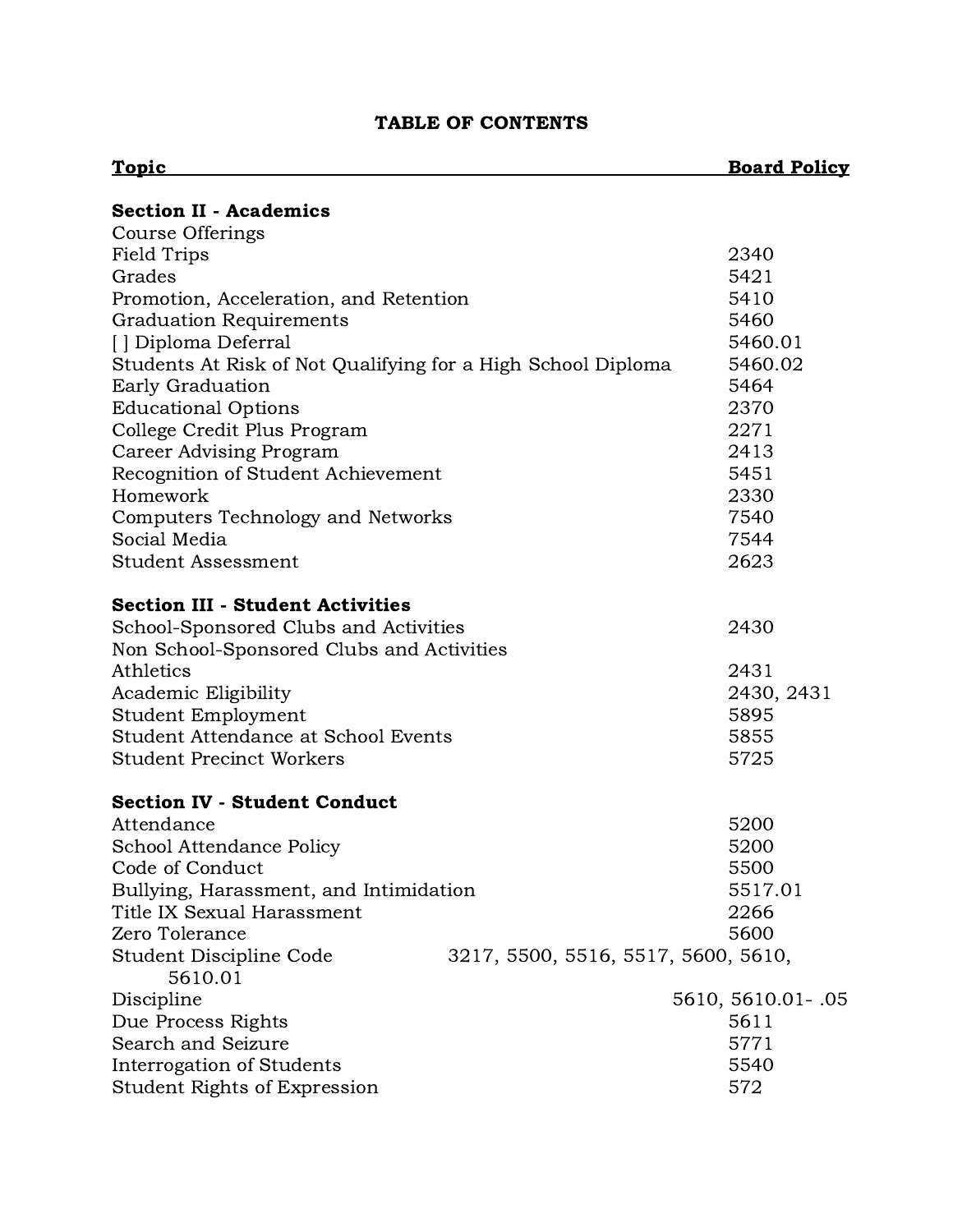# TABLE OF CONTENTS

| <b>Topic</b>                                  | <b>Board Policy</b> |
|-----------------------------------------------|---------------------|
| <b>Section V - Transportation</b>             |                     |
| Bus Transportation to School                  | 8600                |
| <b>Bus Conduct</b>                            |                     |
| Video Recordings on School Buses              | 8600                |
| Penalties for Infractions                     | 5610, 5610.04       |
| Transportation of Students by Private Vehicle | 8660                |
| Self-Transportation to School                 | 5515                |

[ ] Use of Motorized Utility Vehicles 5515.01

| <b>NOTE:</b> | This Student/Parent Handbook is based in significant part on policies    |
|--------------|--------------------------------------------------------------------------|
|              | adopted by the Board of Education and Administrative Guidelines          |
|              | developed by the Superintendent. Those Board Policies and                |
|              | Administrative Guidelines are incorporated by reference into the         |
|              | provisions of this Handbook. The Policies and Administrative             |
|              | Guidelines are periodically updated in response to changes in the law    |
|              | and other circumstances. Therefore, there may have been changes to       |
|              | the documents reviewed in this Handbook since it was printed in 2022.    |
|              | If you have questions or would like more information about a specific    |
|              | issue or document, contact your school principal or access the           |
|              | document on the District's website: www.zanetrace.org by clicking on     |
|              | "Board Policies" under the District drop-down menu and finding the       |
|              | specific policy or administrative guideline in the Table of Contents for |
|              | that section.                                                            |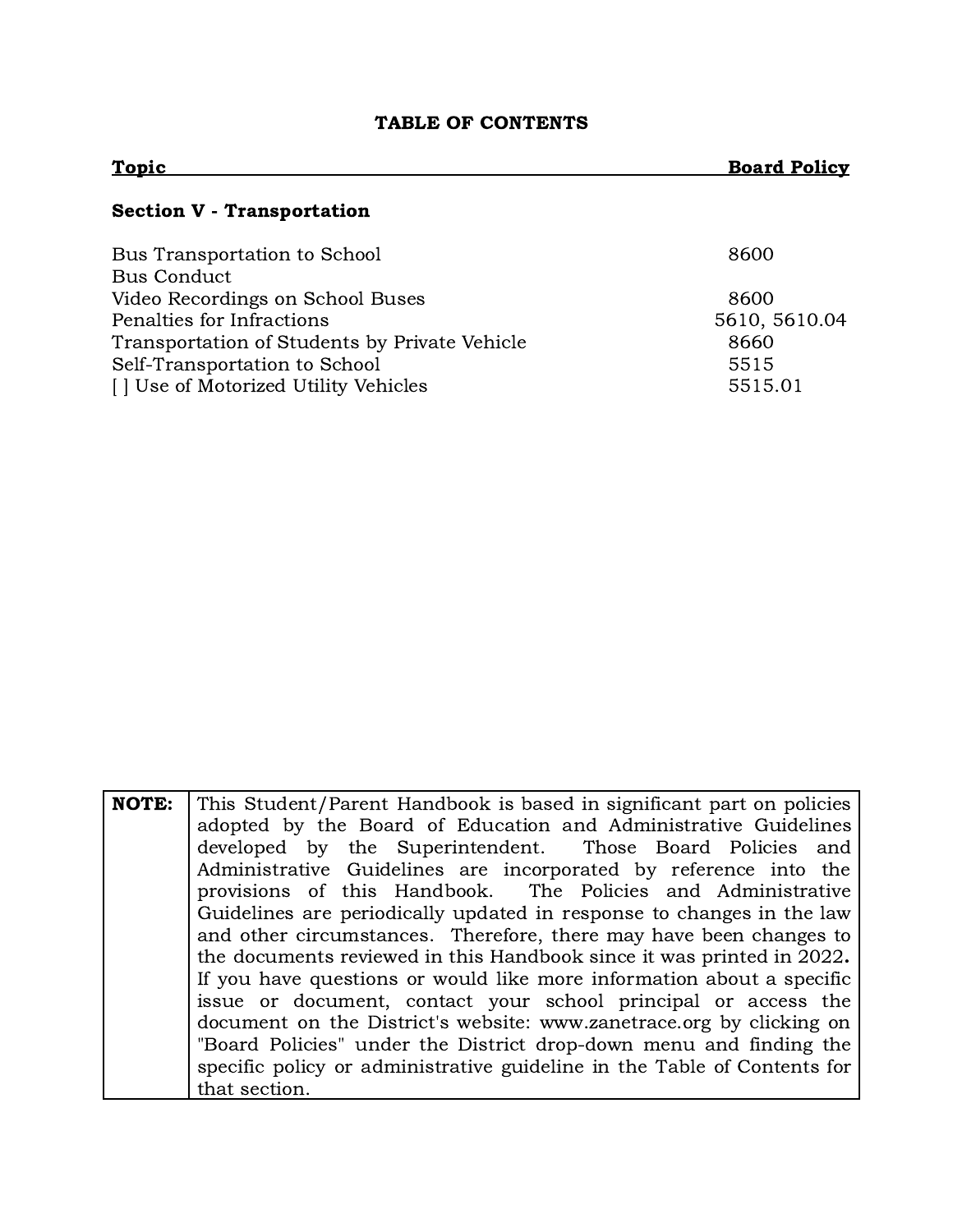## Student/Parent Handbook

for the

Zane Trace Middle School

Welcome to the Zane Trace Middle School. The staff and I are pleased to have you as a student and will do our best to help make your experience here as enjoyable and successful as you wish to make it. To help provide a safe and productive learning environment for students, staff, parents and visitors, the Board of Education publishes this updated Student/Parent Handbook annually to explain students' rights, responsibilities and consequences for misbehavior.

Parents are encouraged to take a few minutes to review and discuss the information in this Handbook with their school-age children. Teachers may also review this Handbook with students at the beginning of the school year.

Thank you for taking the time to become familiar with the important information in this Handbook. If you have any questions, please contact the principal.

John Berry, Principal [740-772-7671/jberry@ztlsd.org]

Kathy Gillespie, Guidance Counselor(s) [740-773-9854/kgillespie@ztlsd.org]

BJ Tripp, School Secretary [740-773-9854/btripp@ztlsd.org]

Jerry Mowery, Superintendent of Schools [740-775-1355/jmowery@ztlsd.org]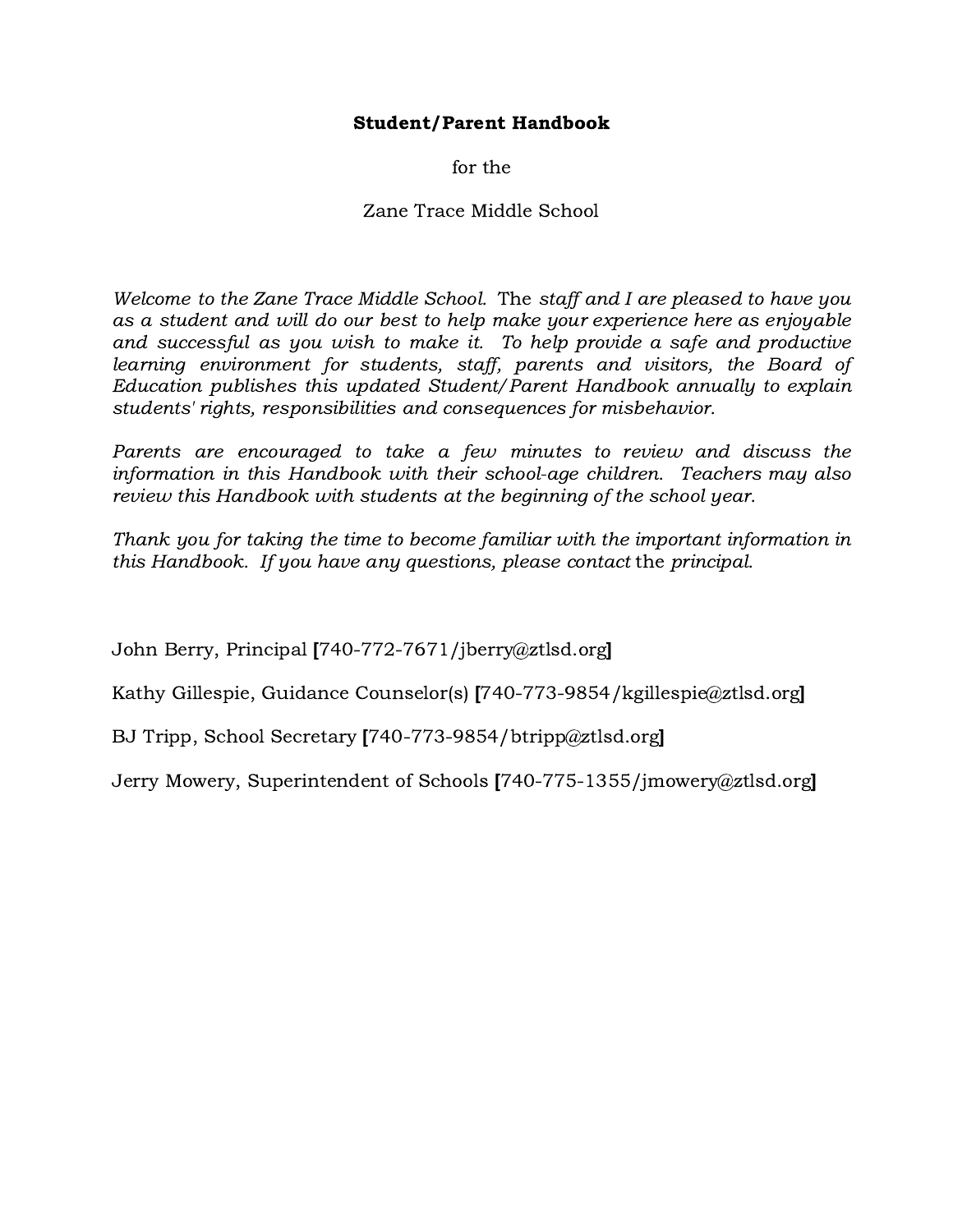#### FOREWORD

This Student Handbook was developed to answer many of the commonly asked questions that you and your parents may have during the school year and to provide specific information about certain Board policies and procedures. Please take time to become familiar with the important information contained in this Handbook and keep the Handbook available for frequent reference by you and your parents. If you have any questions that are not addressed in this Handbook, you are encouraged to talk to your teachers or the building principal. This Handbook replaces all prior handbooks and other written material on the same subjects. This Handbook does not equate to an irrevocable contractual commitment to the student, but only reflects the current status of the Board's policies and the School's rules as of the 2022/2023 school year. If any of the policies or administrative guidelines referenced herein are revised, the language in the most current policy or administrative guideline prevails. Copies of current Board policies and administrative guidelines are available from the building principal and on the District's web site.

#### MISSION OF THE SCHOOL

"The mission of the Zane Trace MIddle School is to work in partnerships with students, families, and the community to ensure that each student acquires the knowledge, skills, and core values necessary to achieve personal success and to enrich the community."

#### EQUAL EDUCATION OPPORTUNITY

This District provides an equal educational opportunity for all students.

Any person who believes that s/he has been discriminated against on the basis of his/her race, color, disability, religion, gender, or national origin while at school or a school activity should immediately contact the School District's Compliance Officer(s):

Jerry Mowery Superintendent 740-775-1355

Complaints will be investigated in accordance with the procedures described on page(s) \_\_\_\_\_\_ of this Handbook. Any student making a complaint or participating in a school investigation will be protected from retaliation. The Compliance Officer(s) can provide additional information concerning equal access to educational opportunity.

#### SCHOOL DAY

The typical school day begins at 7:40 am and ends at 2:06 pm.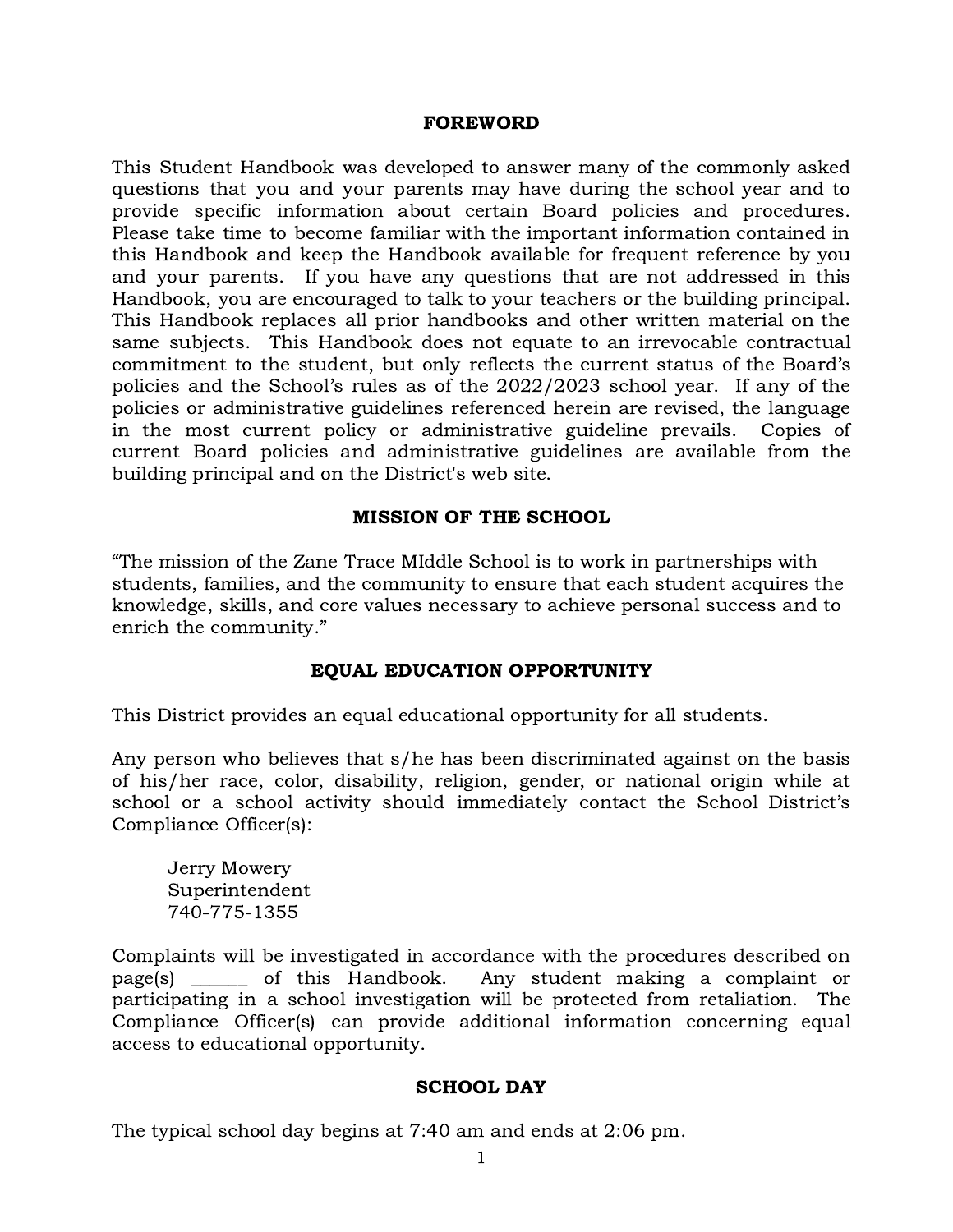#### STUDENT RESPONSIBILITIES

The School's rules and procedures are designed to allow students to be educated in a safe and orderly environment. All students are expected to follow staff members' directions and to obey all school rules.

Students must arrive at school on time, prepared to learn and participate. If, for some reason, this is not possible, the student should seek help from the Middle School office.

- [ ] Adult students (age 18 or older) must follow all school rules.
- [ ] If residing at home, adult students are encouraged to include their parents in their educational program.

In order to keep parents informed of their child's progress in school, parents will be provided information on a regular basis and whenever concerns arise. Many times it will be the responsibility of the student to deliver the information. The School, however, may use email when necessary. It is important for all parents to maintain current email addresses, phone numbers, and emergency contact information on Final Forms. Parents are encouraged to build a two-way link with their child's teachers and support staff by informing the staff of suggestions or concerns that may help their child better accomplish his/her educational goals.

## STUDENT WELL BEING

Student safety is the responsibility of both students and staff. Staff members are familiar with emergency procedures such as evacuation procedures, fire and tornado drills, safety drills in the event of a terrorist or other violent attack, and accident reporting procedures. If a student is aware of any dangerous situation or accident, s/he must notify a staff person immediately.

State law requires that all students have an emergency medical authorization completed and signed by a parent or guardian on file in the School office.

Students with specific health care needs should deliver written notice about such needs, along with physician documentation, to the School.

## INJURY AND ILLNESS

All injuries must be reported to a teacher or the office. If the injuries are minor, the student will be treated and may return to class. If medical attention is required, the office will follow the School's emergency procedures and attempt to make contact with the student's parents.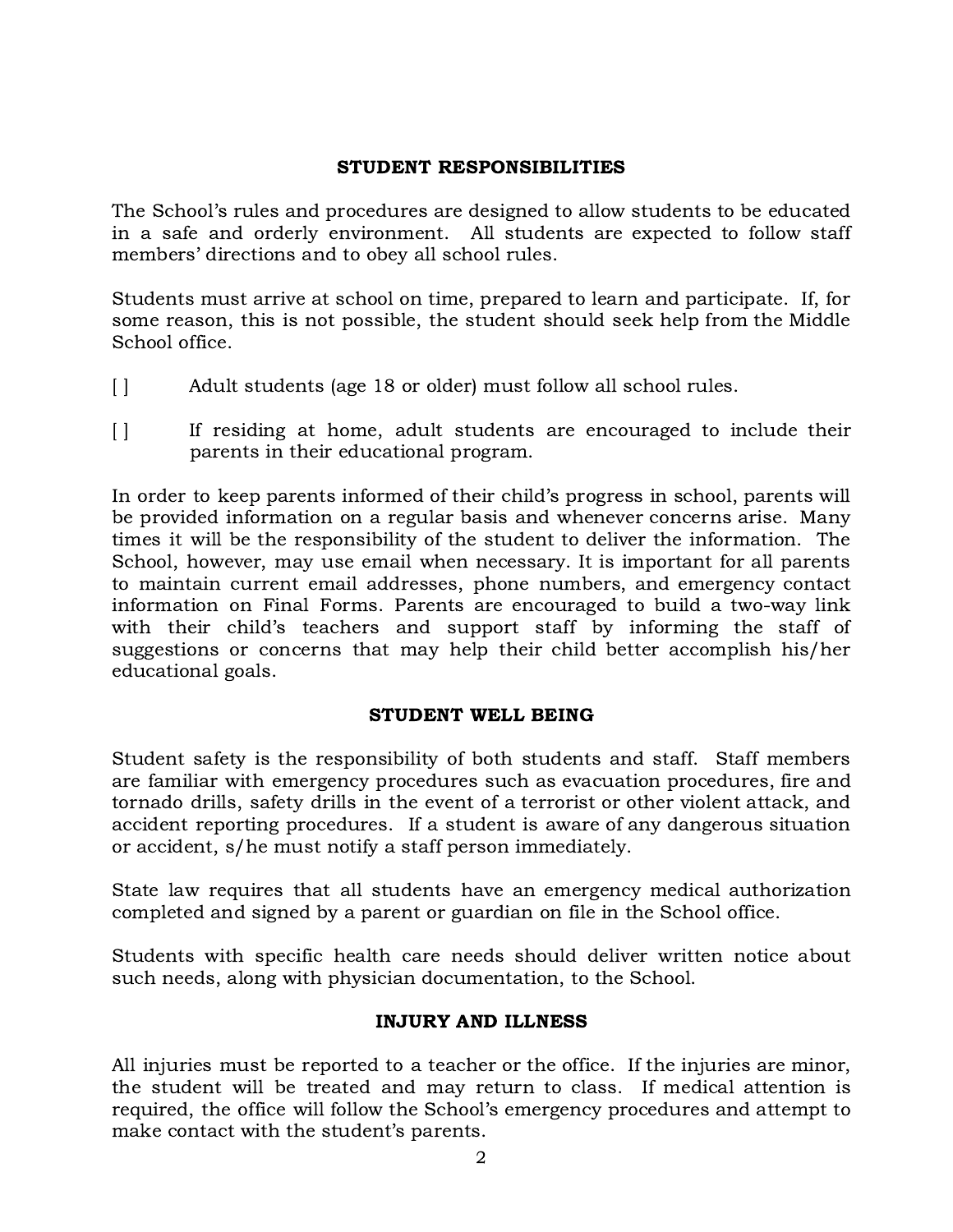A student who becomes ill during the school day should request permission to go to the office. An appropriate adult in the office will determine whether the student should remain in school or go home. No student will be released from school without proper parental permission.

#### SECTION I - GENERAL INFORMATION

#### ENROLLING IN THE SCHOOL

In general, State law requires students to enroll in the school district in which their parent or legal guardian reside unless enrolling under the District's open enrollment policy.

New students under the age of 18 must be enrolled by their parent or legal guardian. When enrolling, parents must provide copies of the following:

- A. a birth certificate or similar document
- B. court papers allocating parental rights and responsibilities, or custody (if appropriate)
- C. proof of residency
- D. proof of immunizations

Under certain circumstances, temporary enrollment may be permitted. In such cases, parents will be notified about documentation required to establish permanent enrollment.

Students enrolling from another school must have an official transcript from their previous school in order to have credits transferred. The school's attendance officer will assist in obtaining the transcript, if not presented at the time of enrollment.

Homeless students who meet the Federal definition of homeless may enroll and will be under the District Liaison Homeless Children with regard to enrollment procedures.

New students 18 years of age or older are not required to be accompanied by a parent when enrolling. When residing with a parent, these students are encouraged to include the parents in the enrollment process. When conducting themselves in school, adult students have the responsibilities of both student and parent.

In addition, if a new student resides in the District with a grandparent and is the subject of a: (1) power of attorney designating the grandparent as the attorney-if-fact; or (2) a caretaker authorization affidavit executed by the grandparent that provides the grandparent with authority over the care, physical custody, and control of the child, including the ability to enroll the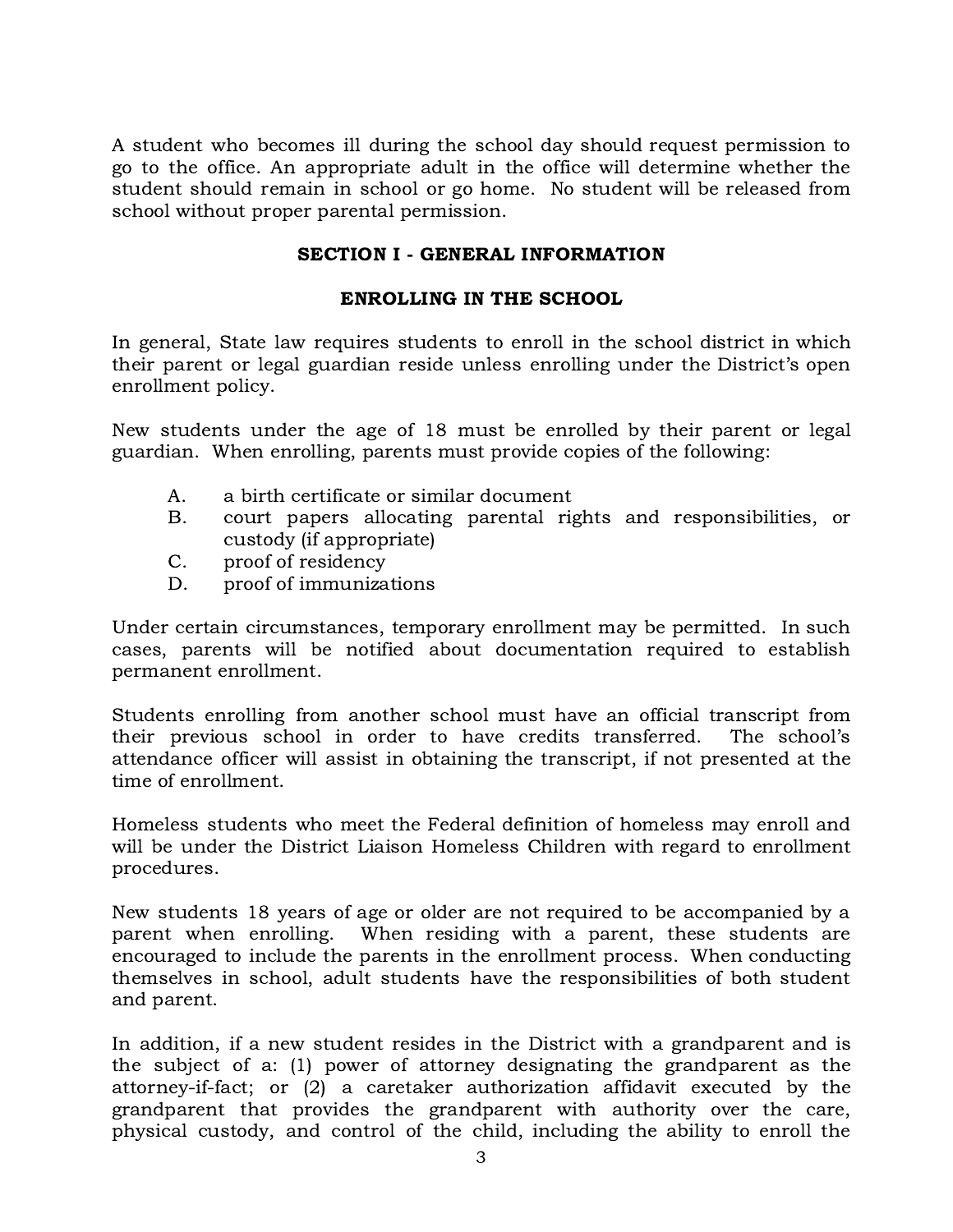child in school, consent in all school related matters, and discuss with the District the child's educational progress, the student's grandparent may enroll the child in school on a tuition-free basis. However, in addition to the above referenced documents that are typically required for enrollment, the grandparent must provide the District with a duly executed and notarized copy of a power of attorney or caretaker authorization affidavit.

A student suspended or expelled by another public school in Ohio may be temporarily denied admission to the District's schools during the period of suspension or expulsion even if that student would otherwise be entitled to attend school in the District. Likewise, a student expelled or otherwise removed for disciplinary purposes from a public school in another state and the period of expulsion or removal has not expired may be temporarily denied admission to the District's schools during the period of expulsion or removal or until the expiration of the period of expulsion or removal which the student would have received in the District had the student committed the offense while enrolled in the District. Prior to denying admission, however, the Superintendent shall offer the student an opportunity for a hearing to review the circumstances of the suspension or expulsion and any other factors the Superintendent determines to be relevant.

If a student has been recently discharged or released from the custody of the Department of Youth Services (DYS) and is seeking admittance or re-admittance into the District, the student will not be admitted until the following records, which are required to be released by DYS to the Superintendent, have been received:

- A. an updated copy of the student's transcript;
- B. a report of the student's behavior while in DYS custody;
- C. the student's current IEP, if one has been developed for the child; and
- D. a summary of the instructional record of the child's behavior.

Foreign students and foreign-exchange students (from recognized and approved student programs) are eligible for admission on the same basis as other non-resident students.

## SCHEDULING AND ASSIGNMENT

Schedules are provided to each student at the beginning of the school year or upon enrollment. Schedules are based on the student's needs and available class space. Any changes in a student's schedule should be handled through the Middle School Office. Students may be denied course enrollment due to lack of available space or the need for the student to pass prerequisite courses.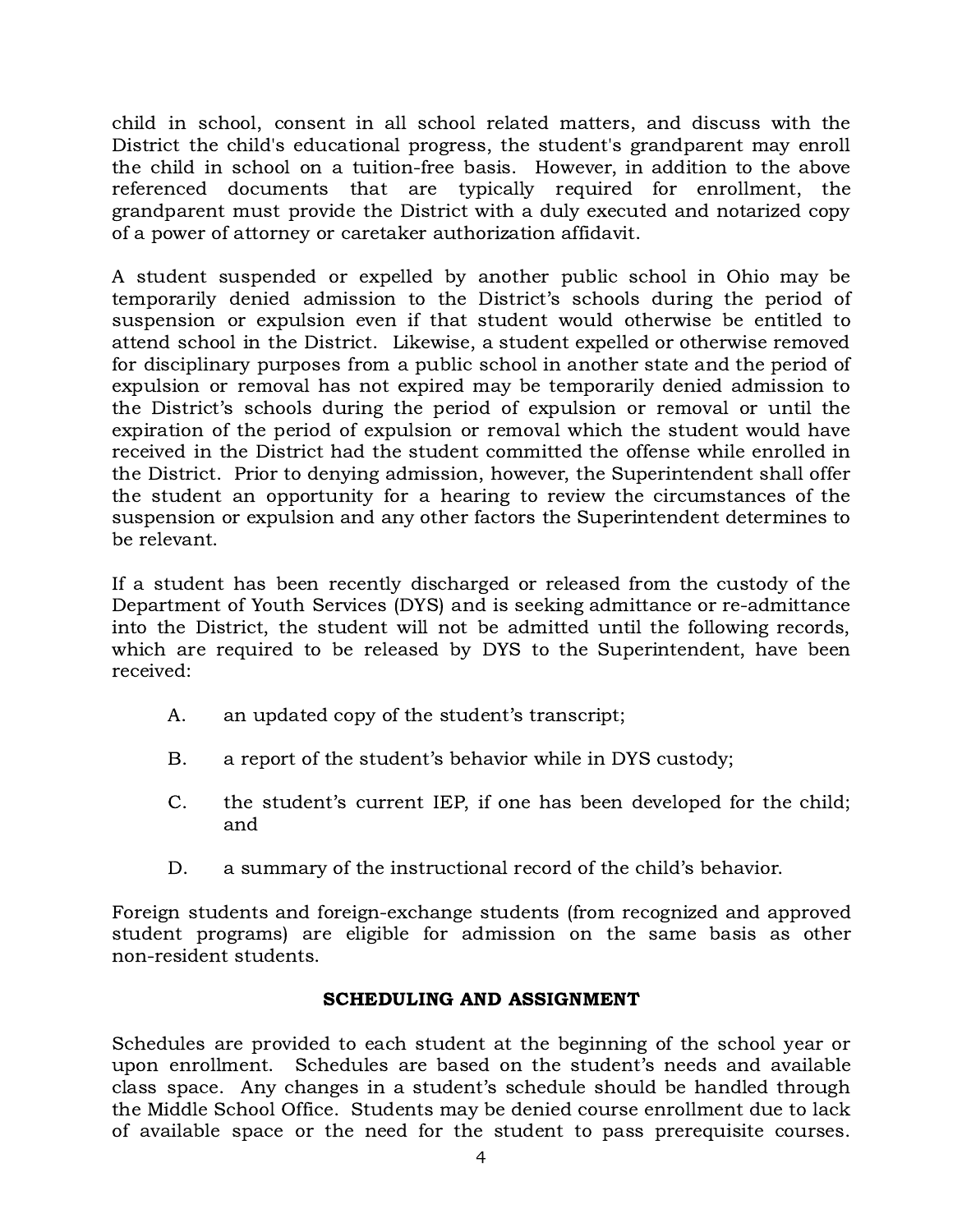Students are expected to follow their schedules. Any variation must be approved with a pass or schedule change.

## EARLY DISMISSAL

No student may leave school prior to dismissal time without a parent or guardian either submitting a signed written request or coming to the School Office personally to request the release. No student will be released to a person other than a custodial parent(s) or guardian without a written permission note signed by the custodial parent(s) or guardian.

## WITHDRAWAL/TRANSFER FROM SCHOOL

No student under the age of eighteen (18) is allowed to withdraw from school without the written consent of his/her parents and in compliance with State law. A student who otherwise withdraws from school shall be reported to the juvenile judge of the county and to the Bureau of Motor Vehicles for suspension of their driver's license, if s/he is under the age of 18.

Parents must notify the Principal about plans to transfer their child to another school. School records, including disciplinary records of suspension and expulsion, will be transferred to the new school within 14 days of the parents' notice or request.

## IMMUNIZATIONS

Students must be current with all immunizations required by law, including but not limited to poliomyelitis, measles, diphtheria, rubella, pertussis, tetanus, and mumps, or have an authorized exemption from State immunization requirements. Kindergarten students must be immunized against Hepatitis B and chicken pox. For the safety of all students, the school principal may remove a student from school or establish a deadline for meeting State requirements if a student does not have the necessary immunizations or authorized exemption. In the event of a chicken pox epidemic, the Superintendent may temporarily deny admission to a student otherwise exempted from the chicken pox immunization requirement. Any questions about immunizations or exemptions should be directed to the school nurse.

## EMERGENCY MEDICAL AUTHORIZATION

A complete Emergency Medical Authorization Form must be on file with the School in order for a student to participate in any activity off school grounds, including field trips, spectator trips, athletic and other extracurricular activities, and co-curricular activities. The Emergency Medical Authorization form is provided at the time of enrollment and at the beginning of each school year. This is completed on Final Forms.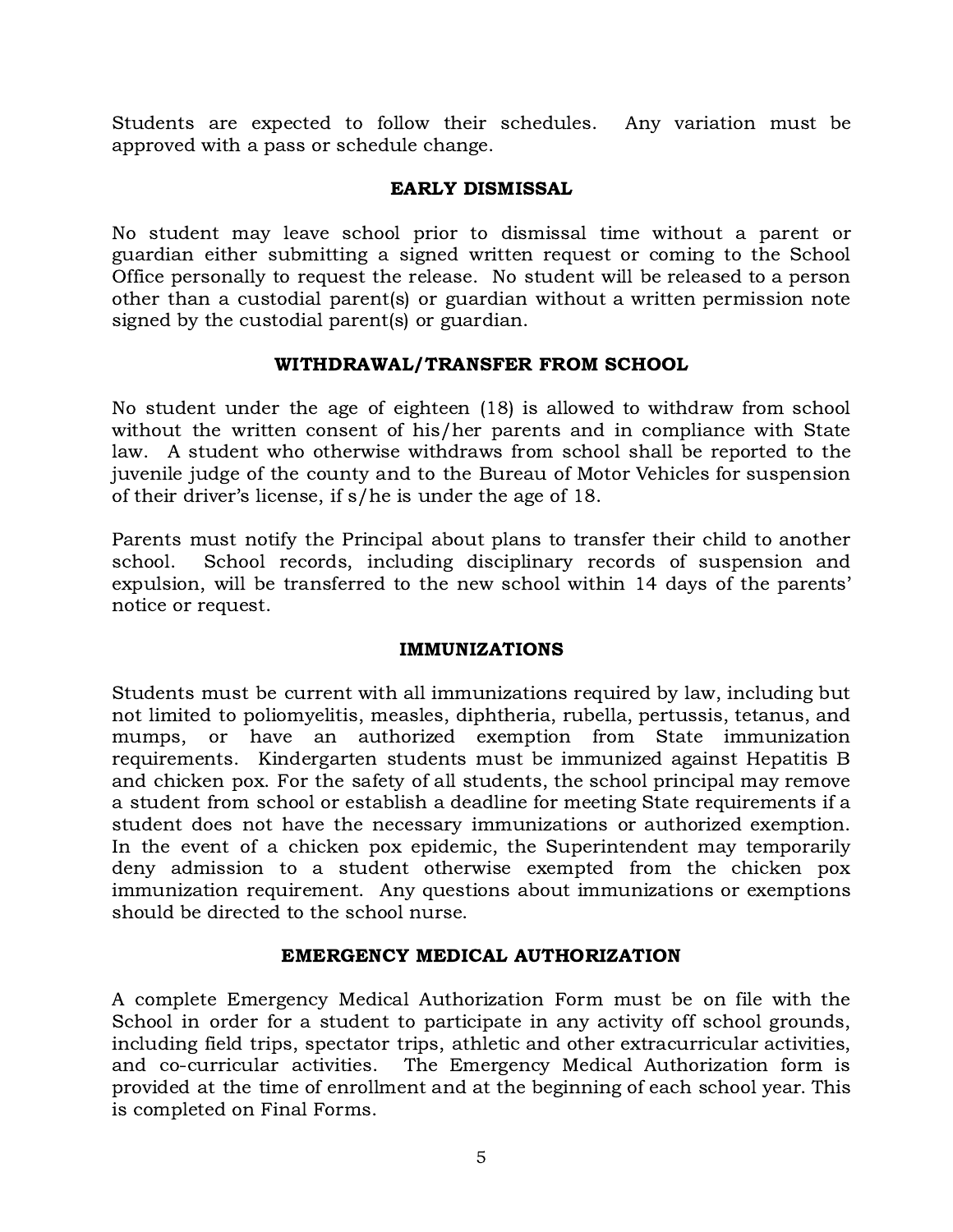#### USE OF MEDICATIONS

Students who must take prescribed medication during the school day, must comply with the following guidelines:

- A. Parents should determine, with the counsel of their child's prescriber, whether the medication schedule can be adjusted to avoid administering medication during school hours.
- B. The appropriate form must be filed with the respective building principal before the student will be allowed to begin taking any medication during school hours or to use an inhaler to self-administer asthma medication. Such forms must be filed annually and as necessary for any change in the medication.
- C. All medications must be registered with the nurse's office and must be delivered to school in the original containers in which they were dispensed by the prescribing physician or licensed pharmacist, labeled with the date, the student's name, and the exact dosage to be administered.
- D. Medication that is brought to the office will be properly secured. Except as noted below, medication must be delivered to the nurse's office by the student's parent or guardian or by another responsible adult at the parent or guardian's request. In the case of epinephrine autoinjectors ("epi pens"), in addition to written permission and submission of proper forms, the parent or student must provide a backup dose to the school nurse. Students are strictly prohibited from transferring emergency medication, epi pens, or inhalers to any other student for their use or possession.
- E. Any unused medication unclaimed by the parent will be destroyed by school personnel when a prescription is no longer to be administered or at the end of a school year.
- F. The parents shall have sole responsibility to instruct their child to take the medication at the scheduled time.
- G. The school nurse will maintain a log noting the personnel designated to administer medication, as well as the date and the time of day that administration is required. This log will be maintained along with the prescriber's written request and the parent's written release.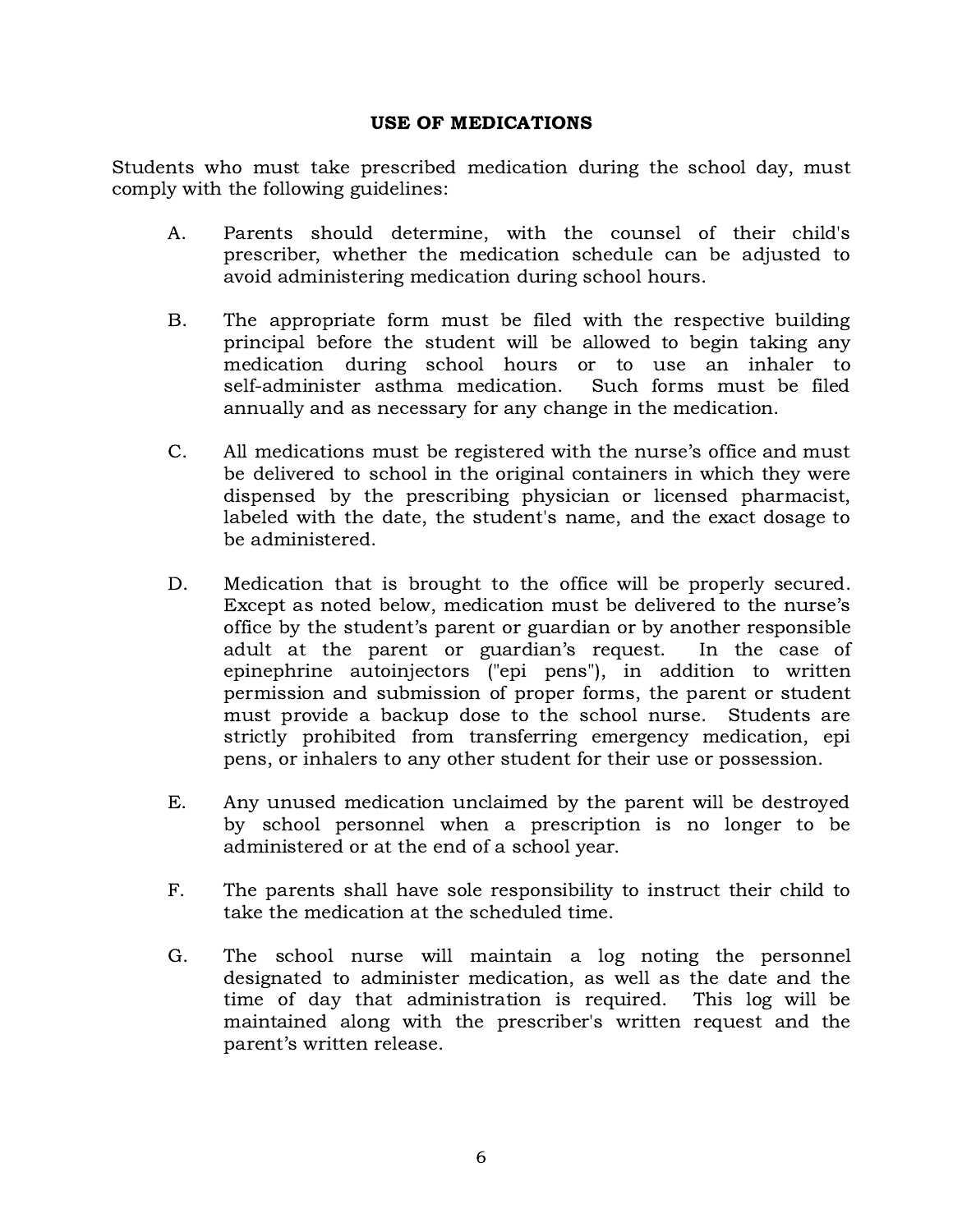## Non Prescribed (Over-the-Counter) Medications

No staff member will dispense non prescribed, over-the-counter (OTC) medication to any student without prior parent authorization. Parents may authorize administration of a non prescribed medication on forms that are available from the nurse's office. Physician authorization is not required in such cases.

If a student is found using or possessing a non-prescribed medication without parent authorization, the student will be brought to the School office while the student's parents are contacted for authorization. The medication will be confiscated until written authorization is received.

Any student who distributes medication of any kind or who is found in possession of unauthorized medication is in violation of the School's Code of Conduct and will be disciplined in accordance with the drug-use provision of the Code.

A student may possess and use a metered dose inhaler or a dry powder inhaler to alleviate asthmatic symptoms or before exercise to prevent the onset of asthmatic symptoms, at school or at any activity, event, or program sponsored by or in which the student's school is a participant if the appropriate form is completed and on file in the nurse's office.

A student who is authorized to possess and use a metered dose or dry powder inhaler may not transfer possession of any inhaler or other medication to any other student.

## CONTROL OF CASUAL-CONTACT COMMUNICABLE DISEASES

Because a school has a high concentration of people, it is necessary to take specific measures when the health or safety of the group is at risk. The School's professional staff may remove or isolate a student who has been ill or has been exposed to a communicable disease or highly-transient pest, such as lice.

Specific communicable diseases include diphtheria, scarlet fever, strep infections, whooping cough, mumps, measles, rubella, and other conditions indicated by the Local and State Health Departments.

Any removal will be limited to the contagious period as specified in the School's administrative guidelines.

## CONTROL OF NON CASUAL-CONTACT COMMUNICABLE DISEASES

The School District has an obligation to protect staff and students from non casual-contact communicable diseases. When a non casual-contact communicable disease is suspected, the student's health will be reviewed by a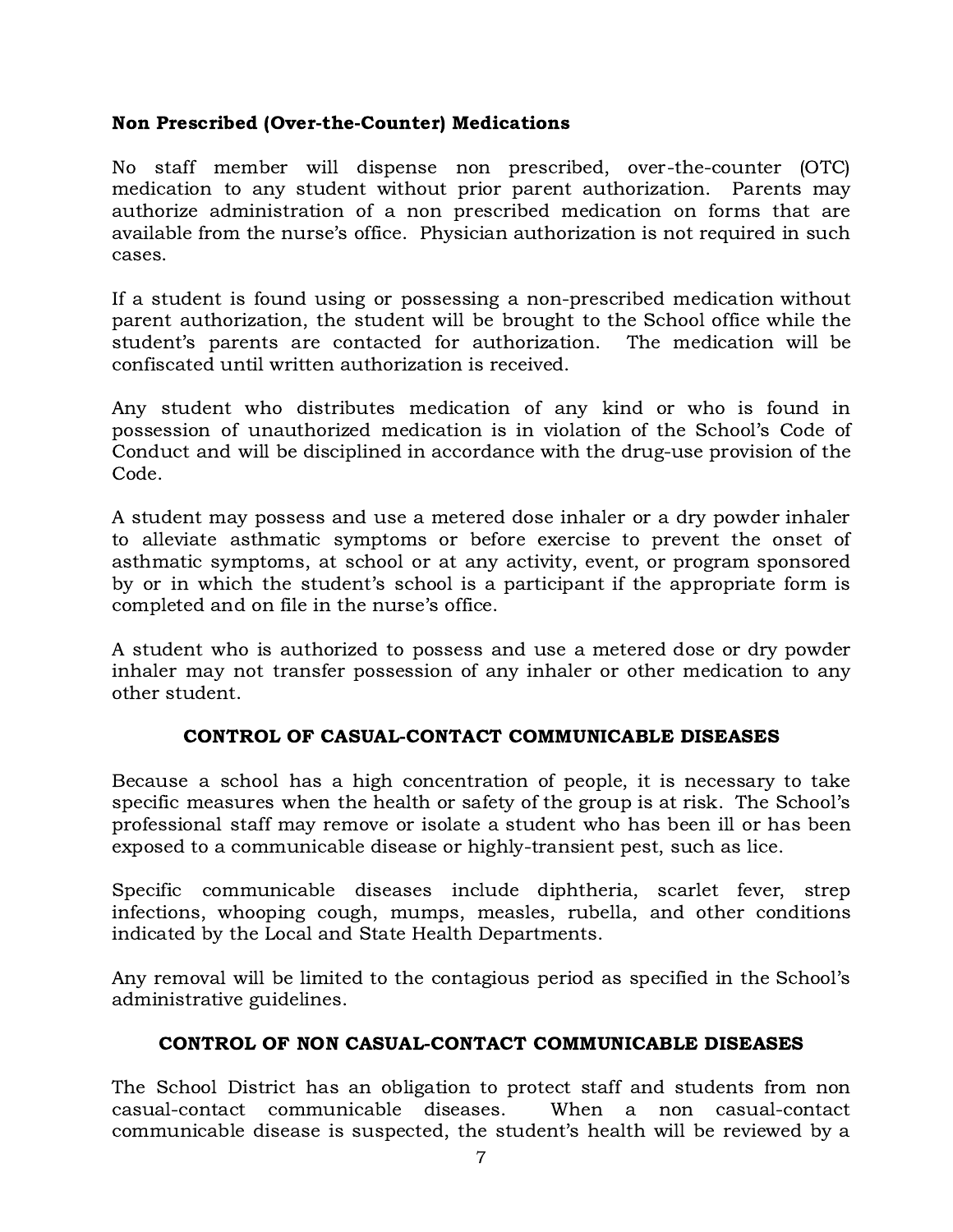panel of resource people, including the County Health Department. The School will protect the privacy of the person affected and those in contact with the affected person. Students and staff will be permitted to remain in school unless there is definitive evidence to warrant exclusion.

Noncasual-contact communicable diseases include sexually transmitted diseases, AIDS, ARC-AIDS Related Complex, HIV, Hepatitis B, and other diseases that may be specified by the State Board of Health.

As required by Federal law, parents will be requested to have their child's blood checked for HIV and HBV when the child bleeds at school and students or staff members are exposed to the blood. Any testing is subject to laws protecting confidentiality.

## CONTROL OF BLOOD-BORNE PATHOGENS

The School District seeks to provide a safe educational environment for students and take appropriate measures to protect those students who may be exposed to bloodborne pathogens in the school environment and/or during their participation in school-related activities. While the risks of students being exposed to blood-borne pathogens may be low, students must assume that all body fluids are potentially infectious and must take precaution to follow universal procedures in order to reduce such risks and minimize and/or prevent the potential for accidental infection.

Students may be exposed to blood-borne pathogens in situations, including, but not limited to the following:

> Engaging in activities with other students in the school environment (e.g., physical education class) where physical injuries or other actions that can cause bleeding or exposure to saliva and other body fluids may occur.

> Working with equipment in the school environment that can cause cuts or similar injuries that produce bleeding.

> Participating in extracurricular activities (i.e., athletic activities) where physical injuries or other actions that can cause bleeding may occur.

Whenever a student has contact with blood or other potentially infectious material, s/he must immediately notify his/her teacher, who will contact the school nurse and/or office to assist the student in completing the requisite documents (e.g., Form 8453.02 F1 Exposure Report).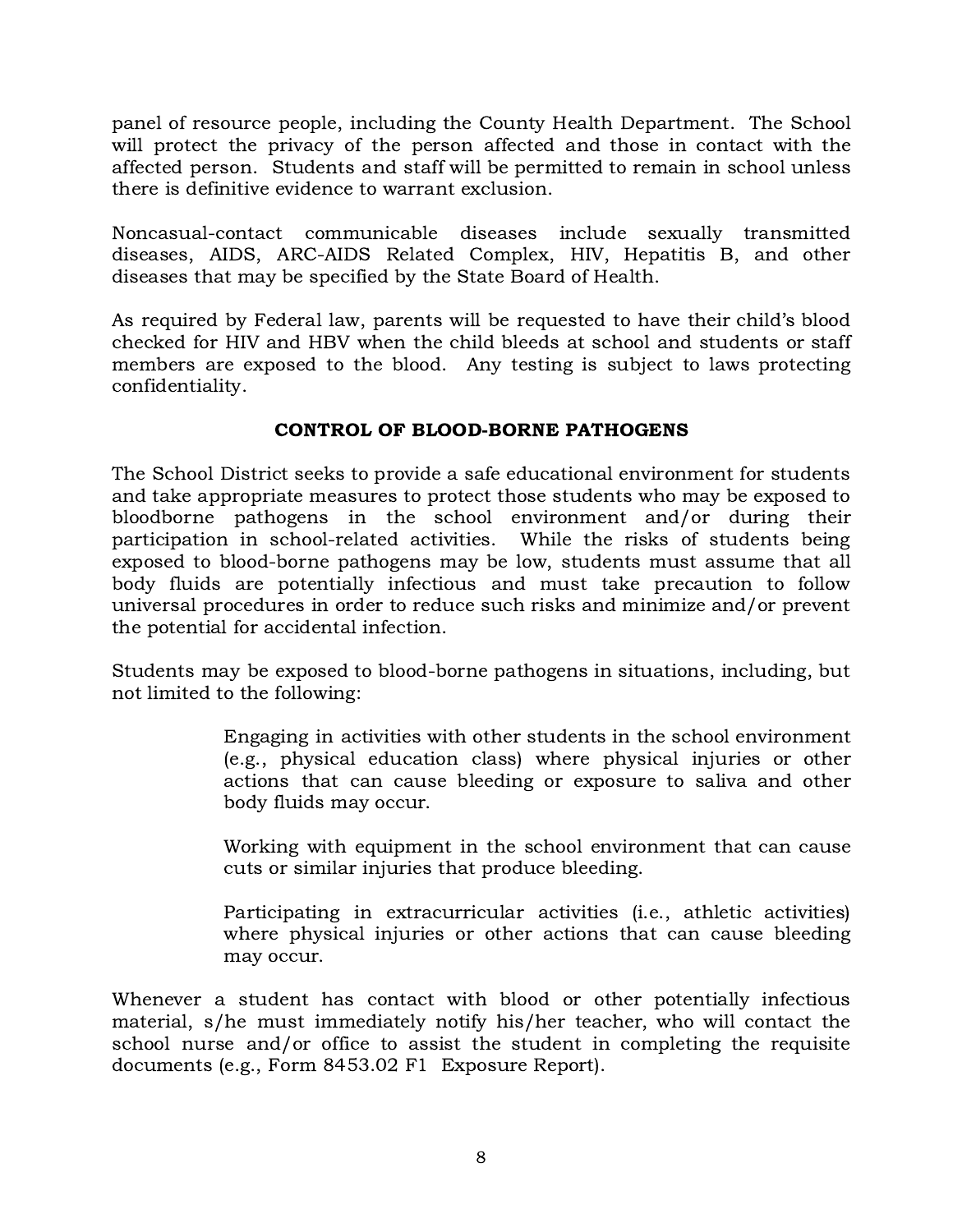#### STUDENTS WITH DISABILITIES

The American's with Disabilities Act (A.D.A.) and Section 504 of the Rehabilitation Act (Section 504) prohibit discrimination against persons with a disability in any program receiving Federal financial assistance. This protection applies not just to students, but to all individuals who have access to the District's programs and facilities.

The laws define a person with a disability as anyone who:

- A. Has a mental or physical impairment that substantially limits one or more major life activities;
- B. Has a record of such an impairment; or
- C. Is regarded as having such an impairment.

The District has specific responsibilities under these two laws, which include identifying, reviewing and, if the child is determined to be eligible, affording access to appropriate educational accommodation.

Additionally, in accordance with State and Federal mandates, the District seeks out, assesses and appropriately services students with disabilities. Staff members use a comprehensive child study process to systematically screen, assess and, if appropriate, place students in special education and related services. Students are entitled to a free appropriate public education in the "least restrictive environment."

A student can access special education and related services through the proper evaluation procedures. Parent involvement in this procedure is important and required by Federal (IDEIA), A.D.A. Section 504) and State law. Contact the school Special Education Coordinator at 740-773-9854 to inquire about evaluation procedures, programs, and services.

## HOMELESS STUDENTS

Homeless students will be provided with a free and appropriate public education in the same manner as other students served by the District. Homeless students are eligible to receive transportation services, participate in education programs for students with disabilities or limited English proficiency, participate in gifted and talented programs, and receive meals under school nutrition programs. Homeless students will not be denied enrollment based on lack of proof of residency.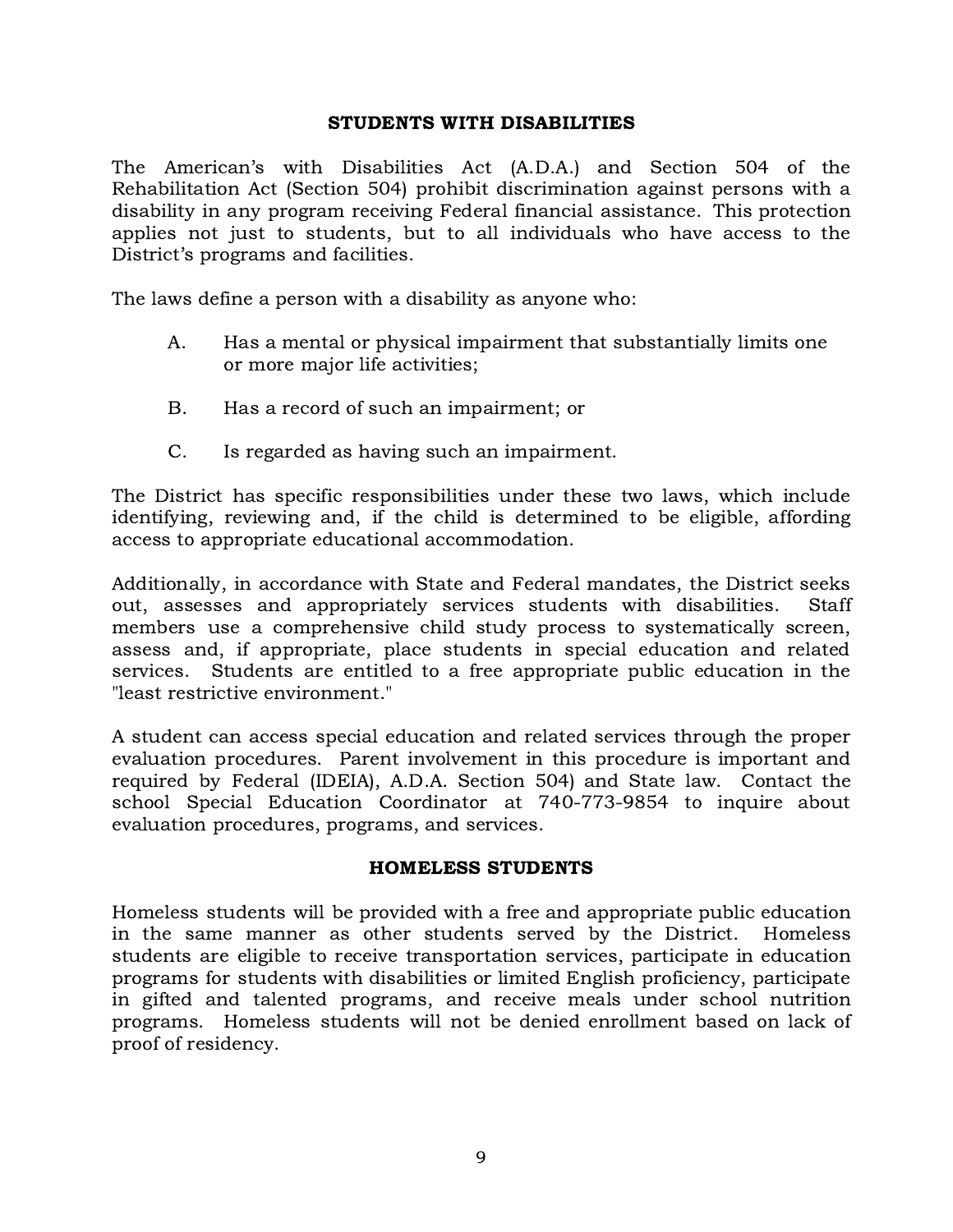#### CHILDREN AND YOUTH IN FOSTER CARE

Students who meet the Federal definition of "in foster care", including those who are awaiting foster care placement, will be provided a free appropriate public education (FAPE) in the same manner as all other students of the District. For additional information see Policy 5111.03.

## PROTECTION AND PRIVACY OF STUDENT RECORDS

The School District maintains many student records including both directory information and confidential information.

Each year the Superintendent shall provide public notice to students and their parents of the District's intent to make available, upon request, certain information known as "directory information." The Board designates as student "directory information": a student's name; address; telephone number; date and place of birth; major field of study; participation in officially-recognized activities and sports; height and weight, if a member of an athletic team; dates of attendance; date of graduation; or awards received.

The Board designates school-assigned email accounts as "directory information" for the limited purpose of facilitating students' registration for access to various online educational services, including mobile applications/apps that will be utilized by the student for educational purposes.

School-assigned email accounts shall not be released as directory information beyond this/these limited purpose(s) and to any person or entity but the specific online educational service provider and internal users of the District's Education Technology.

Directory information shall not be provided to any organization for profit-making purposes.

Parents and eligible students may refuse to allow the Board to disclose any or all of such "directory information" upon written notification to the Board within ten (10) days after receipt of the Superintendent's annual public notice.

Whenever consent of the parent(s)/eligible student is required for the inspection and/or release of a student's health or education records or for the release of "directory information," either parent may provide such consent unless agreed to otherwise in writing by both parents or specifically stated by court order. If the student is under the guardianship of an institution, the Superintendent shall appoint a person who has no conflicting interest to provide such written consent.

The Board may disclose "directory information," on former students without student or parental consent, unless the parent or eligible student previously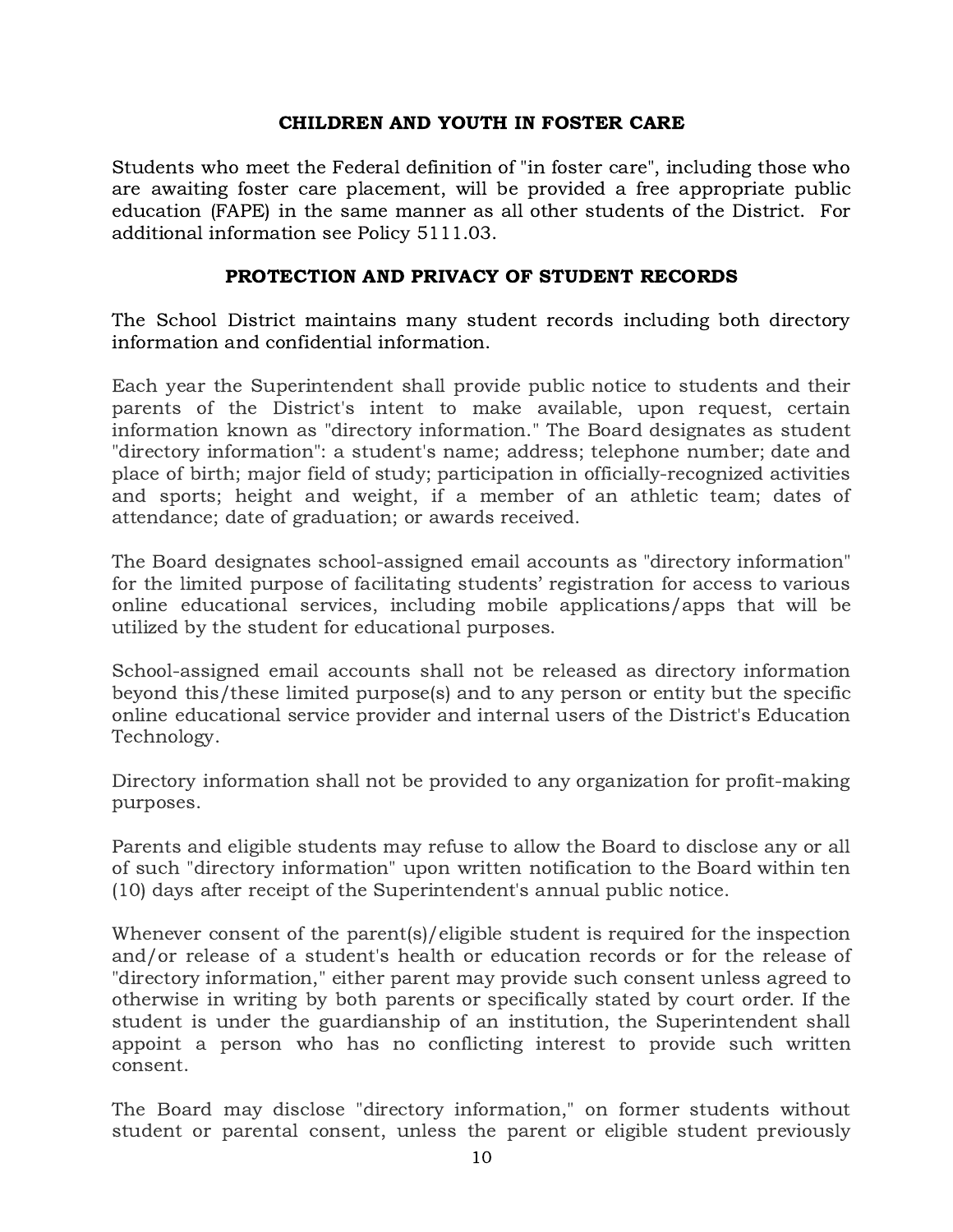submitted a request that such information not be disclosed without their prior written consent.

The Board shall not permit the collection, disclosure, or use of personal information collected from students for the purpose of marketing or for selling that information (or otherwise providing that information to others for that purpose).

Directory information can be provided upon request to any individual, other than a for profit organization, even without the written consent of a parent. Parents may refuse to allow the Board to disclose any or all "directory information" upon written notification to the Board. For further information about the items included within the category of directory information and instructions on how to prohibit its release you may consult the Board's annual Family Education Rights and Privacy Act (FERPA) notice.

Other than directory information, access to all other student records is protected by FERPA and Ohio law. Except in limited circumstances as specifically defined in State and Federal law, the School District is prohibited from releasing confidential education records to any outside individual or organization without the prior written consent of the parents, or the adult student, as well as those individuals who have matriculated and entered a postsecondary educational institution at any age. The Board will provide access or release directory information to armed forces recruiters unless the parent or student requests that prior written consent be obtained. See Form 8330 F13.

Confidential records include test scores, psychological reports, behavioral data, disciplinary records, and communications with family and outside service providers.

Students and parents have the right to review and receive copies of all educational records. Costs for copies of records may be charged to the parent. To review student records please provide a written notice identifying requested student records to the school office. You will be given an appointment with the appropriate person to answer any questions and to review the requested student records.

Parents and adult students have the right to amend a student record when they believe that any of the information contained in the record is inaccurate, misleading or violates the student's privacy. A parent or adult student must request the amendment of a student record in writing and if the request is denied, the parent or adult student will be informed of his/her right to a hearing on the matter.

Consistent with the Protection of Pupil Rights Amendment (PPRA), no student shall be required, as a part of the school program or the District's curriculum,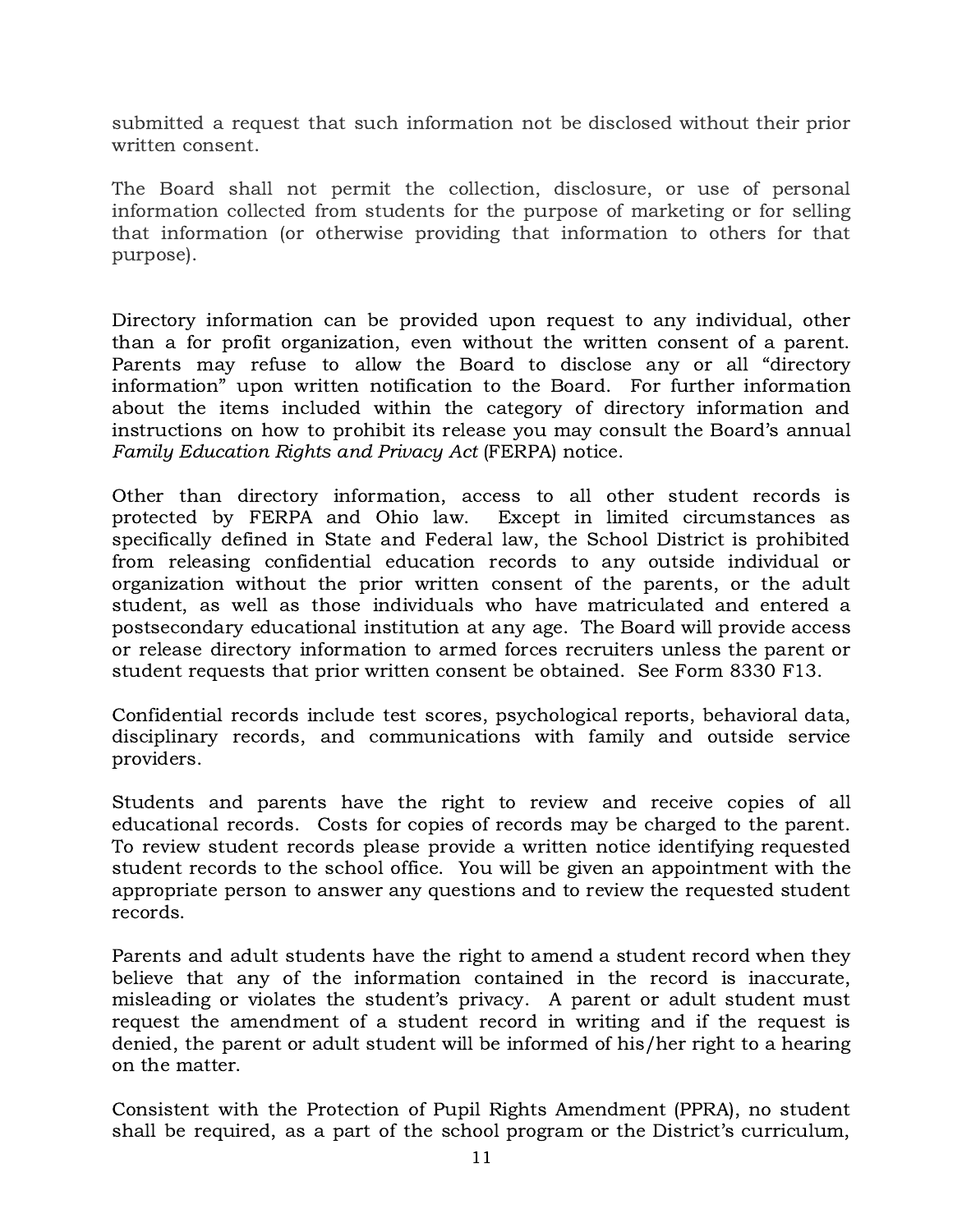without prior written consent of the student (if an adult, or an emancipated minor) or, if an unemancipated minor, his/her parents, to submit to or participate in any survey, analysis, or evaluation that reveals information concerning:

- A. political affiliations or beliefs of the student or the student's parents;
- B. mental or psychological problems of the student or the student's family;
- C. sex behavior or attitudes;
- D. illegal, anti-social, self-incriminating or demeaning behavior;
- E. critical appraisals of other individuals with whom respondents have close family relationships;
- F. legally recognized privileged and analogous relationships, such as those of lawyers, physicians, and ministers;
- G. religious practices, affiliations, or beliefs of the student or his/her parents; or
- H. income (other than that required by law to determine eligibility for participation in a program or for receiving financial assistance under such a program).

Consistent with the PPRA and Board policy, parents may inspect any materials used in conjunction with any such survey, analysis, or evaluation.

Further, parents have the right to inspect, upon request, a survey or evaluation created by a third party before the survey/evaluation is administered or distributed by the school to the student. The parent will have access to the survey/evaluation within a reasonable period of time after the request is received by the principal.

The Superintendent will notify parents of students in the District, at least annually at the beginning of the school year, of the specific or approximate dates during the school year when the following activities are scheduled or expected to be scheduled:

A. activities involving the collection, disclosure, or use of personal information collected from students for the purpose of marketing or for selling that information or otherwise providing that information to others for that purpose); and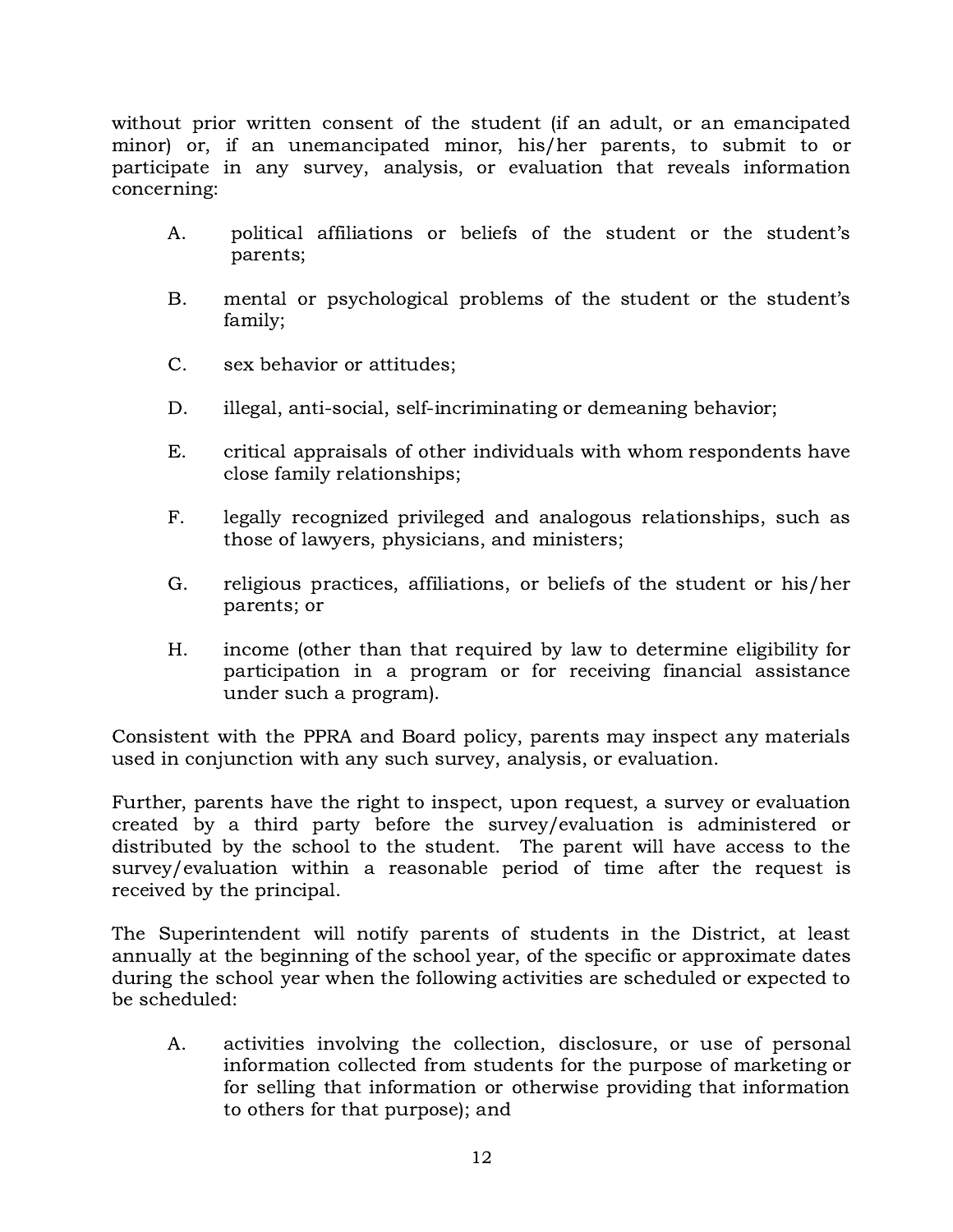B. the administration of any survey by a third party that contains one or more of the items described in A through H above.

The Family Policy Compliance Office in the U.S. Department of Education administers both FERPA and PPRA. Parents and/or eligible students who believe their rights have been violated may file a complaint with:

> Family Policy Compliance Office U.S. Department of Education 400 Maryland Avenue, SW Washington, D.C. 20202-4605 www.ed.gov/offices/OM/fpco

Informal inquiries may be sent to the Family Policy Compliance Office via the following email addresses:

> FERPA@ED.Gov; and [PPRA@ED.Gov.](mailto:PPRA@ED.Gov)

## STUDENT FEES AND FINES

Students will be provided necessary textbooks for courses of instruction without cost. In accordance with State law, Zane Trace Local School charges specific fees for the following activities and materials used in the course of instruction:

Workbooks, art supplies, literary articles, technology licenses and materials used in individual classes.

Charges may also be imposed for loss, damage or destruction of school apparatus, equipment, musical instruments, library materials, textbooks and for damage to school buildings or property. Students using school property and equipment can be fined for excessive wear and abuse of the property and equipment.

Fees may be waived in situations where there is financial hardship.

Students can avoid late fines by promptly returning borrowed materials.

Failure to pay fines, fees, or charges may result in the withholding of grades and credits., as well as denial to participate in future events.

## STUDENT FUND-RAISING

Students participating in school-sponsored groups and activities may solicit funds from other students, staff members, and members of the community in accordance with school guidelines. The following general rules apply to all fund-raisers: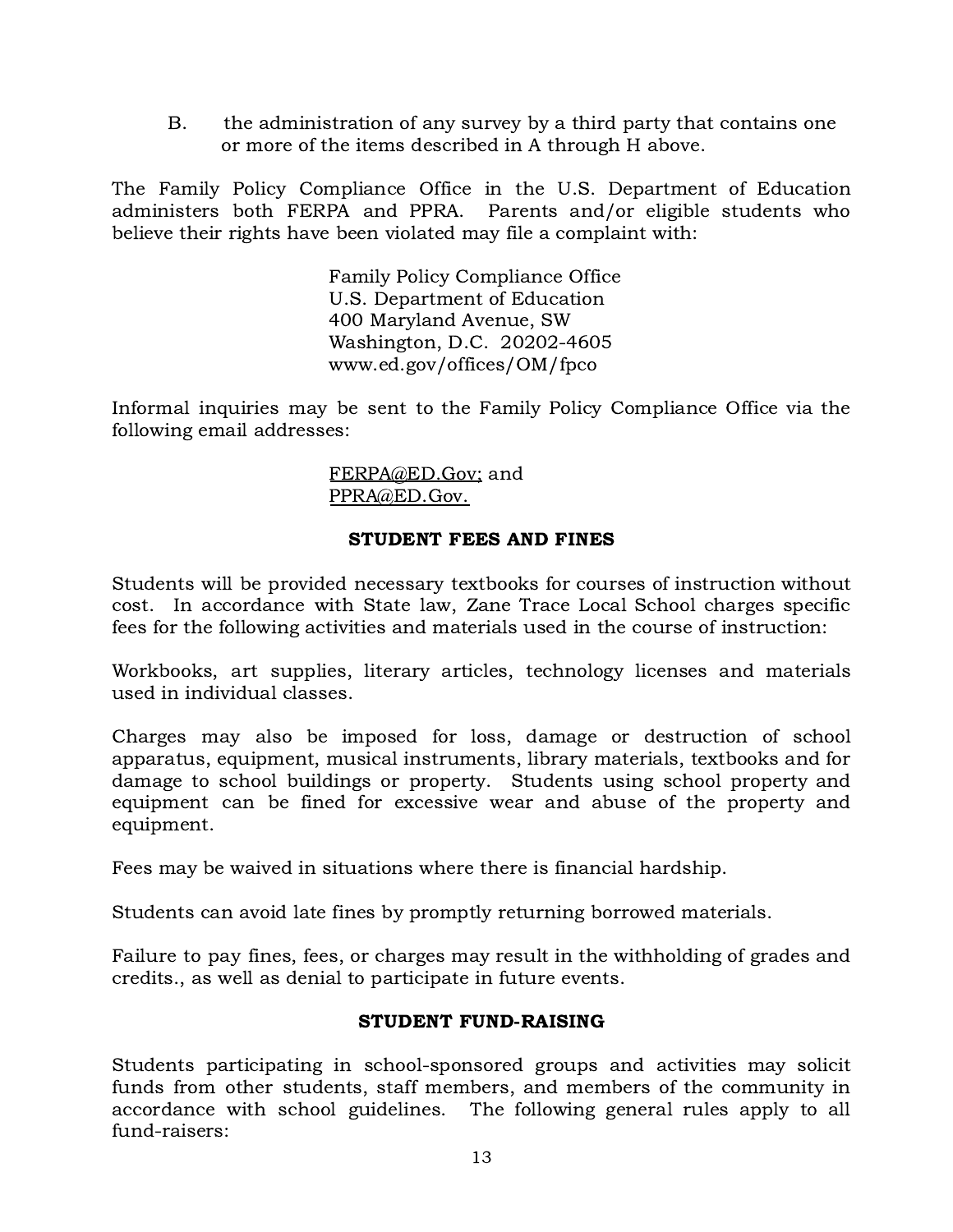Crowdfunding activities are governed by Policy and Administrative Guideline 6605.

Students involved in the fund-raiser must not interfere with students participating in other activities when soliciting funds.

Students may not participate in a fund-raising activity for a group in which they are not members without the approval of the students' counselor.

Students may not participate in a fund-raising activity conducted by a parent group, booster club, or community organization on school property without the approval of the Principal.

Students may not sell any item or service in school without the prior approval of the Principal. Violation of this policy may lead to disciplinary action.

## STUDENT VALUABLES

Students should not bring items of value to school. Items such as jewelry, expensive clothing, electronic equipment, and the like, are tempting targets for theft and extortion. The School is not liable for any loss or damage to personal valuables.

#### MEAL SERVICE

The School participates in the National School Lunch Program and makes lunches available to students. Ala carte items are available. Students may also bring their own lunch to school to be eaten in the School's cafeteria.

Applications for the School's Free and Reduced-Priced Meal program are distributed to all students via Final Forms. It is important for the parent to complete the application form if s/he believes that s/he is eligible.

## SAFETY AND SECURITY

- A. All visitors must report to the office when they arrive at school.
- B. All visitors are given and required to wear a building pass while they are in the building.
- C. Staff are expected to question people in the building whom they do not recognize and who are not wearing a building pass, and to question people who are "hanging around" the building after hours.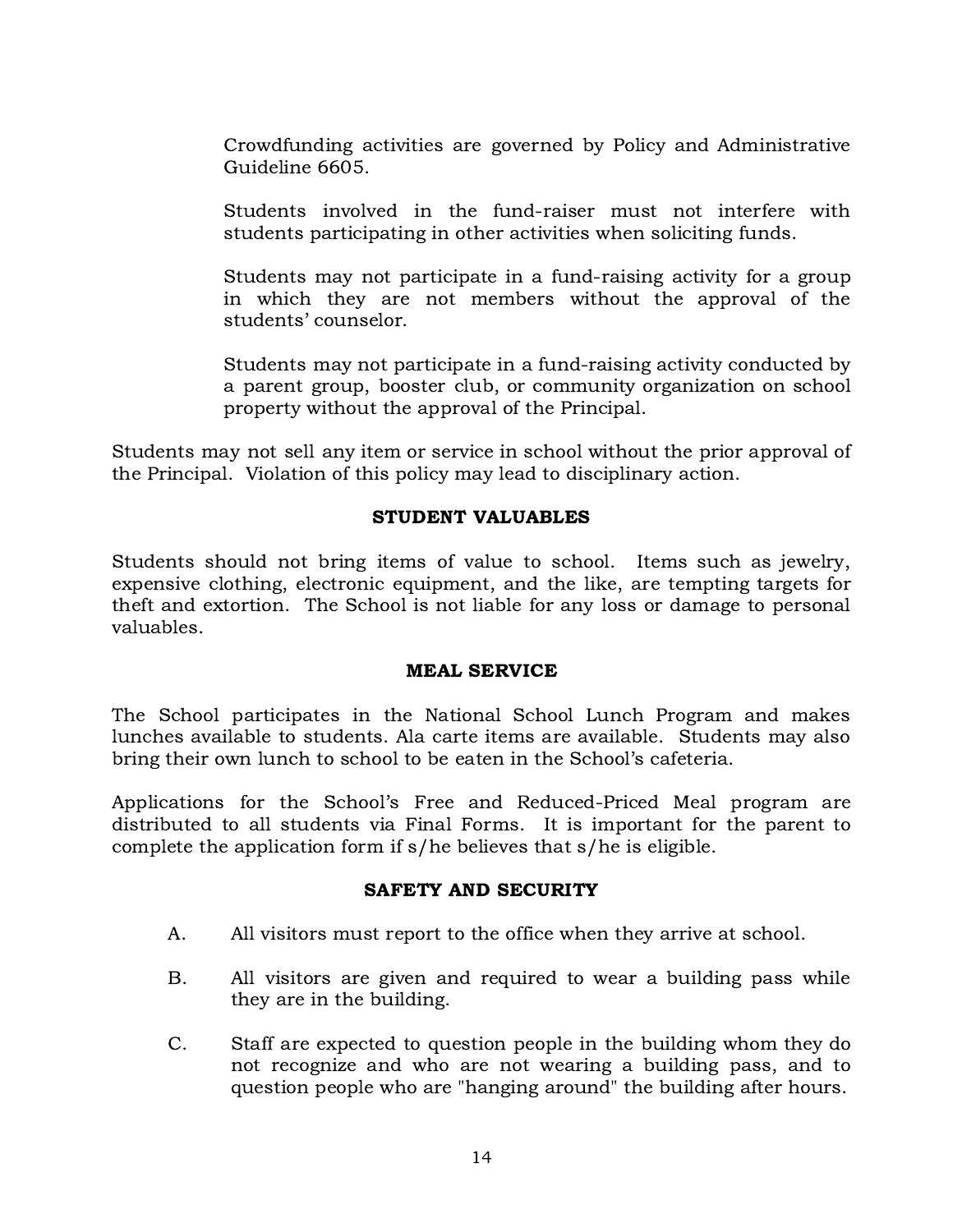- D. Students and staff are expected to immediately report to a teacher or administrator any suspicious behavior or situation that makes them uncomfortable.
- E. As many unneeded outside doors as possible are locked during the school day.
- F. Portions of the building that will not be needed after the regular school days are closed off.

# FIRE, TORNADO, AND SAFETY DRILLS

The School complies with all fire safety laws and will conduct fire drills in accordance with State law. The School conducts tornado drills during the tornado season following procedures prescribed by the State. The alarm system for tornadoes consists of a siren sounding over the intercom system. Teachers will provide specific instructions on how to proceed in the case of fire or tornado and will oversee the safe, prompt, and orderly evacuation of the building in such cases.

Safety drills will be conducted once per school year. Teachers will provide specific instruction on the appropriate procedures to follow in situations where students must be secured in their building rather than evacuated. These situations can include a terrorist threat, a person in possession of a deadly weapon on school property, or other acts of violence.

## EMERGENCY CLOSING AND DELAYS

If the School must be closed or the opening delayed because of inclement weather or other conditions, the School will provide notice of such closing or delay by:

Information concerning school closings or delays can also be found on the School's Facebook page at Zane Trace Middle School.

Parents will be notified of school closings or delays via a pre-recorded telephone message delivered to the phone number on file.

Parents and students are responsible for knowing about emergency closings and delays.

## PREPAREDNESS FOR TOXIC AND ASBESTOS HAZARDS

The School is concerned for the safety of students and attempts to comply with all Federal and State Laws and Regulations to protect students from hazards that may result from industrial accidents beyond the control of school officials or from the presence of asbestos materials used in previous construction. A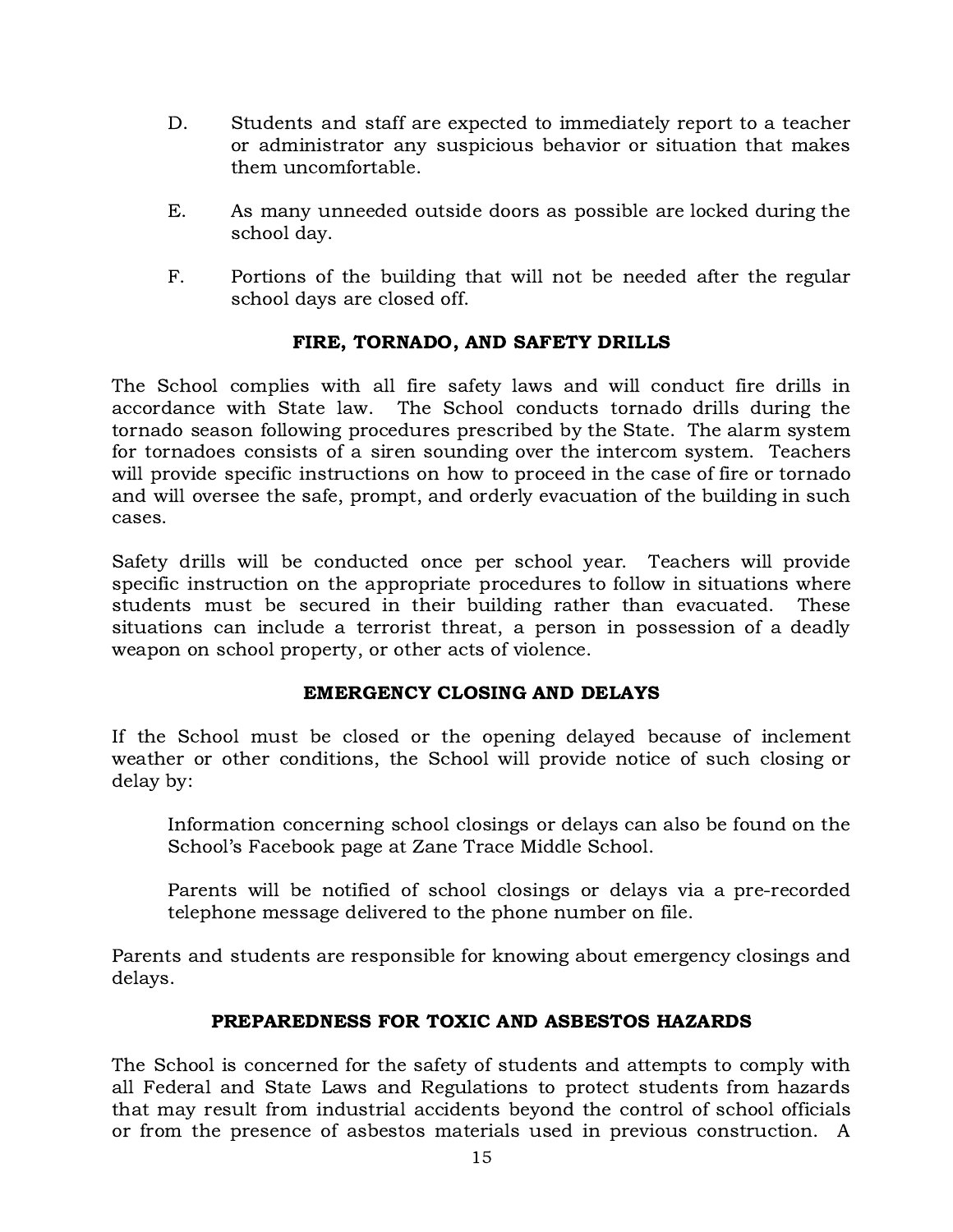copy of the School District's Preparedness for Toxic Hazard and Asbestos Hazard Policy and asbestos management plan is available for inspection at the Board offices upon request.

#### VISITORS

Visitors, particularly parents, are welcome at the School. Visitors must report to the office upon entering the School to sign in and obtain a pass. Any visitor found in the building without signing in shall be reported to the Principal. If a person wishes to confer with a member of the staff, s/he should call for an appointment prior to coming to the School in order to schedule a mutually convenient meeting time.

Students may not bring visitors to school without prior written permission from the Principal.

#### USE OF SCHOOL EQUIPMENT AND FACILITIES

Students must receive teacher permission before using any equipment or materials in the classroom. Students must seek permission from the Principal prior to using any other school equipment or facility. Students are responsible for the proper use and protection of any equipment or facility they are permitted to use.

## LOST AND FOUND

The lost and found area is in the first floor stairwell near the nurse's office. Students who have lost items should check there and may retrieve their items. Unclaimed items will be given to charity at the close of the school year.

#### USE OF OFFICE TELEPHONES

Office telephones may not be used for personal calls. Except in an emergency, students will not be called to the office to receive a telephone call.

[ ] Telephones are available in the School for students to use when they are not in class. Students are not to use personal telephones to call parents to receive permission to leave school. Office personnel will initiate all calls on behalf of a student seeking permission to leave school.

#### USE OF PERSONAL COMMUNICATION DEVICES

[ ] "Sexting" is prohibited at any time on school property or at school functions. Sexting is the electronic transmission of sexual messages or pictures, usually through cell phone text messaging. Such conduct not only is potentially dangerous for the involved students, but can lead to unwanted exposure of the messages and images to others, and could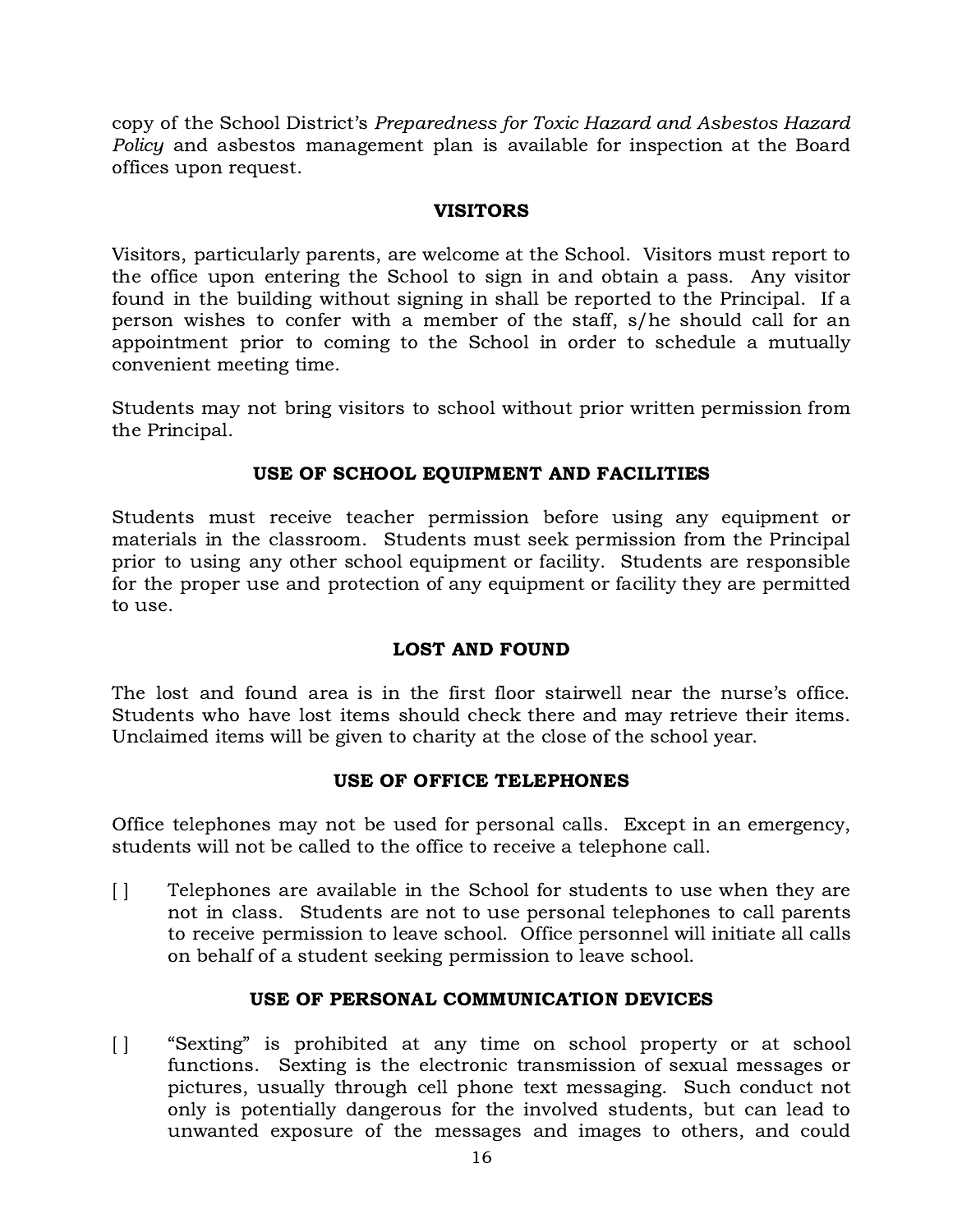result in criminal violations related to the transmission or possession of child pornography. Such conduct will be subject to discipline and possible confiscation of the PCD.

## ADVERTISING OUTSIDE ACTIVITIES

Students may not post announcements or advertisements for outside activities without receiving prior approval from the Principal. The Principal will attempt to respond to a request for approval within 1 school day of its receipt.

[ ] The School has a central bulletin board located in the first floor hallway across from the teacher's lounge that may be used for posting notices after receiving permission from the Principal.

## SECTION II - ACADEMICS

## FIELD TRIPS

Field trips are academic activities that are held off school grounds. There are also other trips that are part of the School's co-curricular and extracurricular program. No minor student may participate in any school-sponsored trip without parental consent and a current emergency medical form on file in the office. Medications normally administered at school will be administered while on field trips. The Student Code of Conduct applies to all field trips.

Attendance rules apply to all field trips.

While the District encourages students to participate in field trips, alternative assignments will be provided for any student whose parent does not give permission for the student to attend.

Students who violate school rules may lose the privilege to go on field trips.

## GRADES

Zane Trace Local Schools has a standard grading procedure, as well as additional notations that indicate work in progress or incomplete work. Grades indicate the extent to which the student has acquired and demonstrated the necessary learning. In general, students are assigned grades based upon test results, homework, projects, and classroom participation. Each teacher may place a different emphasis on these areas when determining a grade and will inform the students at the beginning of the course. If a student is not sure how his/her grade will be determined, s/he should ask the teacher.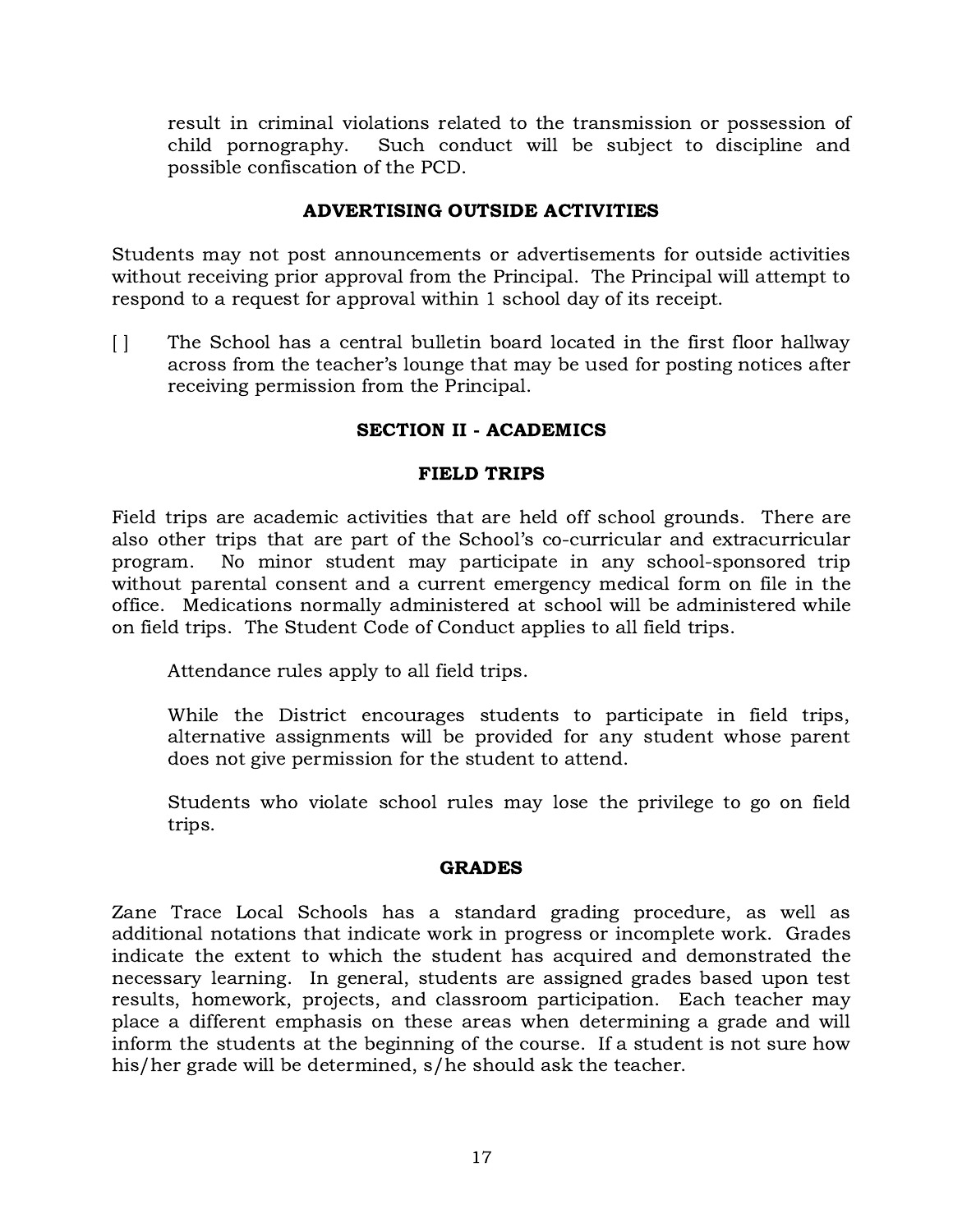The School applies the following grading system:

93 to  $100 = A = Excellent$  achievement 85 to  $92 = B = Good$  achievement 77 to  $84$  = C = Satisfactory achievement 70 to 76 = D = Minimum-Acceptable achievement 0 to  $69 = F =$  Failure

I = Incomplete

## Grade Point Average

To calculate a grade point average (G.P.A.), assign a weighted point value to each course grade and divide by the total number of credits. For partial-credit courses use the fractional value of the grade. For example, a half credit course with an earned grade of a C would be  $.5 \times 2 = 1$ . Then add this to the other grades earned for total points earned. This total is then divided by the total credits earned to determine the G.P.A. This can be done by grading period, semester, year or for a series of school years.

## Grading Periods

Students will receive a report card at the end of each 9 week period indicating their grades for each course of study for that portion of the academic term.

When a student appears to be at risk of failure, reasonable efforts via Progress Book will be made to notify the parents so they can talk with the teacher about what actions can be taken to improve poor grades.

## PROMOTION AND RETENTION

Promotion to the next grade (or level) is based on the following criteria:

- A. current level of achievement based on instructional objectives and mandated requirements for the current grade
- B. potential for success at the next level
- C. emotional, physical, and/or social maturity necessary for a successful learning experience in the next grade.

A student may be retained at his/her current grade level based on the following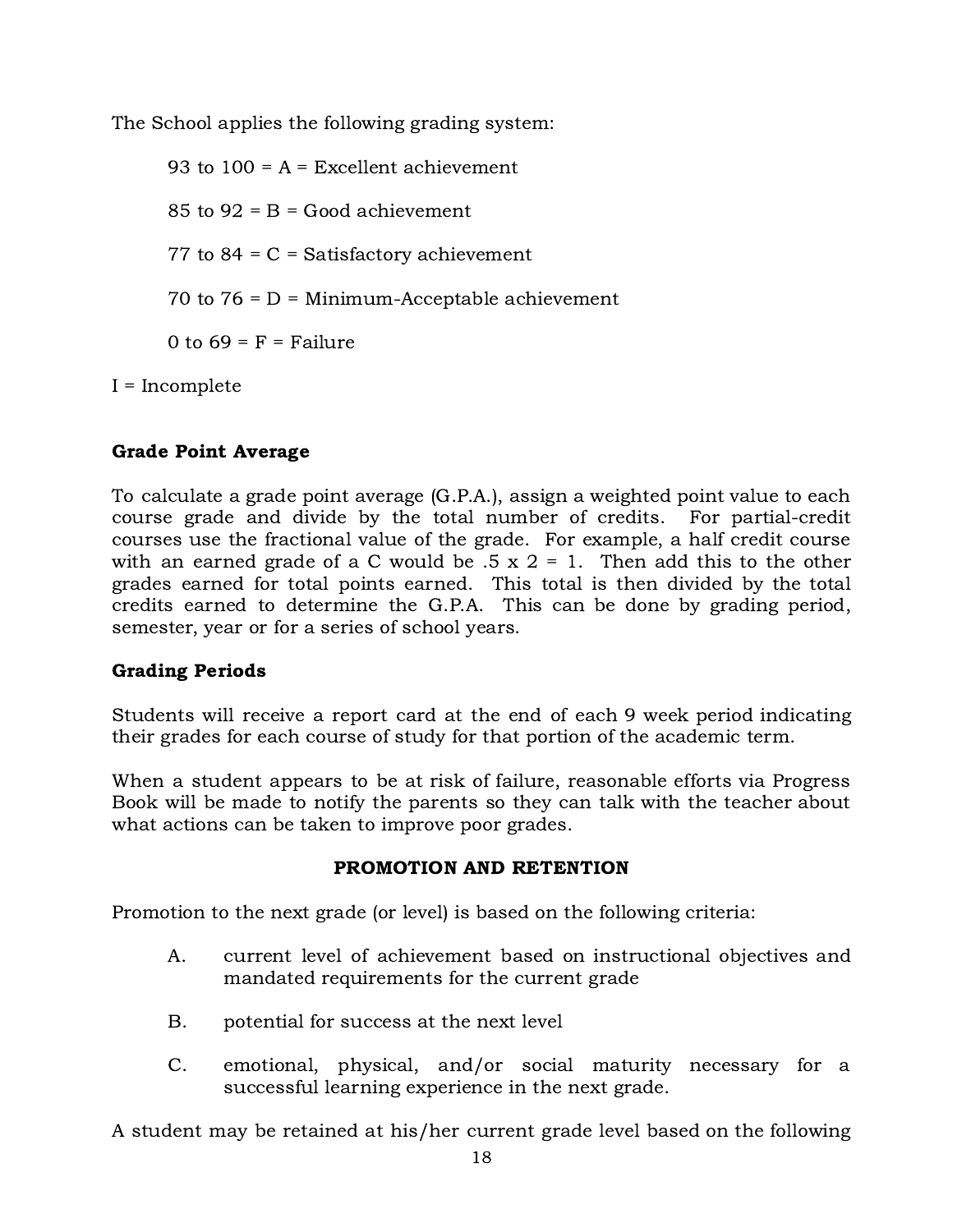criteria:

- A. failure to demonstrate proficiency in the two of the core subjects of English, literature, mathematics, science, and social studies
- B. failure to achieve the instructional objectives at the current grade level that are requisite for success at the next grade level

A student may be retained if s/he is truant (absent without excuse) for more than ten percent (10%) of the required attendance days of the current school year AND/OR has failed two (2) or more of the required curriculum subject areas in the current grade.

Even if s/he falls in the preceding category, a student may be promoted if the Principal and the teachers of the classes that the student failed agree that the student is academically prepared to be promoted.

# COLLEGE CREDIT PLUS PROGRAM

Any student in grades 7 through 12 may enroll in a postsecondary program provided s/he meets the requirements established by law and by the participating college or university. Student participation requires written consent of the Superintendent and, for students under 18, written consent of the parents or attendance in counseling services offered with this educational option. Any interested student should contact the guidance office to obtain the necessary information.

# RECOGNITION OF STUDENT ACHIEVEMENT

Students who display significant achievements during the course of the year are recognized for their accomplishments. Areas that may merit recognition include, but are not limited to, academics, athletics, performing arts, citizenship, and volunteerism. Recognition for such activities is initiated by the staff and coordinated by the building principal.

## Honor Roll

Students who accumulate a final average of 93% in all core academic subjects (English, literature, mathematics, science, and social studies) are eligible for "All A" honors at the end of the year.

Students who accumulate at least a final average of 85% in all core academic subjects are eligible for "A/B" honors.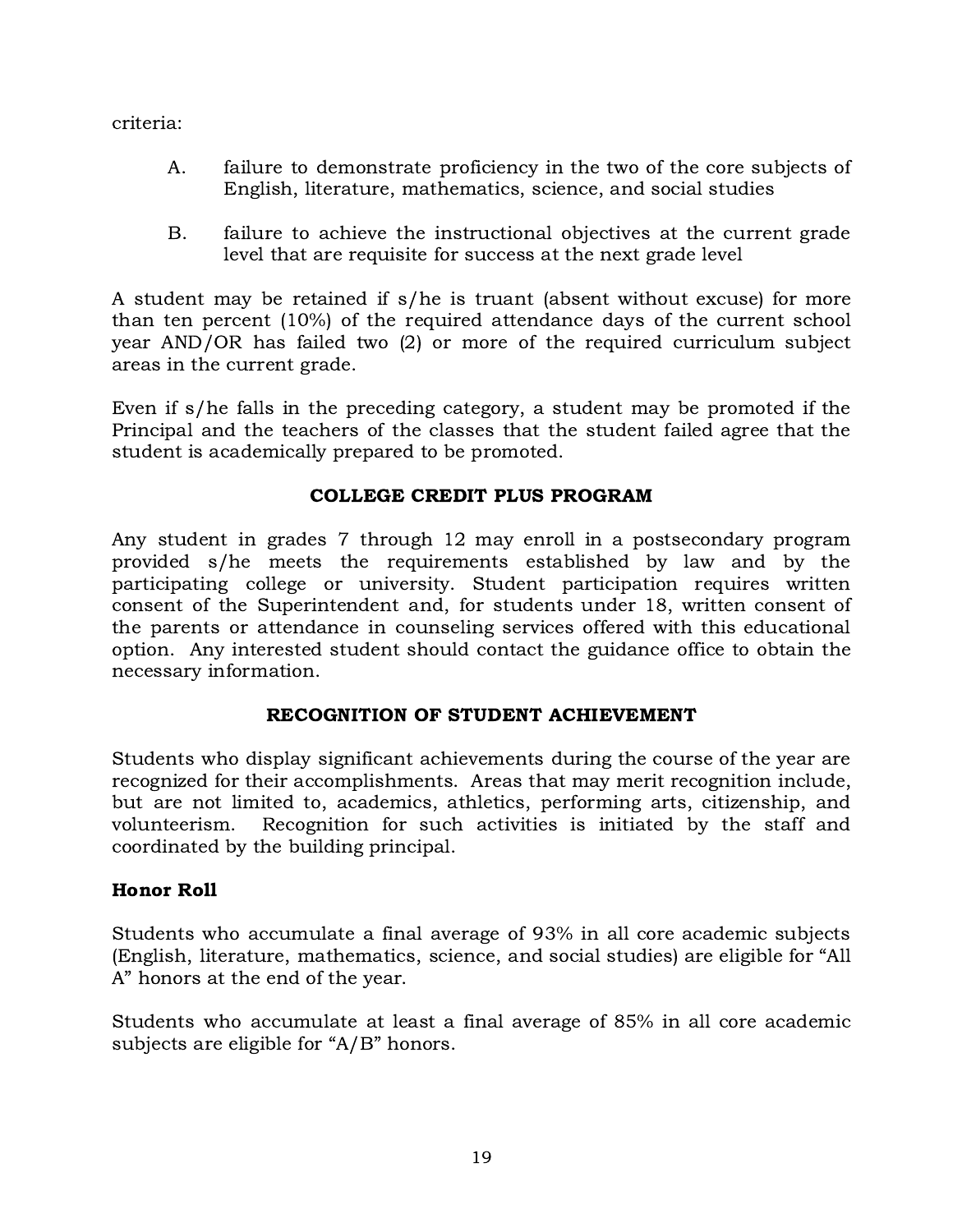## Athletic Awards

Requirements for athletic awards are developed by each head coach with the approval of the Athletic Director. Student athletes interested in such awards should consult with the appropriate coach.

## Class Awards

Teachers will select three students from each subject in grades 5 through 8 to receive a class award. Teachers have the discretion as to how they choose the recipient, but criteria typically include grades, work ethic, participation, attitude, and behavior.

## HOMEWORK

Homework will be assigned. Student grades will reflect the completion of all work, including outside assignments. Homework is also part of the student's preparation for the assessment tests and graduation.

## COMPUTER TECHNOLOGY AND NETWORKS

The District provides Internet services to its students. The District's Internet system has a limited educational purpose, and has not been established as a public access service or a public forum. Student use of the District's computers, network and Internet services/connection ("Network") are governed by the following principles and guidelines, and the Student Code of Conduct. Users have a limited privacy expectation in the content of their personal files and records of their online activity while on the Network.

Parents and students are advised that the Board may not be able to technologically limit access through the Board's Internet connection to only those services that have been authorized for the purpose of instruction, study and research related to the curriculum. Because it serves as a gateway to any publicly available file server in the world, the Internet opens classrooms and students to electronic information resources that have not been screened by educators for use by students of various ages. The District utilizes a Technology Protection Measure, which is a specific technology that will protect against (e.g., filter or block) access to visual displays/depictions that are obscene, pornographic, and materials that are harmful to minors, as defined by the Children's Internet Protection Act. At the discretion of the Board or the Superintendent, the Technology Protection Measure may be configured to protect against access to other material considered inappropriate for students to access.

The District further utilizes software and/or hardware to monitor online activity of students to restrict access to child pornography and other material that is obscene, objectionable, inappropriate and/or harmful to minors. Nevertheless,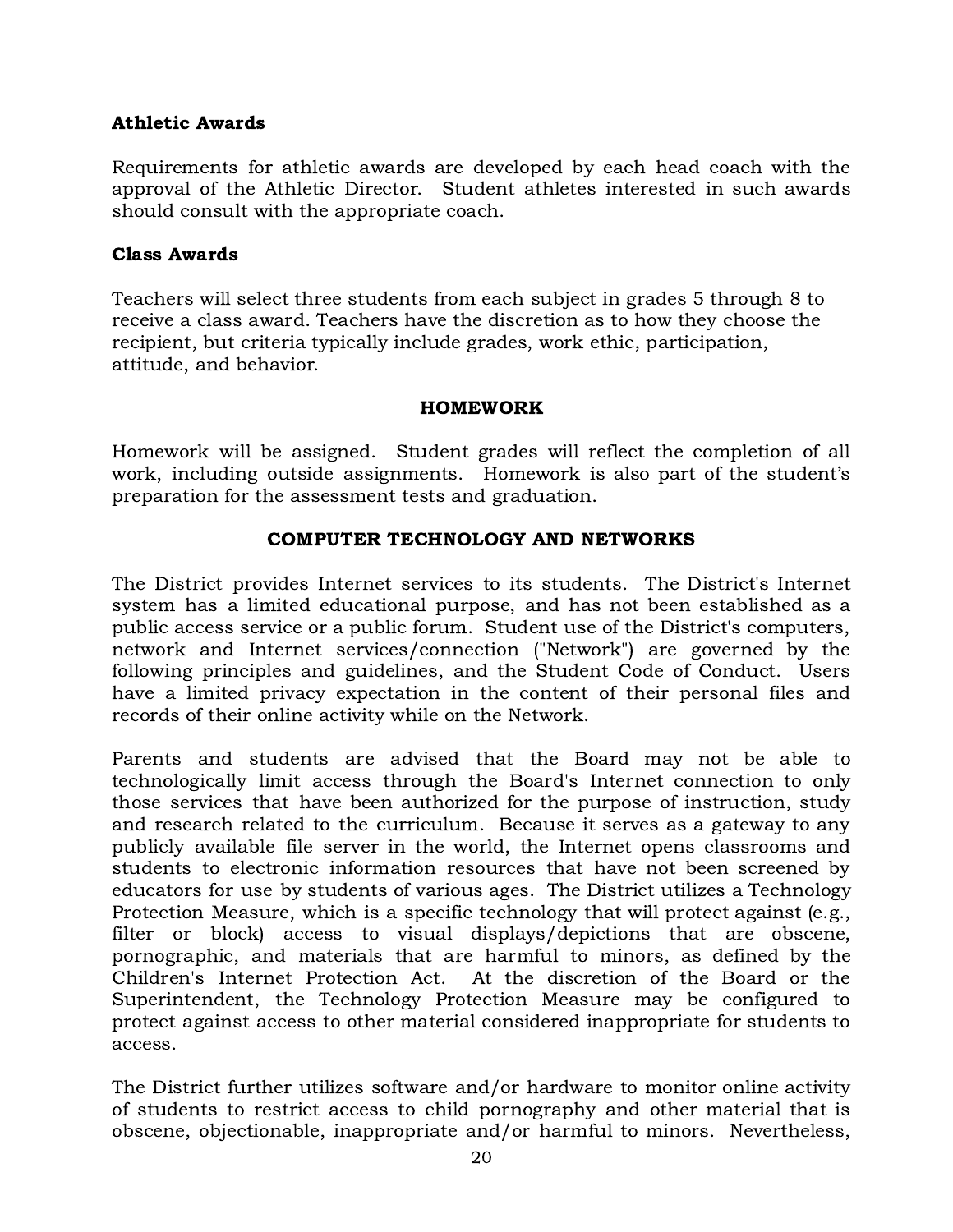parents/guardians are advised that a determined user may be able to gain access to services on the Internet that are not authorized for educational purposes. In fact, it is impossible to guarantee students will not gain access through the Internet to information and communications that they and/or their parents/guardians may find inappropriate, offensive, objectionable or controversial. Parents/Guardians assume risks by consenting to allow their child to participate in the use of the Internet. Parents/Guardians of minors are responsible for setting and conveying the standards that their children should follow when using the Internet. The District supports and respects each family's right to decide whether to apply for independent student access to the Internet.

Students are encouraged to use the "Network" for educational purposes. Use of the Network is a privilege, not a right. When using the Network, students must conduct themselves in a responsible, efficient, ethical, and legal manner. Students are responsible for good behavior on the District's computers/network and the Internet just as they are in classrooms, school hallways, and other school premises and school sponsored events. Communications on the Internet are often public in nature. General school rules for behavior and communication apply. Unauthorized or inappropriate use of the Network, including any violation of these rules, may result in cancellation of the privilege, disciplinary action consistent with the Student Code of Conduct, and/or civil or criminal liability. Prior to accessing the Network, students must sign the Student Network and Internet Acceptable Use and Safety Agreement. Parent permission is required for minors. Parents are encouraged to discuss their values with their children so that students can make decisions regarding their use of the Network that is in accord with their personal and family values, in addition to the Board's standards.

Smooth operation of the Network relies upon users adhering to the following guidelines. The guidelines outlined below are not exhaustive but are provided so that users are aware of their general responsibilities.

- A. Students are responsible for their behavior and communication on the Network.
- B. Students may only access the Network by using their assigned Network account. Use of another person's account/address/password is prohibited. Students may not allow other users to utilize their account/address/password. Students may not go beyond their authorized access.
- C. Students may not intentionally seek information on, obtain copies of, or modify files, data or passwords belongings to other users, or misrepresent other users on the Network.
- D. Students may not use the Network to engage in "hacking" or other illegal activities (e.g., software pirating; intellectual property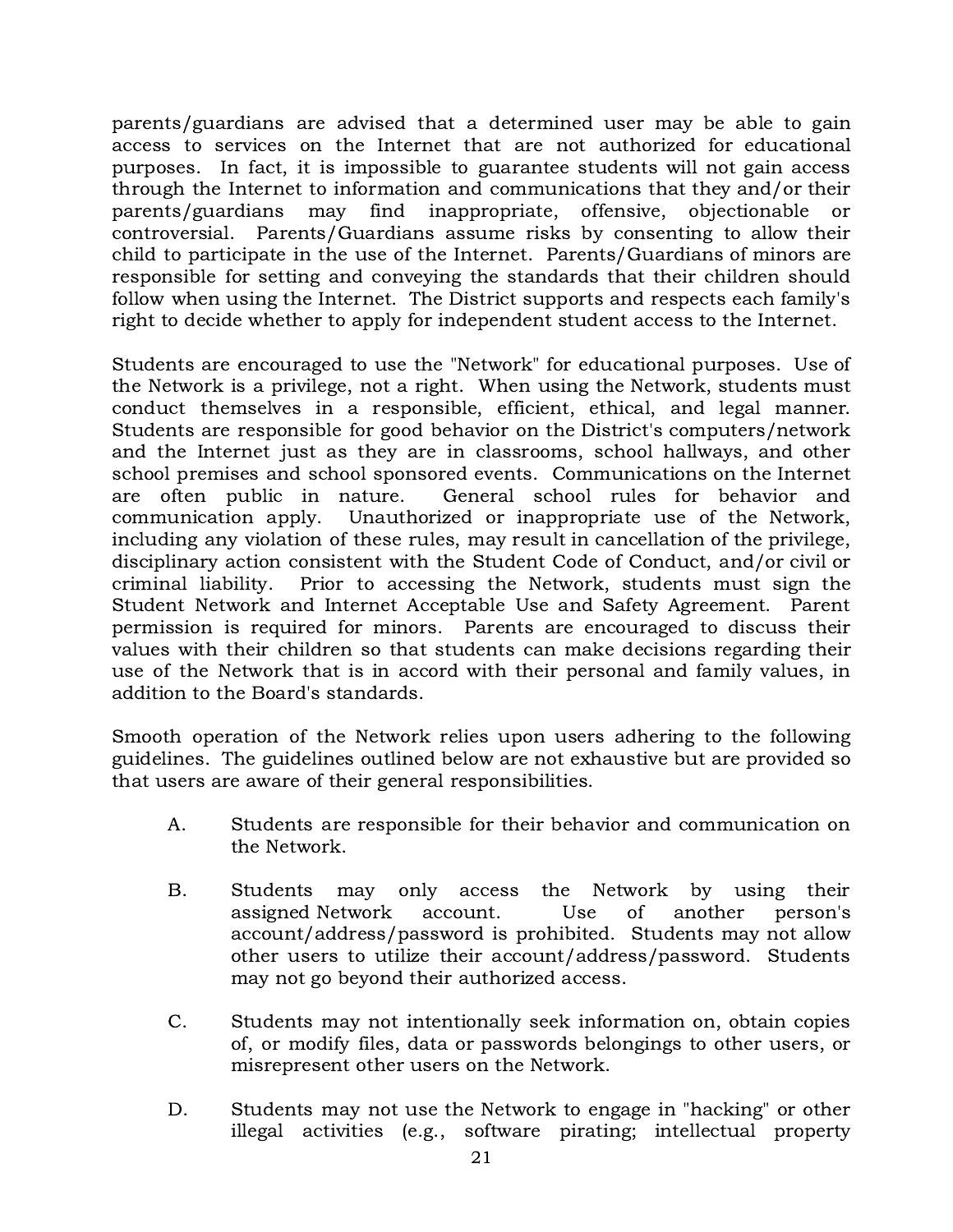violations; engaging in slander, libel, or harassment; threatening the life or safety of another; stalking; transmission of obscene materials or child pornography; fraud; sale of illegal substances and goods).

- E. Transmission of any material in violation of any State or Federal law or regulation, or Board policy is prohibited.
- F. Any use of the Network for commercial purposes (e.g., purchasing or offering for sale personal products or services by students), advertising, or political lobbying is prohibited.
- G. Use of the Network to engage in cyberbullying is prohibited. ""Cyberbullying" involves the use of information and communication technologies such as e-mail, cell phone and pager text messages, instant messaging (IM), defamatory personal Websites, and defamatory online personal polling Websites, to support deliberate, repeated, and hostile behavior by an individual or group, that is intended to harm others." For further information on cyberbullying, visit http://www.cyberbullying.ca

Cyberbullying includes, but is not limited to the following:

- 1. posting slurs or rumors or other disparaging remarks about a student or school staff member on a web site or on weblog;
- 2. sending e-mail or instant messages that are mean or threatening, or so numerous as to drive up the victim's cell phone bill;
- 3. using a camera phone to take and send embarrassing photographs/recordings of students or school staff members or post these images on video sharing sites such as You Tube;
- 4. posting misleading or fake photographs of students or school staff members on web sites.

To the extent permitted by the First Amendment, instances of cyberbullying off school grounds that disrupt the school environment or interfere with the learning process will be considered violations of the Student Code of Conduct.

- H. Students are expected to abide by the following generally-accepted rules of network etiquette:
	- 1. Be polite, courteous, and respectful in your messages to others. Use language appropriate to school situations in any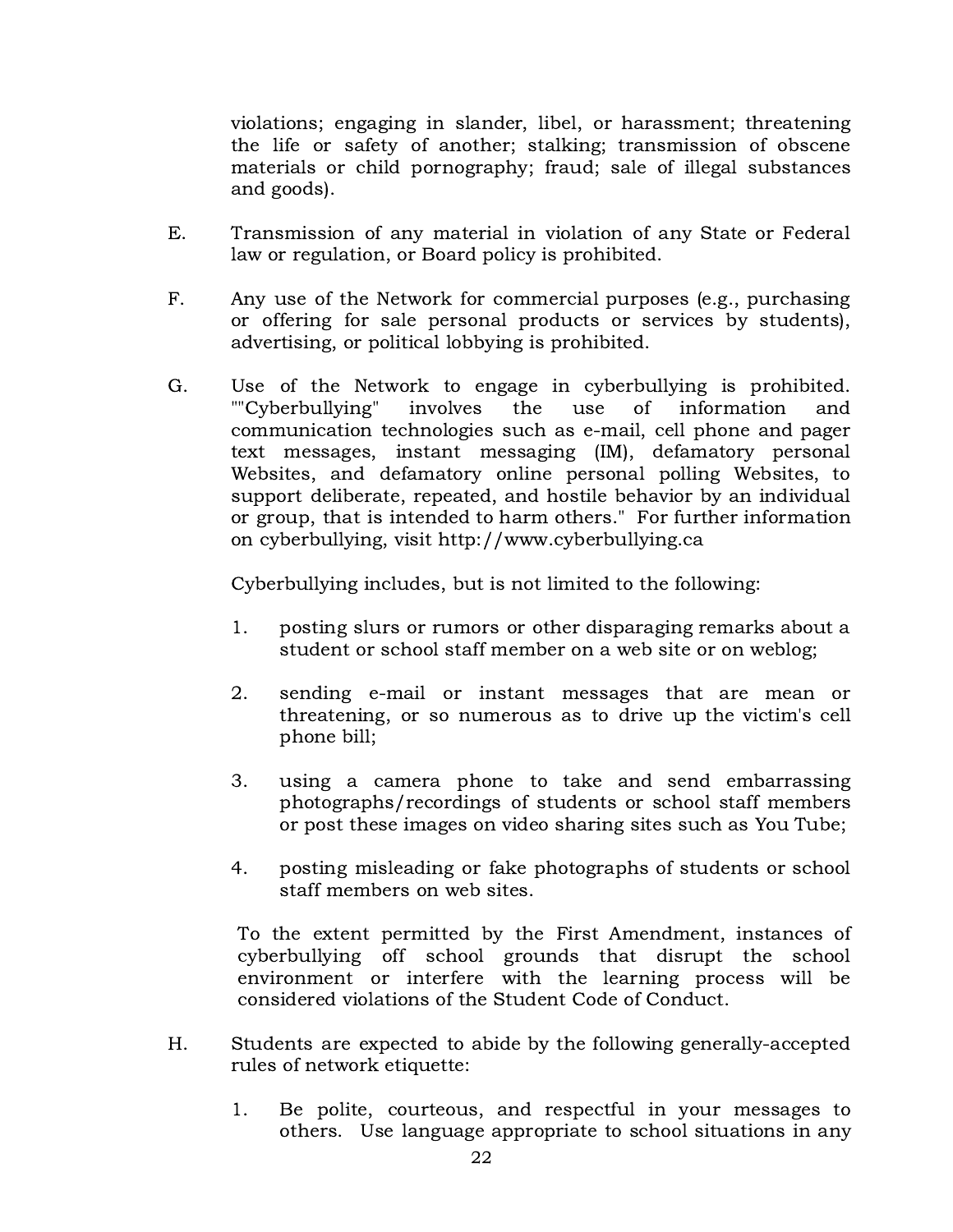communications made through the Network. Do not use obscene, profane, lewd, vulgar, rude, inflammatory, sexually explicit, defamatory, threatening, abusive or disrespectful language in communications through the Network (including, but not limited to, public messages, private messages, and material posted on web pages).

- 2. Do not engage in personal attacks, including prejudicial or discriminatory attacks.
- 3. Do not harass another person. Harassment is persistently acting in a manner that distresses or annoys another person. If a student is told by a person to stop sending him/her messages, the student must stop.
- 4. Do not post information that, if acted upon, could cause damage or a danger of disruption.
- 5. Never reveal names, addresses, phone numbers, or passwords of yourself or other students, family members, teachers, administrators, or other staff members while communicating on the Internet. This prohibition includes, but is not limited to, disclosing personal identification information on commercial web sites.
- 6. Do not transmit pictures or other information that could be used to establish your identity without prior approval of a teacher.
- 7. Never agree to get together with someone you "meet" on-line without parent approval and participation.
- 8. Check email frequently and diligently delete old mail on a regular basis from the personal mail directory to avoid excessive use of the electronic mail disk space.
- 9. Students should promptly disclose to their teacher or other school employee any message they receive that is inappropriate or makes them feel uncomfortable, especially any e-mail that contains pornography. Students should not delete such messages until instructed to do so by a staff member.
- I. Malicious use of the Network to develop programs that harass other users or infiltrate a computer or computer system and/or damage the software components of a computer or computing system is prohibited. Students may not use the Network in such a way that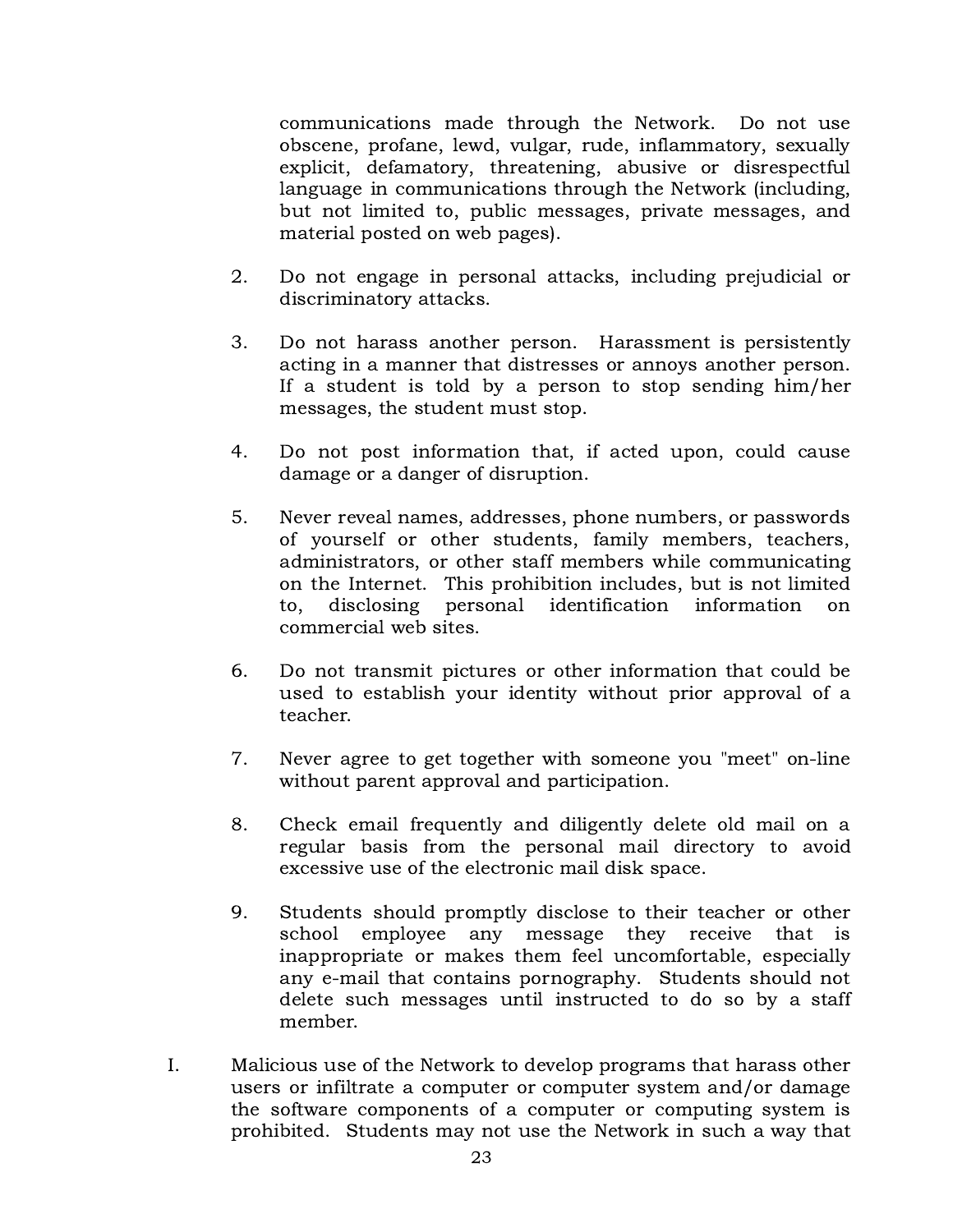would disrupt its use by others. Students must avoid intentionally wasting limited resources. Students may not bypass or attempt to bypass the District's Technology Protection Measure. Students must immediately notify the teacher, principal, or technology coordinator if they identify a possible security problem. Students should not go looking for security problems, because this may be construed as an unlawful attempt to gain access.

- J. All communications and information accessible via the Internet should be assumed to be private property (i.e. copyrighted and/or trademarked). All copyright issues regarding software, information, and attributions/acknowledgement of authorship must be respected. Rules against plagiarism will be enforced.
- K. Downloading of information onto the Board's hard drives is prohibited, without prior approval from the Superintendent. If a student transfers files from information services and electronic bulletin board services, the student must check the file with a virus-detection program before opening the file for use. Only public domain software may be downloaded. If a student transfers a file or software program that infects the Network with a virus and causes damage, the student will be liable for any and all repair costs to make the Network once again fully operational.
- L. Students are prohibited from accessing or participating in online "chat rooms" or other forms of direct electronic communication (e.g., instant messaging) (other than e-mail) without prior approval from a teacher or the principal. All such authorized communications must comply with these guidelines.
- M. Users have limited expectation of privacy in the contents of their personal files, communication files, and record of web research activities on the Network. Routine maintenance and monitoring, utilizing both technical monitoring systems and staff monitoring, may lead to discovery that a user has violated Board policy and/or the law. An individual search will be conducted if there is reasonable suspicion that a user has violated Board policy and/or law. Students' parents have the right to request to see the contents of their children's files and records.
- O. Use of the Internet and any information procured from the Internet is at the student's own risk. The Board makes no warranties of any kind, either express or implied, that the functions or the services provided by or through the Network will be error-free or without defect. The Board is not responsible for any damage a user may suffer, including, but not limited to, loss of data, service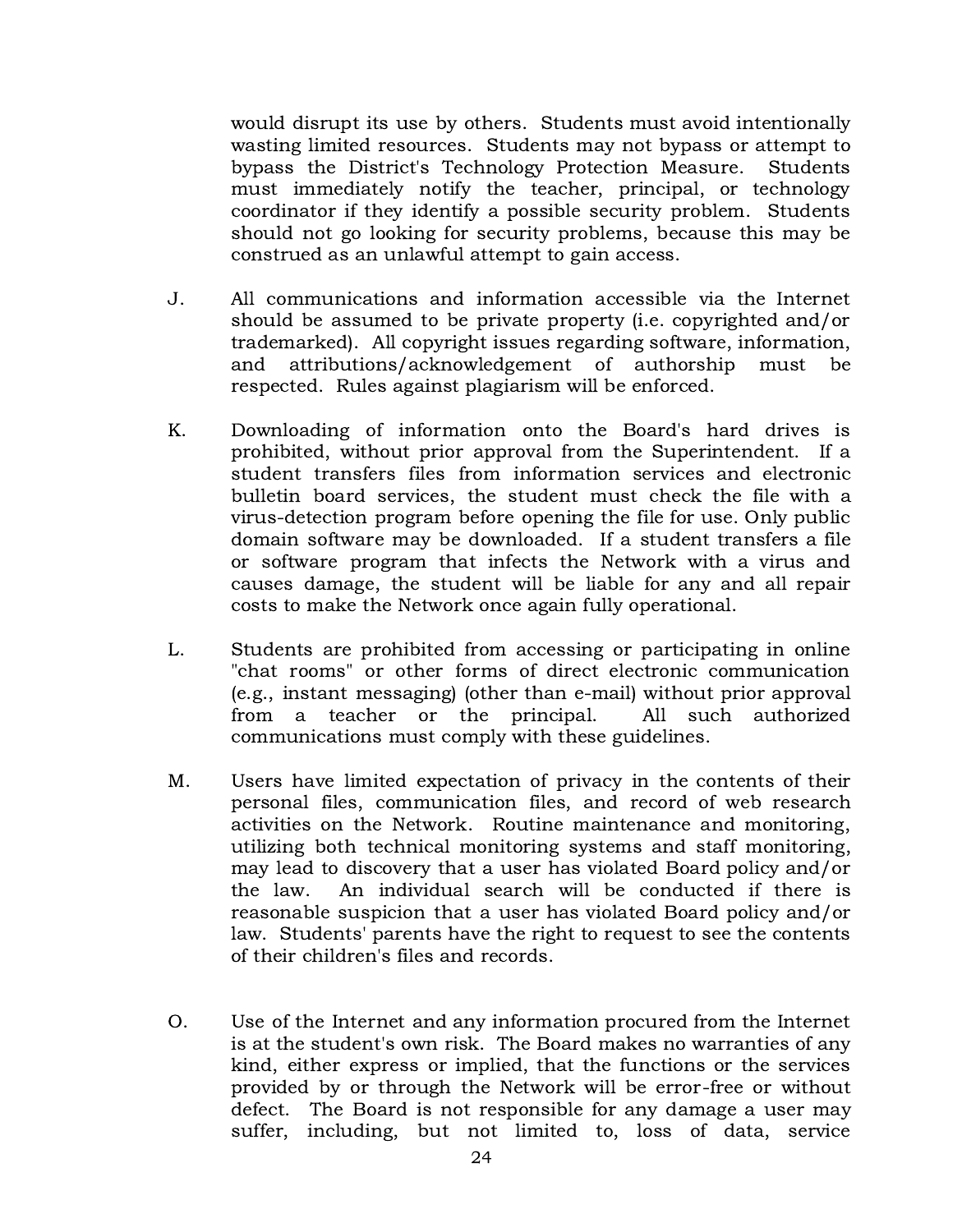interruptions, or exposure to inappropriate material or people. The Board is not responsible for the accuracy or quality of information obtained through the Internet. Information (including text, graphics, audio, video, etc.) from Internet sources used in student papers, reports, and projects should be cited the same as references to printed materials. The Board will not be responsible for financial obligations arising through the unauthorized use of the Network. Students or parents of students will indemnify and hold the Board harmless from any losses sustained as the result of misuse of the Network by the student. Use of the Network by students will be limited to those students whose parents have signed a release of claims for damages against the Board.

- P. File-sharing is strictly prohibited. Students are prohibited from downloading and/or installing file-sharing software or programs on the Network.
- Q. Students may not establish or access web-based e-mail accounts on commercial services through the Network (e.g., Gmail), Hotmail, Yahoo mail, etc.).
- R. Since there is no central authority on the Internet, each site is responsible for its own users. Complaints received from other sites regarding any of the District's users will be fully investigated and disciplinary action will be taken as appropriate.
- S. Preservation of Resources and Priorities of Use: Computer resources are limited. Because space on disk drives and bandwidth across the lines which connect the Network (both internally and externally) are limited, neither programs nor information may be stored on the system without the permission of the Zane Trace Board of Education. Each student is permitted reasonable space to store email, web, and personal files. The Board reserves the right to require the purging of files in order to regain disk space. Students who require access to the Network for class-or instruction related activities have priority over other users. Students not using the Network for class-related activities may be "bumped" by any student requiring access for class-or instruction related purposes.

## TRANSMISSION OF RECORDS AND OTHER COMMUNICATIONS

Parents/Guardians have to complete and return to the District Form 8330 F4a in order to authorize the staff to communicate with the parent/guardian via facsimile and/or electronic mail ("email"). Parents who elect to communicate with a staff member via email are required to keep the District informed of any changes to their email address via Final Forms.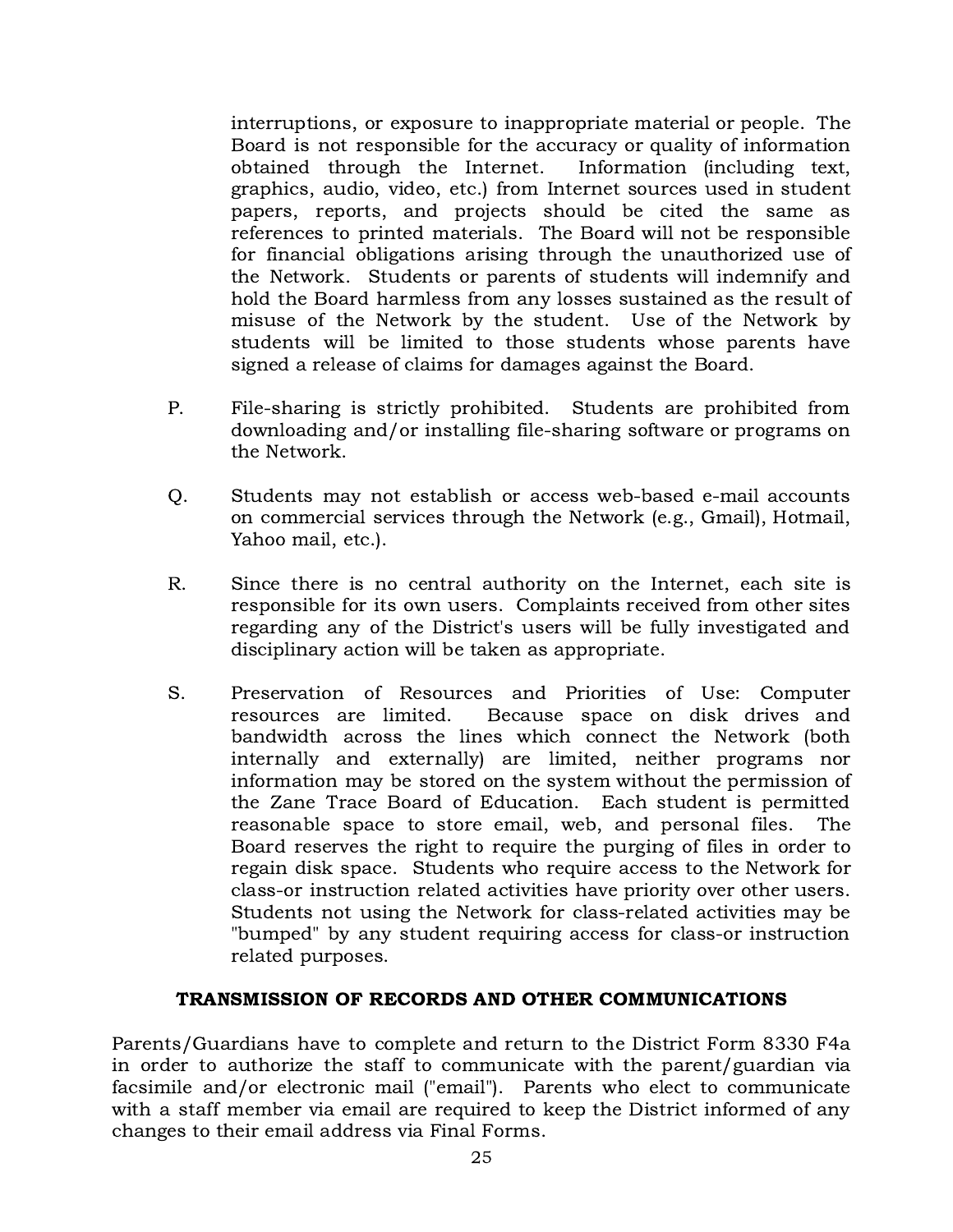#### SECTION III - STUDENT ACTIVITIES

#### ATHLETICS

Zane Trace Local Schools provides a variety of athletic activities in which students may participate provided they meet eligibility requirements established by the Board and by the Ohio High School Athletic Association (OHSAA). Participation in these activities is a privilege and not a right, and students may be prohibited from all or part of their participation in such activities by authorized school personnel without further notice, hearing and/or appeal rights in accordance with Board Policy 5610.05. There is an activity fee of \$100 per season which is due prior to the first contest taking place. Students who qualify for the Free and Reduced Lunch Program may have their activity fee waived or reduced.

#### ACADEMIC ELIGIBILITY

In addition to the eligibility requirements established by the Ohio High School Athletic Association, to be eligible for any interscholastic extracurricular activity, a student must have maintained at least a 1.5 grade-point average and/or must not have received a failing grade in any course for the grading period prior to the grading period in which s/he wishes to participate.

Students educated at home or enrolled in a nonpublic school who are permitted to participate on a District interscholastic team must fulfill the same academic, nonacademic, and financial requirements as any other participant. See Policy 9270.

#### STUDENT EMPLOYMENT

It is recommended that students not take jobs outside of school that could interfere with their success in school. If a student elects to maintain a job in addition to going to school, s/he must first contact his/her counselor to discuss any legal requirements and to obtain any required documents.

#### STUDENT ATTENDANCE AT SCHOOL EVENTS

Students are encouraged to attend as many after school events as possible, without interfering with their school work and home activities. Enthusiastic spectators help to build school spirit and encourage those students participating in the event.

It is strongly advised that students attending evening events as nonparticipants be accompanied by a parent or adult chaperone. The Board is not responsible for supervising unaccompanied students nor will it be responsible for students who arrive without an adult chaperone.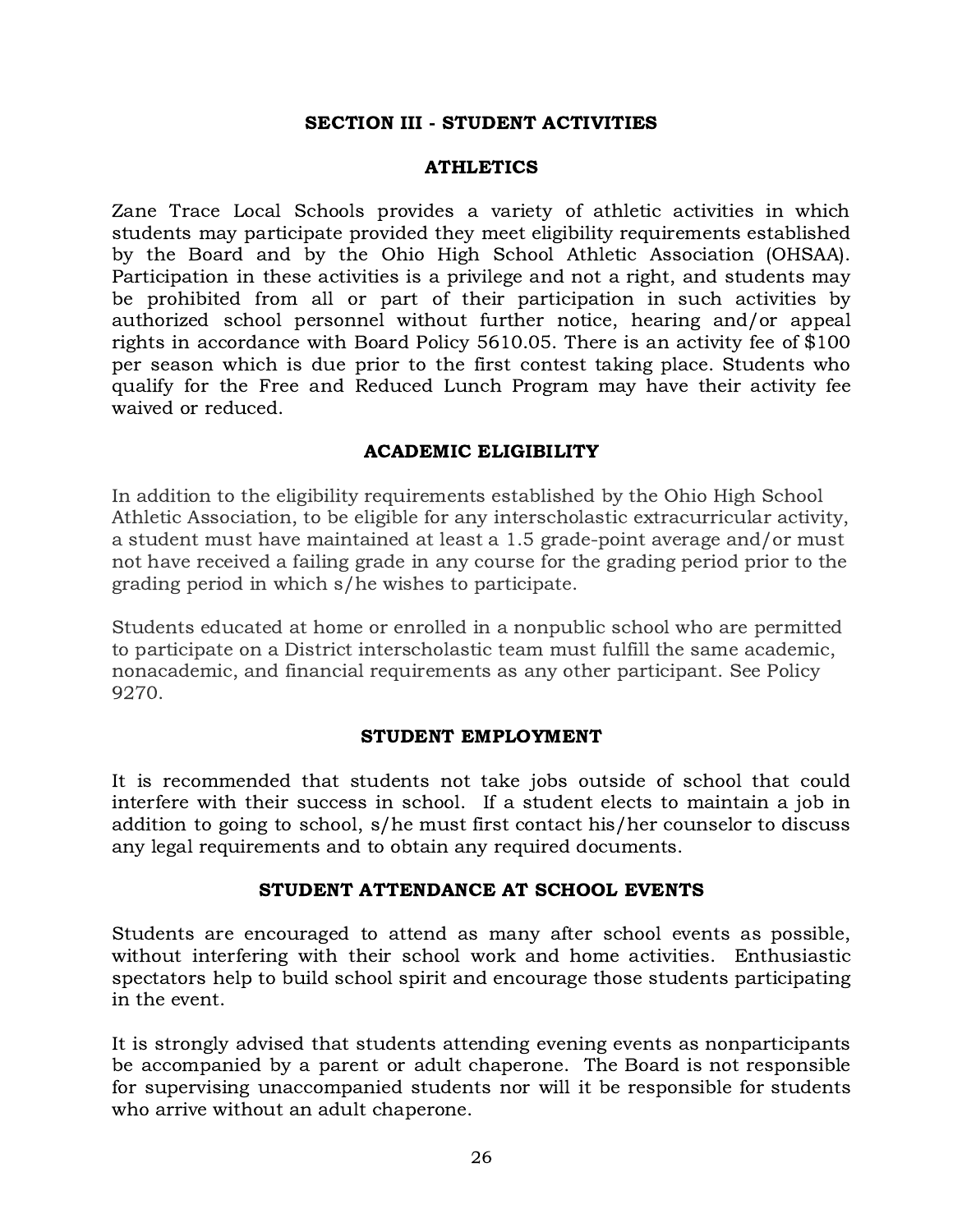## SECTION IV - STUDENT CONDUCT

#### ATTENDANCE

#### School Attendance Policy

Regular attendance is a significant student responsibility at all grade levels. Many studies correlate regular attendance with success in school. Regular attendance means that the academic learning process is not interrupted, less time is spent on make-up assignments, and students benefit from participation and interaction with others in class. Many important lessons are learned through active participation in classroom and other school activities that cannot be replaced by individual study.

When a parent, guardian, or other person having care of a student has failed to initiate a telephone call or other communication notifying the school or building administration of the student's excused or unexcused absence within 90 minutes after the beginning of the school day, the attendance officer or designee for each school building shall make at least one (1) attempt to contact the parent, guardian, or other person having care of any student who is recorded as absent without legitimate excuse within 120 minutes after the beginning of each school day by a method designated by the Superintendent in accordance with Ohio law (see AG 5200).

[ ] Establishing a pattern of good attendance will benefit the student in school and in the workplace. Attendance is important in the development of a high quality work ethic, which will be a significant factor in a student's success with future employers. One of the most important work habits that employers look for in hiring and promoting a person is his/her dependability in coming to work every day on time. This is a habit the School wants to help students develop as early as possible.

## Truancy

The educational program offered by this District is predicated upon the presence of the student and requires continuity of instruction and classroom participation. Attendance shall be required of all students enrolled in the schools during the days and hours that the school is in session or during the attendance sessions to which s/he has been assigned.

A student in grades 9 through 12 may be considered a full-time equivalent student provided the student is enrolled in at least five (5) units of instruction, as defined by State law, per school year.

In accordance with statute, the Superintendent shall require, from the parent of each student of compulsory school age or from an adult student who has been absent from school or from class for any reason, a statement of the cause for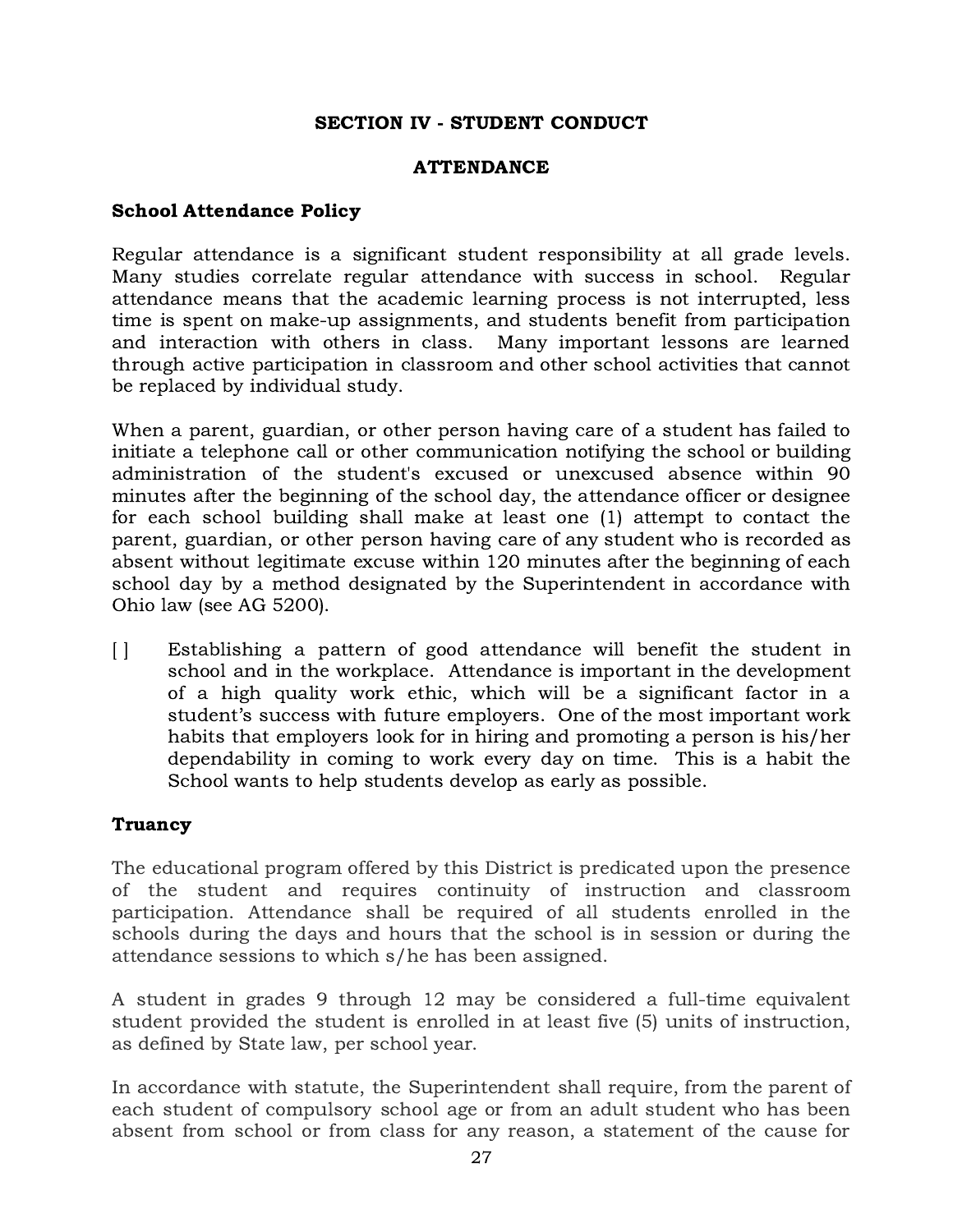such absence. The Board of Education reserves the right to verify such statements and to investigate the cause of each single absence or prolonged absence.

The Board considers the following factors to be reasonable excuses for time missed at school:

- A. personal illness (a written physician's statement verifying the illness may be required)
- B. appointment with a health care provider
- C. illness in the family necessitating the presence of the child
- D. quarantine of the home
- E. death in the family
- F. necessary work at home due to absence or incapacity of parent(s)/guardian(s)
- G. observation or celebration of a bona fide religious holiday
- H. out-of-state travel (up to a maximum twenty-four (24) hours per school year that the student's school is open for instruction) to participate in a District-approved enrichment or extracurricular activity

Any classroom assignment missed due to the absence shall be completed by the student.

If the student will be absent for twenty-four (24) or more consecutive hours that the student's school is open for instruction, a classroom teacher shall accompany the student during the travel period to provide the student with instructional assistance.

- I. such good cause as may be acceptable to the Superintendent
- J. medically necessary leave for a pregnant student in accordance with Policy 5751
- K. service as a precinct officer at a primary, special or general election in accordance with the program set forth in Policy 5725
- L. college visitation
- M. absences due to a student's placement in foster care or change in foster care placement or any court proceedings related to their foster care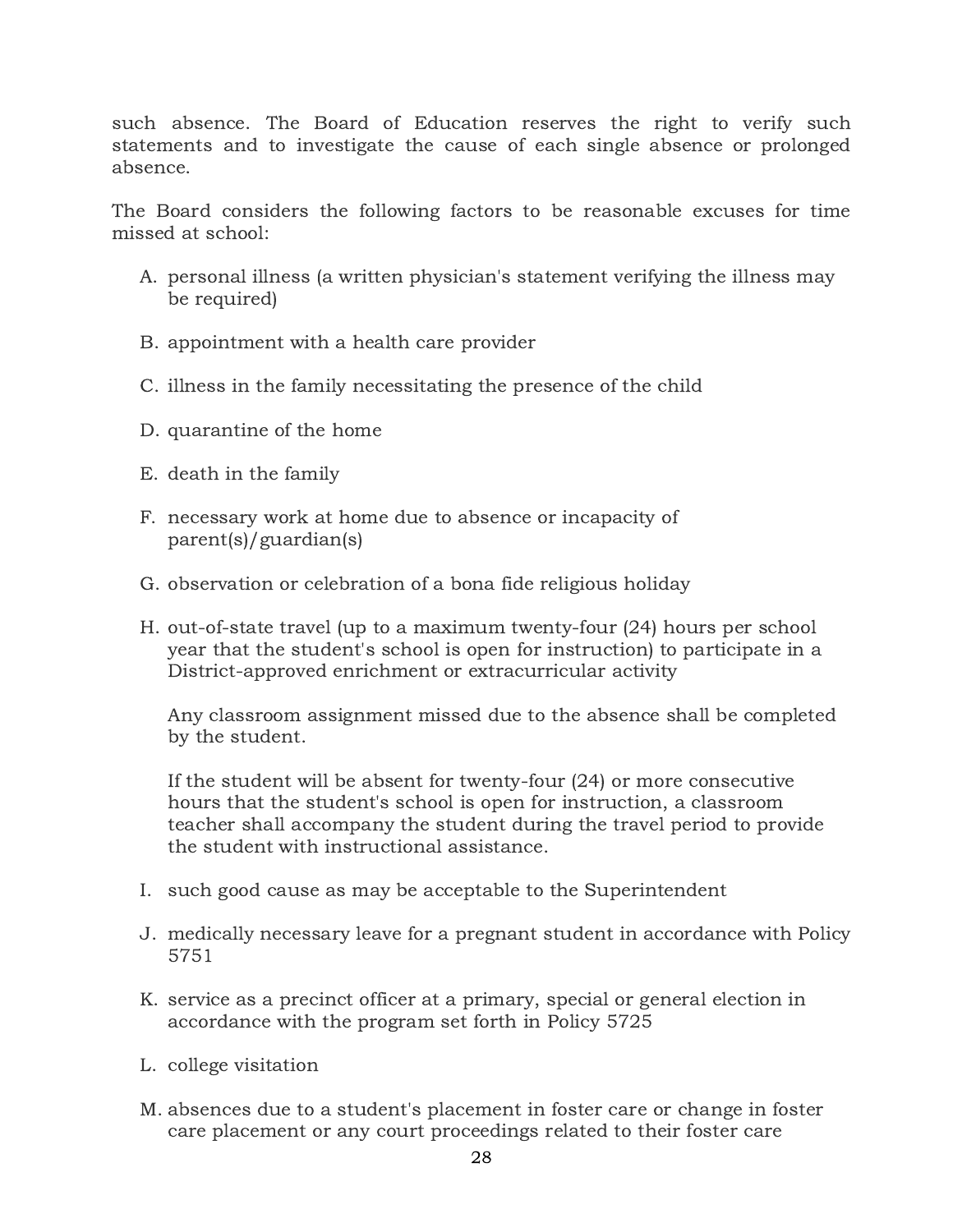status.

N. absences due to a student being homeless

Attendance need not always be within the school facilities, but a student will be considered to be in attendance if present at any place where school is in session by authority of the Board.

The Board shall consider each student assigned to a program of other guided learning experiences to be in regular attendance for the program provided that s/he reports to such staff member s/he is assigned for guidance at the place in which s/he is conducting study, and regularly demonstrates progress toward the objectives of the course of study.

The Superintendent may excuse a student over fourteen (14) years of age from attendance at school for a future limited period for the purpose of performing essential work directly or exclusively for his/her parents or guardians. Such excuse should not exceed five (5) days and may at the discretion of the Superintendent be renewed for five (5) additional days. At no time, however, shall such an excuse cause a student to be absent from school for a period of more than ten (10) consecutive days.

At the discretion of the Superintendent, a student may be excused for a longer period of time than ten (10) days if a child's parent or guardian has recently died or become totally or partially incapacitated and there is no older brother or sister living in the home who is out of school. (The Superintendent may request a certificate of a physician attesting to the physical condition of the parent or guardian.)

Attendance shall be taken at the beginning of every block/period in buildings with block/period-based scheduling. Absences from a class block/period shall be accounted for to the nearest full hour.

Attendance shall be taken at the commencement of the school day in buildings with non-period-based schedules. Attendance for students arriving late or leaving early must be tracked and recorded to the nearest full hour.

Contacting the Parent/Guardian of an Absent Student

When a parent, guardian, or other person having care of a student has failed to initiate a telephone call or other communication notifying the school or building administration of the student's excused or unexcused absence within 120 minutes after the beginning of the school day, the attendance officer or designee for each school building shall make at least one (1) attempt to contact the parent, guardian, or other person having care of any student who is recorded as absent without legitimate excuse within 120 minutes after the beginning of each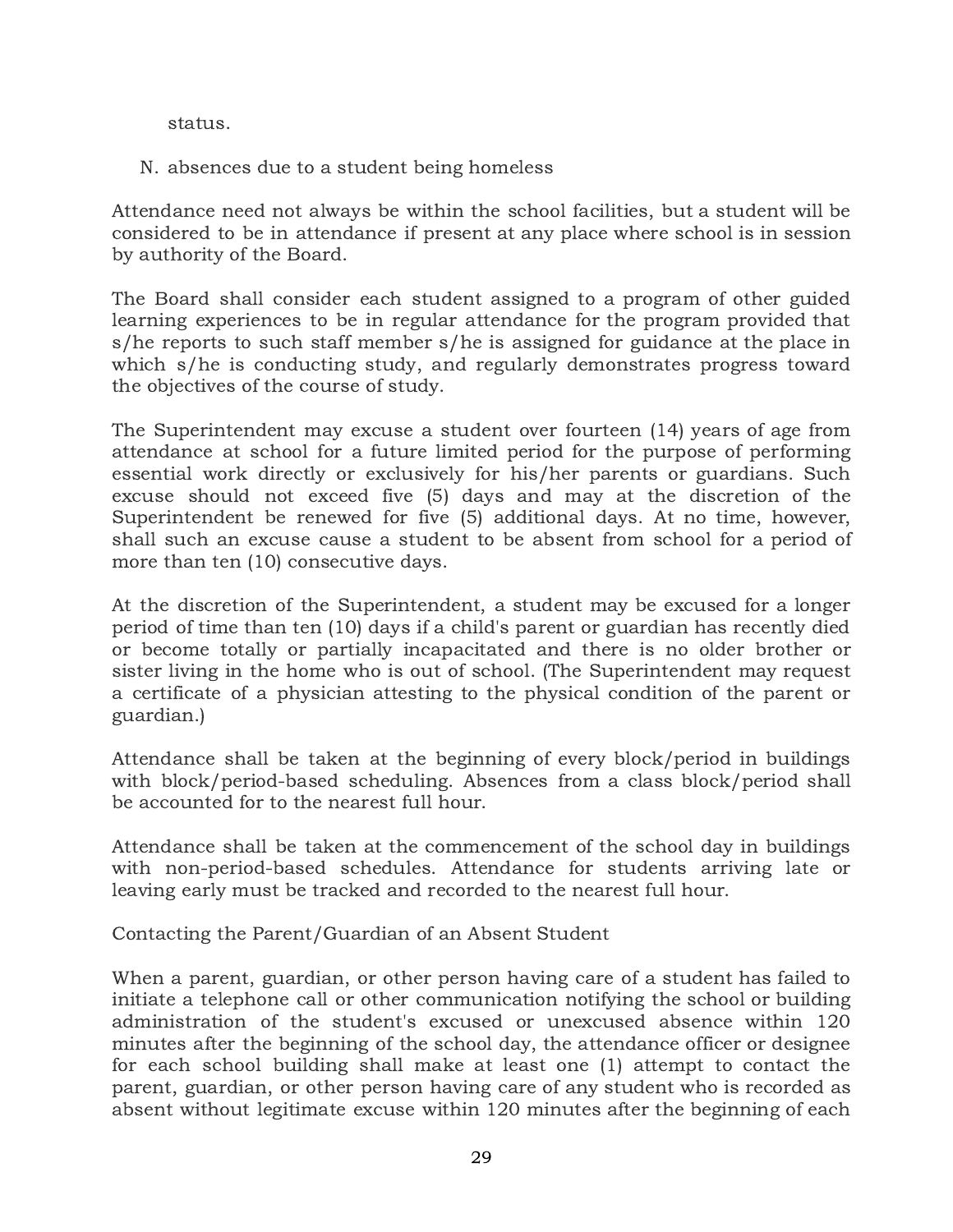school day by a method designated by the Superintendent in accordance with Ohio law (see AG 5200).

## Excessive Absences

When a student of compulsory school age is absent from school with combined non medical excused absences and unexcused absences in excess of thirty-eight (38) or more hours in one (1) school month, or sixty-five (65) or more hours in a school year, that student is considered "excessively absent" from school. The District or school shall notify the child's parent or guardian of the child's absences, in writing, within seven (7) school days after the date of the absence that triggered the notice requirement. At the same time written notice is given, any appropriate intervention action listed herein may be taken.

The following "medical excuses" will not count toward a student's excessive absence hours: (1) personal illness; (2) illness in the family necessitating the presence of the child; (3) quarantine of the home; (4) health care provider appointments (doctor, dentist, mental health provider, etc.); (5) medically-necessary leave for a pregnant student in accordance with Policy 5751; (6) death in the family; or (7) other set of circumstances the Superintendent deems on a case-by-case basis to be a good and sufficient cause for medical absence from school.

A medically excused absence occurs any time a student is out of school due to illness or medical visit (physician, dentist, mental health, etc.). A medical excuse for personal illness will be accepted in the form of doctor's note within five (5) school days of the absence or parent call-in on the day of the absence due to illness or doctor's visit. A student may have up to ten (10) medically excused absences without a doctor's note, but with a phone call from a parent/guardian. This policy will be extended beyond ten (10) days if the student or someone in the student's family is in quarantine due to recognized pandemic/epidemic (e.g., COVID-19) or experiencing symptoms of the pandemic/epidemic.

# Habitually Truant

A student will be considered habitually truant if the student is of compulsory school age and absent without a legitimate excuse for thirty (30) or more consecutive hours, for forty-two (42) or more hours in one (1) school month, or for seventy-two (72) or more hours in one (1) school year.

Legitimate excuses for the absence of a student who is otherwise habitually truant include but are not limited to:

A. the student was enrolled in another school district;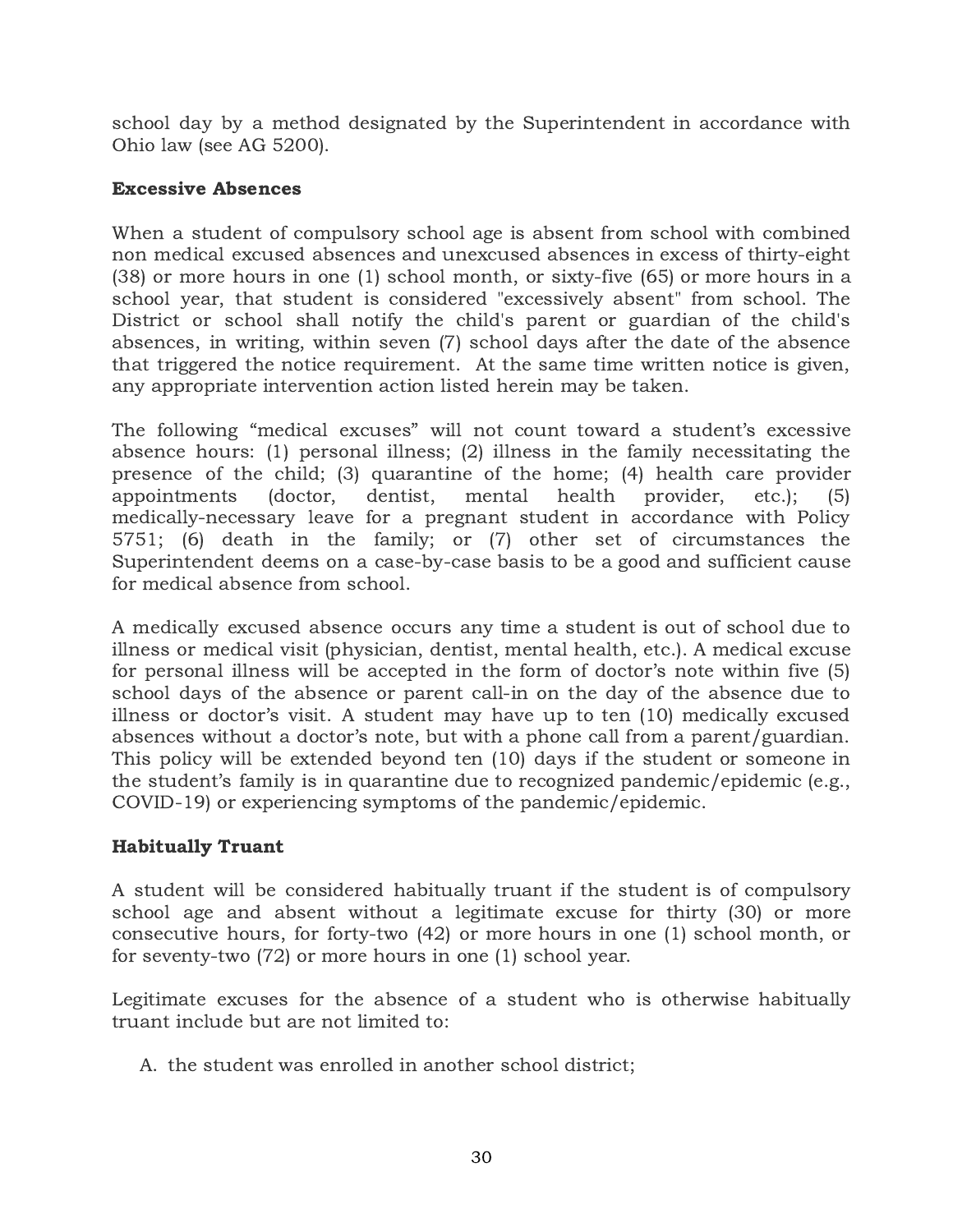- B. the student was excused from attendance in accordance with R.C 3321.04; or
- C. the student has received an age and schooling certificate.

## Absence Intervention Team

To the extent required by law as determined on an annual basis, within ten (10) days of a student becoming habitually truant, the Principal shall assign the student to an absence intervention team.

Within fourteen (14) school days after the assignment of a student to an absence intervention team, the team shall develop an intervention plan for that student in an effort to reduce or eliminate further absences. Each intervention plan shall vary based on the individual needs of the student, but the plan shall state that the attendance officer shall file a complaint not later than sixty-one (61) days after the date the plan was implemented, if the child has refused to participate in, or failed to make satisfactory progress on, the intervention plan. Within seven school days after the development of the plan, reasonable efforts shall be made to provide the student's parent/guardian/custodian with written notice of the plan.

As part of the absence intervention plan, the Principal may, in his/her discretion, contact the appropriate juvenile court and ask to have a student informally enrolled in any alternative to adjudication described in R.C. 2151.27(G).

Each absence intervention team may vary based on the needs of each individual student but shall include a representative from the child's building, another representative from the child's building who knows the child, and the child's parent or parent's designee, or the child's guardian, custodian, guardian ad litem, or temporary custodian. The team also may include a school psychologist, counselor, social worker, or representative of a public or nonprofit agency designed to assist students and their families in reducing absences.

The members of the absence intervention team shall be selected within seven (7) school days of the student meeting the habitually truant threshold. Within the same period of seven (7) school days, the Principal shall make at least three (3) meaningful, good faith attempts to secure the participation of the student's parent/guardian/custodian, guardian ad litem, or temporary custodian on that team. A good faith attempt to secure the participation of the parent shall include, but not be limited to, contacting (or attempting to contact) the parent by telephone, email, or regular mail. If the student's parent responds to any of those attempts, but is unable to participate for any reason, the Principal shall inform the parent of the parent's right to appear by designee. If seven (7) school days elapse and the student's parent/guardian/custodian, guardian ad litem, or temporary custodian fails to respond to the attempts to secure participation, the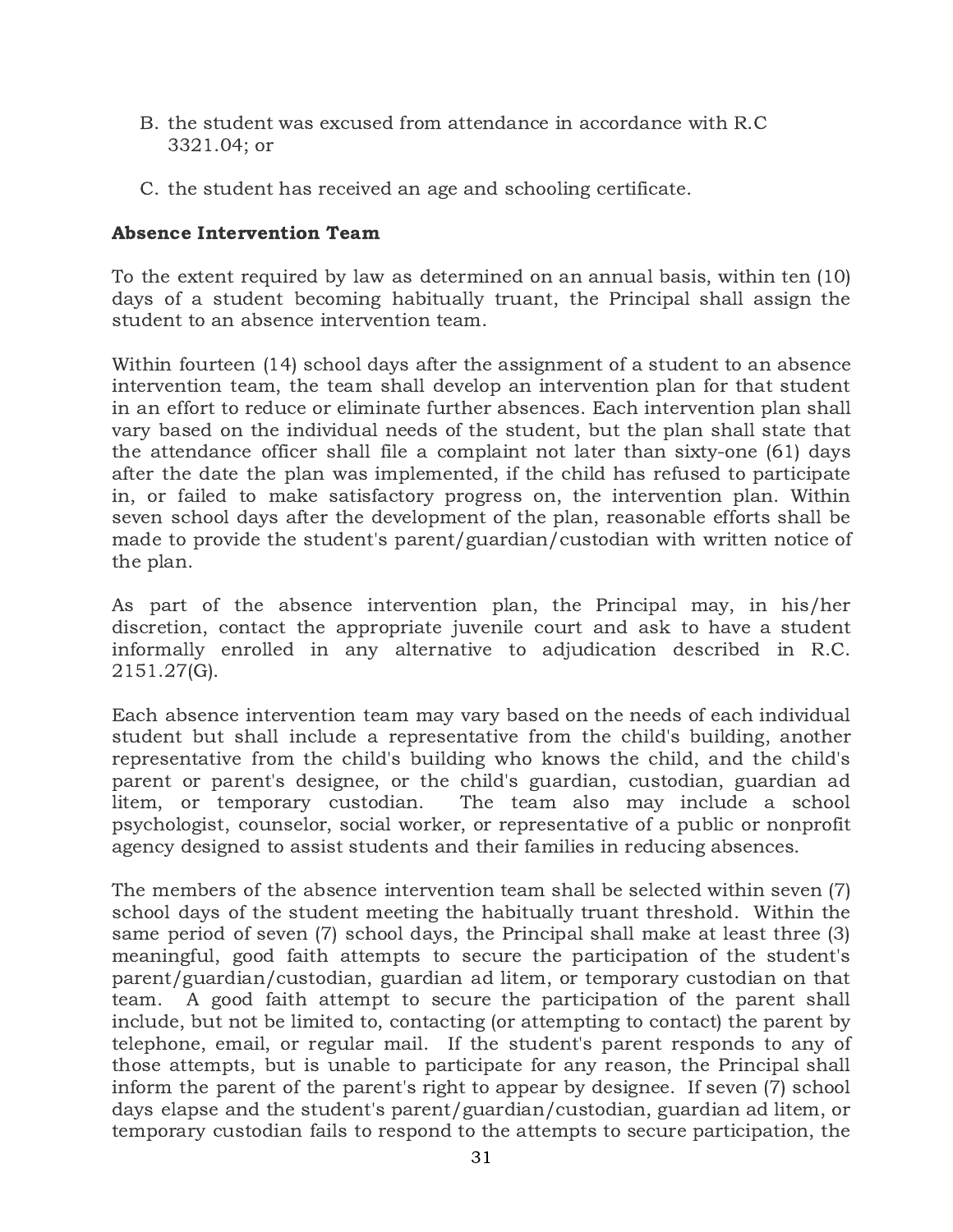attendance officer shall investigate whether the failure to respond triggers mandatory abuse or neglect reporting to the public children services agency. At the same time, the absence intervention team shall continue to develop an intervention plan for the child notwithstanding the absence of the child's parent/guardian/custodian, guardian ad litem, or temporary custodian.

## Intervention Strategies

In order to address the attendance practices of a student who is habitually truant, the intervention team may, as part of an intervention plan, take any of the following intervention actions:

- A. provide counseling to the student
- B. request or require the student's parent to attend a parental involvement program
- C. request or require a parent to attend a truancy prevention mediation program
- D. notify the Registrar of Motor Vehicles of the student's absences
- E. take appropriate legal action

In the event that a student becomes habitually truant within twenty-one (21) school days prior to the last day of instruction of a school year, the Principal may, in his/her discretion, assign a staff member to work with the child's parent/guardian/custodian, guardian ad litem, or temporary custodian to develop an absence intervention plan during the summer.

The absence intervention process shall commence upon the first day of instruction of the next school year.

Reporting Requirements

The attendance officer shall file a complaint in the juvenile court against a student on the sixty-first (61st) day after the implementation of an absence intervention plan or other intervention strategies, provided that all of the following apply:

- A. The student is habitually truant.
- B. The school district or school has made meaningful attempts to re-engage the student through the absence intervention plan, other intervention strategies, and any offered alternatives to adjudication, if applicable.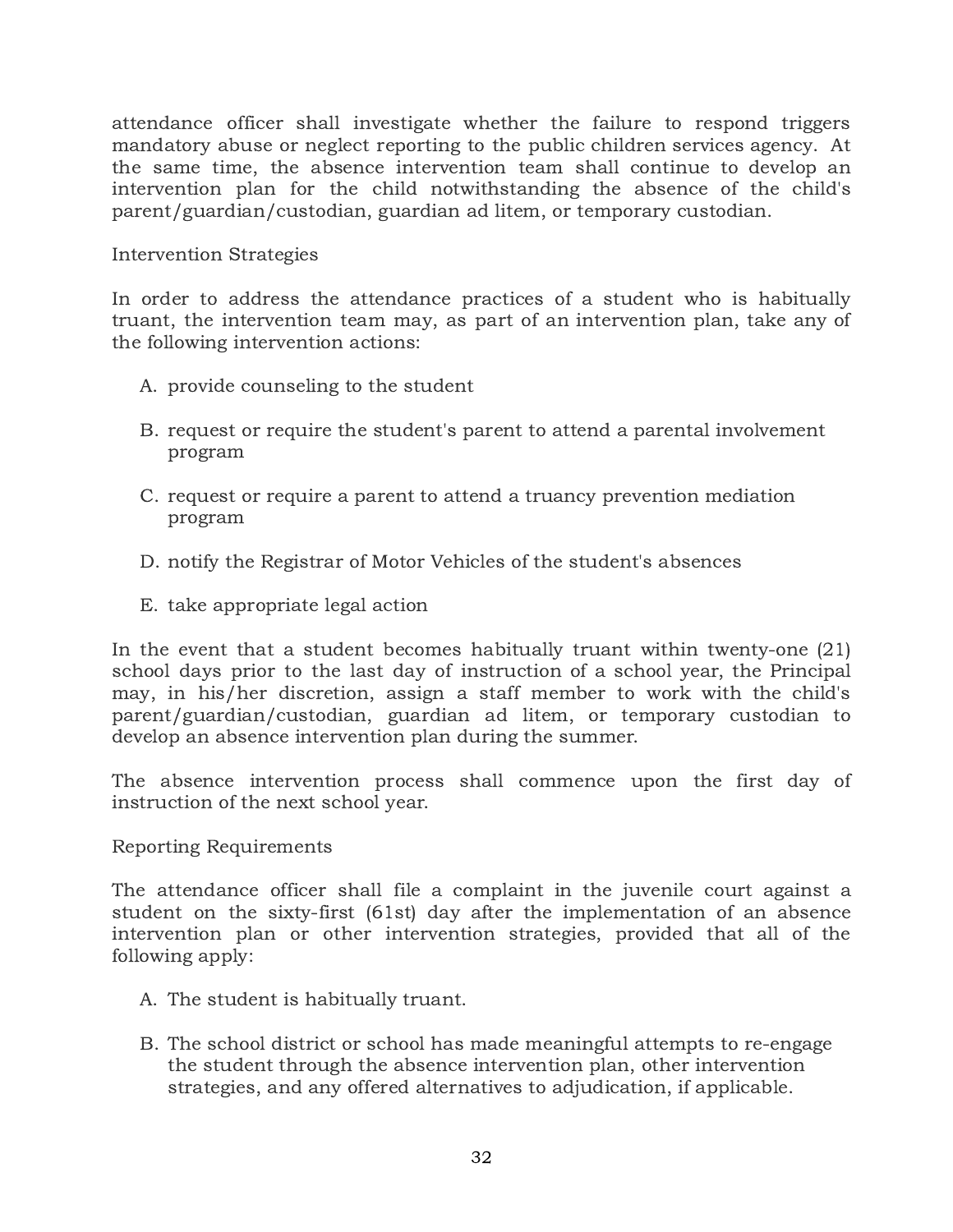If the student, at any time during the implementation phase of the absence intervention plan or other intervention strategies, is absent without legitimate excuse for thirty (30) or more consecutive hours or forty-two (42) or more hours in one school month, the attendance officer shall file a complaint in juvenile court against that student, unless the absence intervention team has determined that the student has made substantial progress on the absence intervention plan.

In the event that the sixty-first (61st) day after the implementation of the absence intervention plan or other intervention strategies falls on a day during the summer months, the attendance officer may extend the implementation of the plan and delay the filing of the complaint for an additional thirty (30) days from the first day of instruction of the next school year.

The Superintendent is authorized to establish an educational program for parents of truant students which is designed to encourage parents to ensure that their children attend school regularly. Any parent who does not complete the program is to be reported to law enforcement authorities for parental education neglect, a fourth-class misdemeanor if found guilty.

Whenever any student of compulsory school age has sixty (60) consecutive hours in a single month or a total of ninety (90) hours of unexcused absence from school during the school year, s/he will be considered habitually absent under R.C. 3321.13(b)(2). The Board authorizes the Superintendent to inform the student and his/her parents, guardian, or custodian of the record of absences without a legitimate excuse as well as the District's intent to notify the Registrar of Motor Vehicles, if appropriate, and the Judge of the Juvenile Court of the student's unexcused absences and habitually absent status.

If a student who is habitually truant violates the order of a juvenile court regarding the student's prior adjudication as an unruly child for being a habitual truant, s/he may further be adjudicated as a delinquent child.

The District shall report to the Ohio Department of Education, as soon as practicable, and in a format and manner determined by the Department, any of the following occurrences:

- A. when a notice that a student has been absent with or without legitimate excuse for thirty-eight (38) or more hours in one (1) school month, or sixty-five (65) or more hours in a school year is submitted to a parent/guardian/or custodian;
- B. when a child of compulsory school age has been absent without legitimate excuse from the public school the child is supposed to attend for thirty (30) or more consecutive hours, forty-two (42) or more hours in one school month, or seventy-two (72) or more hours in a school year;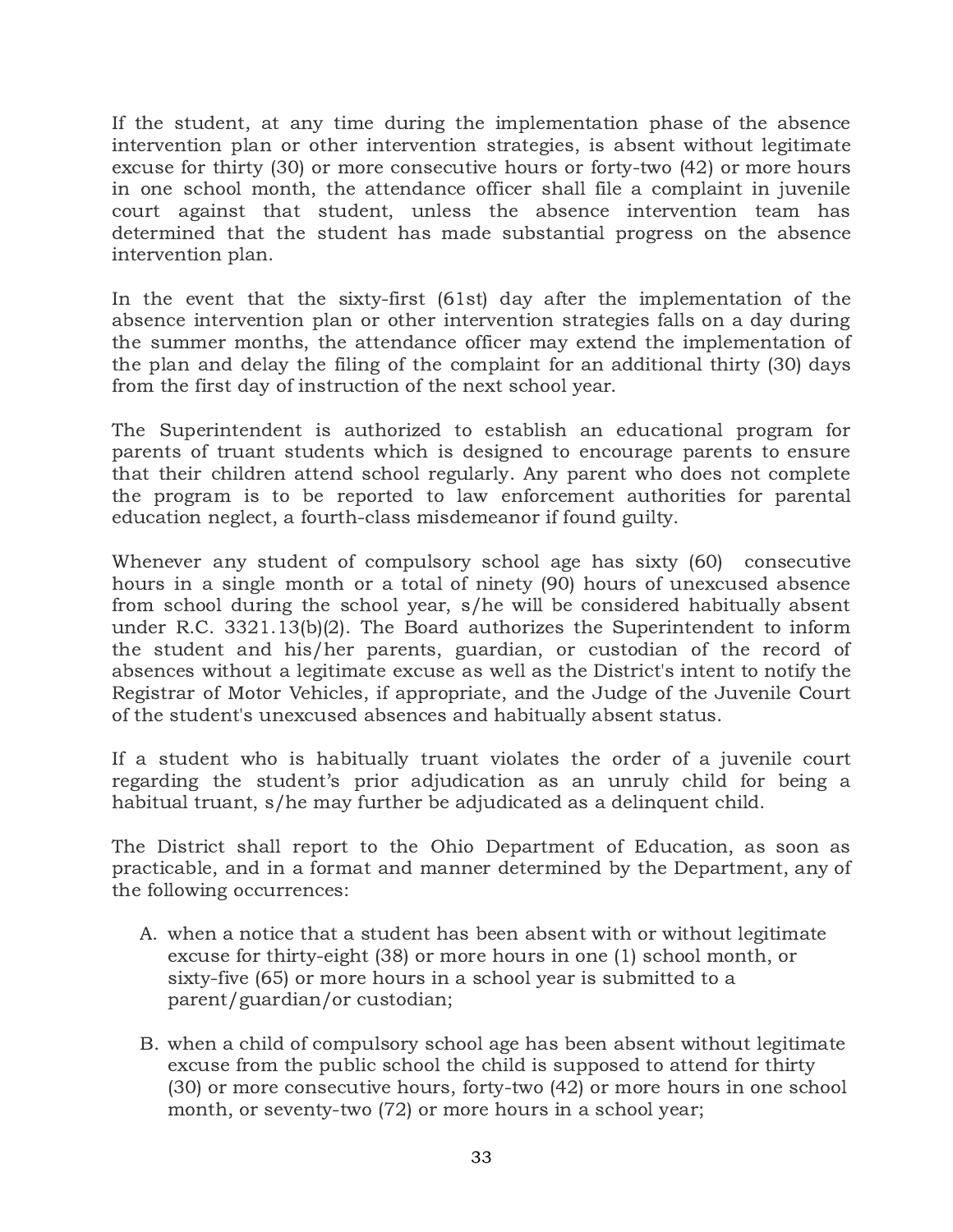- C. when a child of compulsory school age who has been adjudicated an unruly child for being a habitual truant violates the court order regarding that adjudication;
- D. when an absence intervention plan has been implemented for a child under this policy.

This policy was developed after consultation with the judge of the juvenile court of Ross County, with the parents, guardians, or other persons having care of the students attending school in the district, and with appropriate State and local agencies.

Tracking Remote Attendance

Consistent with the District's remote learning plan (e.j., Blended Learning, On-Line Learning, etc), the District will provide a variety of instruction models, including both teacher-led remote learning and self-directed remote learning.

Student attendance in teacher-led remote learning (synchronous web-based instruction) shall be tracked in the same manner as hourly, in-person instruction. Teachers shall determine hourly attendance by evidence of student login and logoff data. Teachers are encouraged to verify meaningful attendance in a method selected by the teacher, such as an ungraded quiz at the close of a lesson, a survey or poll questions (unrelated to the lesson and unpredictable) at the end of the lesson, or asking students questions at random throughout a session.

In addition to the reasons listed at the beginning of this policy, absences from teacher-led remote learning (synchronous web-based instruction) may be considered excused under the following circumstances, with notice from a parent/guardian:

- A. temporary internet outage for individual students or households;
- B. unexpected technical difficulties for individual students or households, such as password resets or software upgrades occurring during a teacher-led remote learning lesson;
- C. computer/device malfunction;
- D. malfunction of a District-owned device for which the District is providing technical assistance, repair, or replacement.

Attendance in self-directed remote learning (asynchronous) shall be tracked by evidence of participation, which may include, but is not limited to: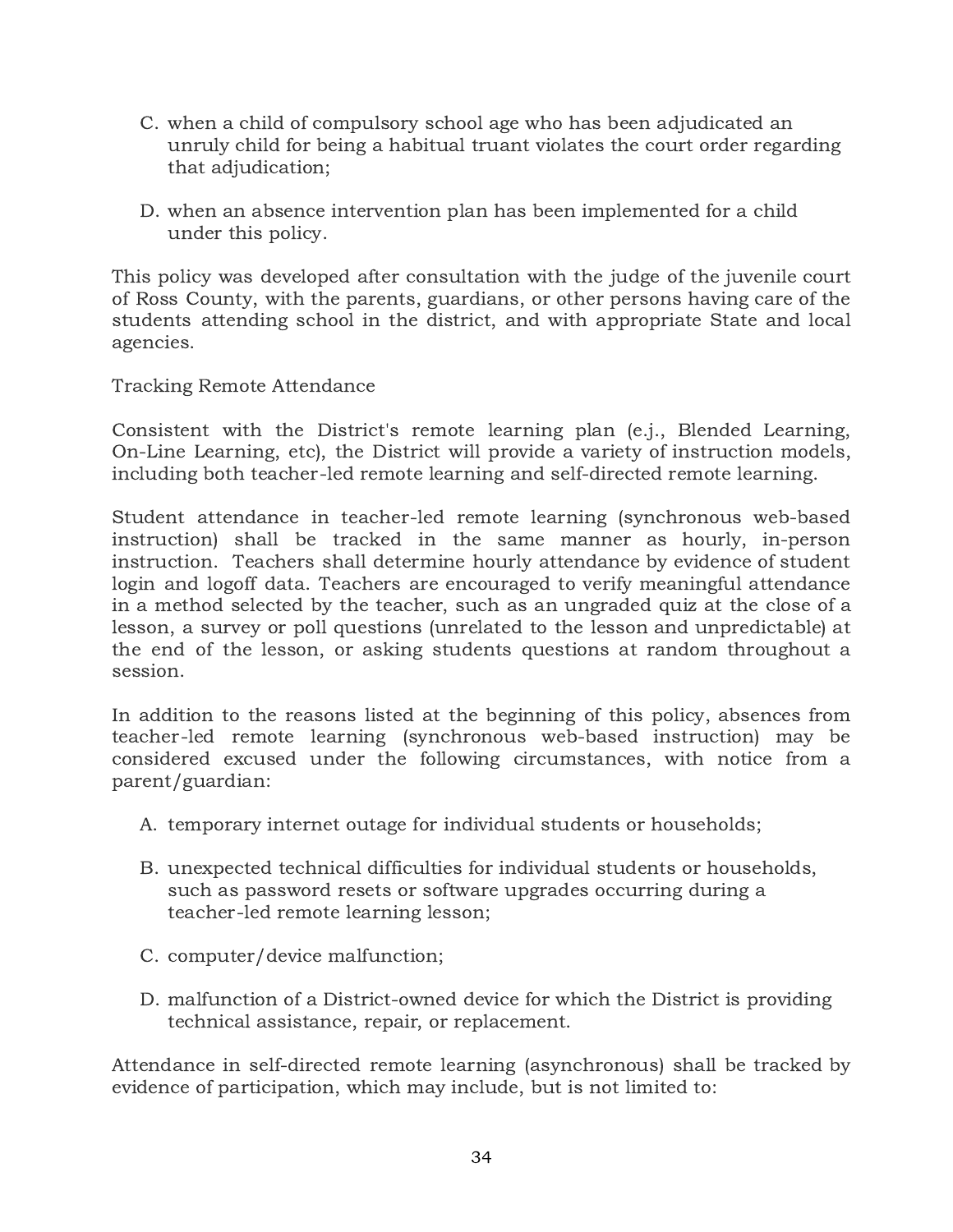- A. daily logins to learning management systems;
- B. daily interactions with the teacher to acknowledge attendance, which may include, but are not limited to, messages, emails, telephone calls, video chats or other formats that enable teachers to engage with students; and
- C. assignment completion.

The teacher will determine the number of hours a typical student would take to complete an assignment and report those hours of attendance when the assignment is completed. A teacher may adjust the number of hours of attendance based on the length of time the student actually spent on the assignment, as reported by the student, parent, or other person with knowledge.

## Notification of Absence

If a student will be absent, the parents must notify the School at 740-773-9854 by 9:00 am and provide an explanation. If prior contact is not possible, the parents should provide a written excuse as soon as possible after the student's absence. When no excuse is provided, the absence will be unexcused and the student will be identified as truant for that school day. If the offered excuse for a student's absence is questionable or if the number of student absences is excessive, the school staff will notify the parents of the need for improvement in the student's attendance.

A skipped class or part of the school day will be identified as an unexcused absence and students will not be permitted to make-up missed class work. The student will also be subject to disciplinary action.

Students with a health condition that causes repeated absences must provide the administration with an explanation of the condition from a registered physician.

## Homebound Instruction

The School may arrange for individual instruction at home for students who are unable to attend school because of an accident, illness, or disability. Such instruction may be arranged upon receipt of documentation of the student's condition from a physician.

## Make-up of Tests and Other School Work

Students who are absent from school with an excuse shall be given the opportunity to makeup missed work. The student should contact the teachers as soon as possible to obtain assignments.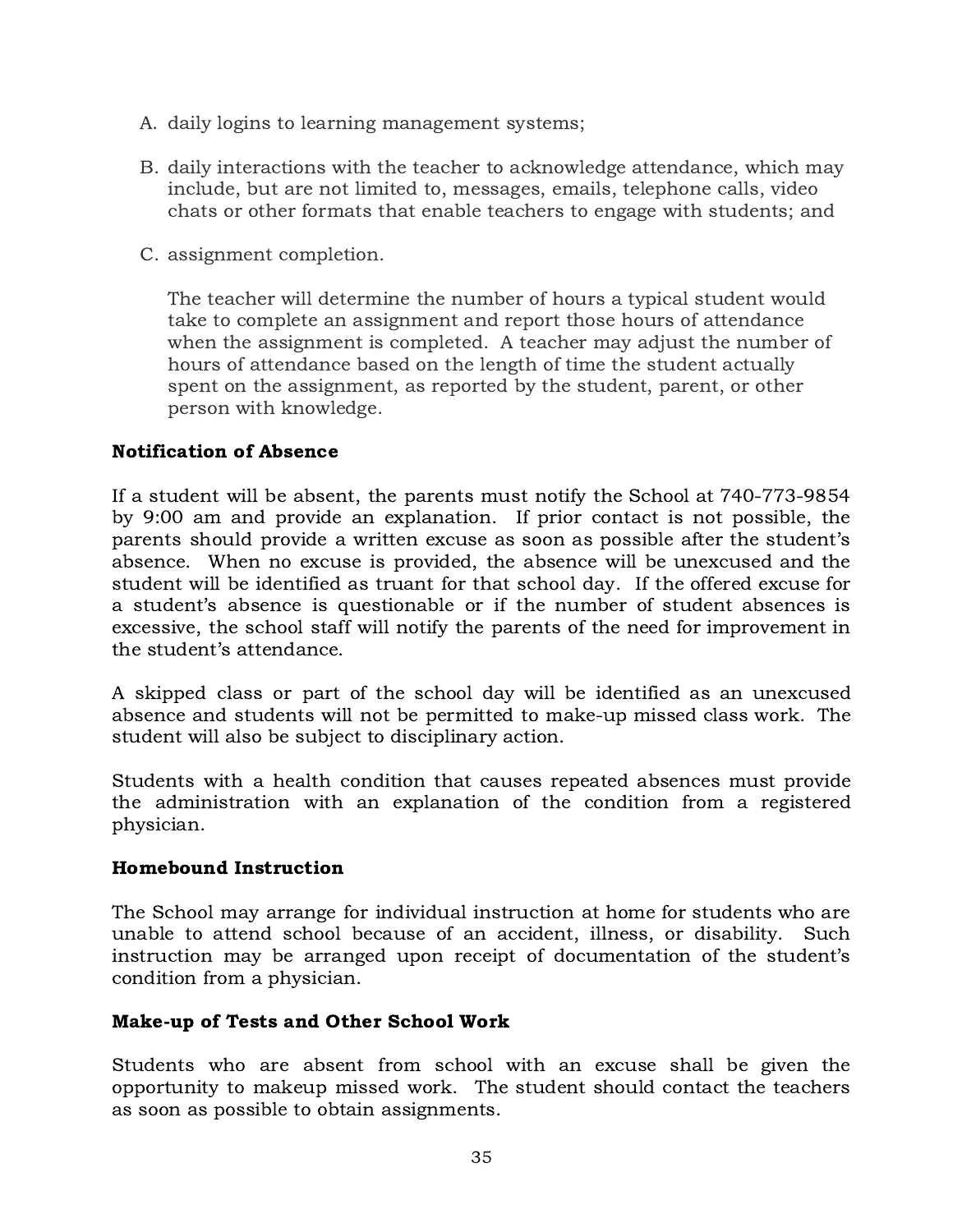- [ ] Make-up work due to an excused absence must be completed within 1 day for every day of excused absence after returning to school.
- [ ] The number of days for completion of make-up work will be equivalent to the number of excused days of absence.

If a student misses a teacher's test due to an excused absence, s/he should make arrangements with the teacher to take the test at another time. If s/he misses a State Mandated assessment test or other standardized test, the student should consult with the guidance counselor to arrange for administration of the test at another time.

## Suspension from School

Absence from school due to suspension shall be considered an authorized absence.

A suspended student will be responsible for making up school work missed due to suspension. Assignments may be obtained from the teachers beginning with the first day of suspension. Make up of missed tests may be scheduled when the student returns from school.

The student must complete missed assignments during the suspension and turn them in to the teacher by the time the student returns to school.

## Unexcused Absences

Any student who is absent from school for all or any part of the day without a legitimate excuse shall be considered truant and the student and his/her parents shall be subject to the truancy laws of the State.

## **Tardiness**

Each student is expected to be in his/her assigned location throughout the school day. If a student is late arriving at school, s/he must report to the School office before going to his/her first assigned location. For every 3 tardies that a student accumulates to school/class, s/he will be assigned an after school detention.

## Vacations During the School Year

It is recommended that parents not take their child out of school for vacations. When a family vacation must be scheduled during the school year, the parents should discuss the matter with the Principal to make necessary arrangements. Up to 5 vacation days will be considered excused. Any additional days will be documented unexcused. Any student work assigned during vacation is due upon return to school.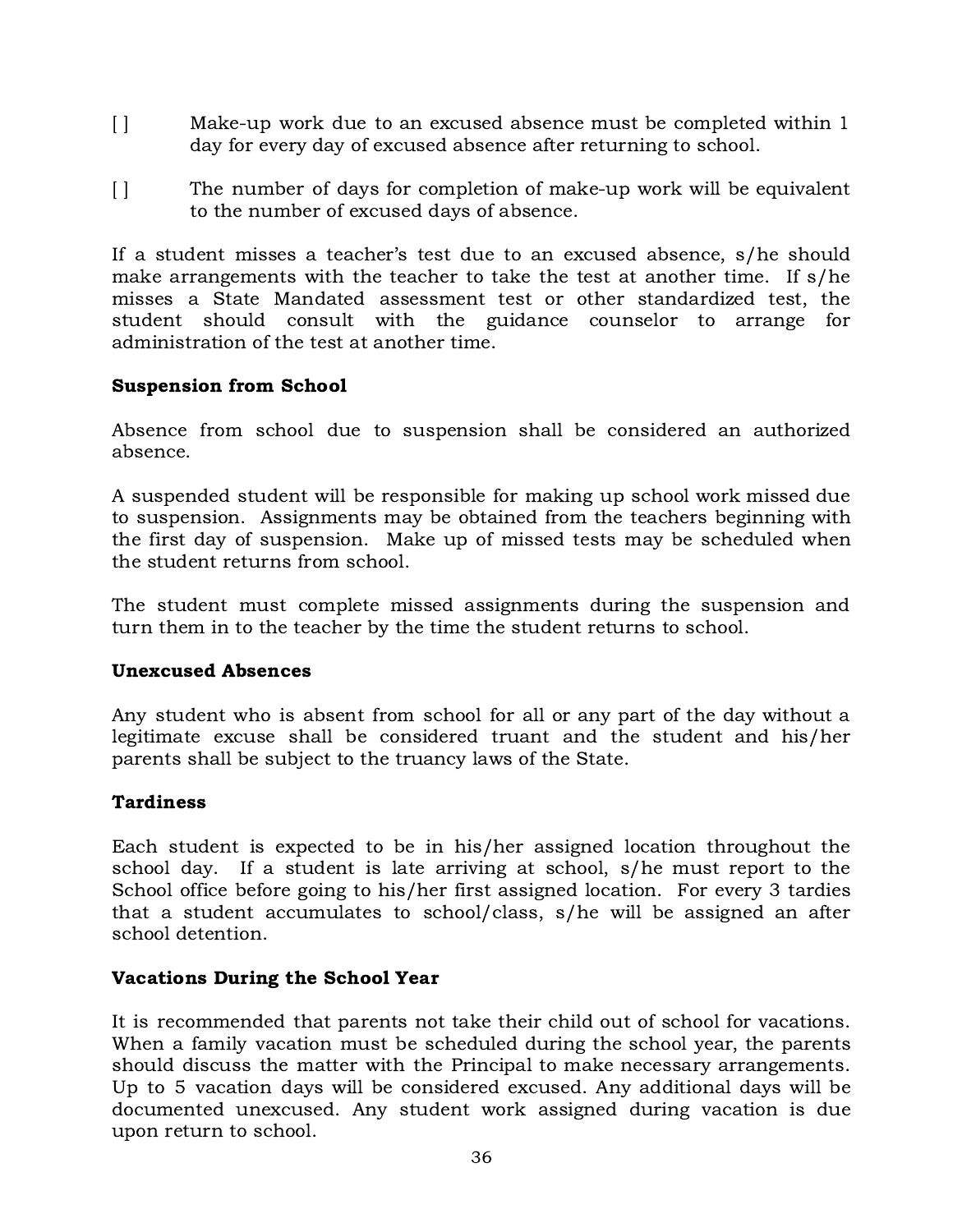## CODE OF CONDUCT

A major component of the educational program (at the school) is to prepare students to become responsible citizens by learning how to conduct themselves properly and in accordance with established standards. Students are expected to behave in accordance with Federal, State and local laws and rules and Board policies and Administrative Guidelines, and in a way that respects the rights and safety of others. Staff will take corrective action to discipline a student and/or to modify the student's behavior when a student's behavior does not fall within these parameters.

School staff may report suspected criminal misconduct by a student to law enforcement. Law enforcement officers will be permitted to carry out necessary law enforcement functions in the schools, including the removal of a student from school grounds in appropriate circumstances.

## Expected Behaviors

Students are expected to act courteously to adults and fellow students; be prompt to school and attentive in class; work cooperatively with others when involved in accomplishing a common goal regardless of the other's ability, gender, race, or ethnic background; complete assigned tasks on time and as directed; help maintain a school environment that is safe, friendly, and productive; and act at all times in a manner that reflects pride in self, family, and in the School.

#### Classroom Environment

It is the responsibility of students, teachers, and administrators to maintain a classroom environment that allows:

- A. a teacher to communicate effectively with all student in the class; and
- B. all students in the class the opportunity to learn.

## Dress and Grooming

Students are expected to dress appropriately at all times. Any fashion (dress, accessory, or hairstyle) that disrupts the educational process or presents a safety risk will not be permitted.

Students should consider the following questions when dressing for school:

Does my clothing expose too much? (No) Does my clothing advertise something that is prohibited to minors? (No)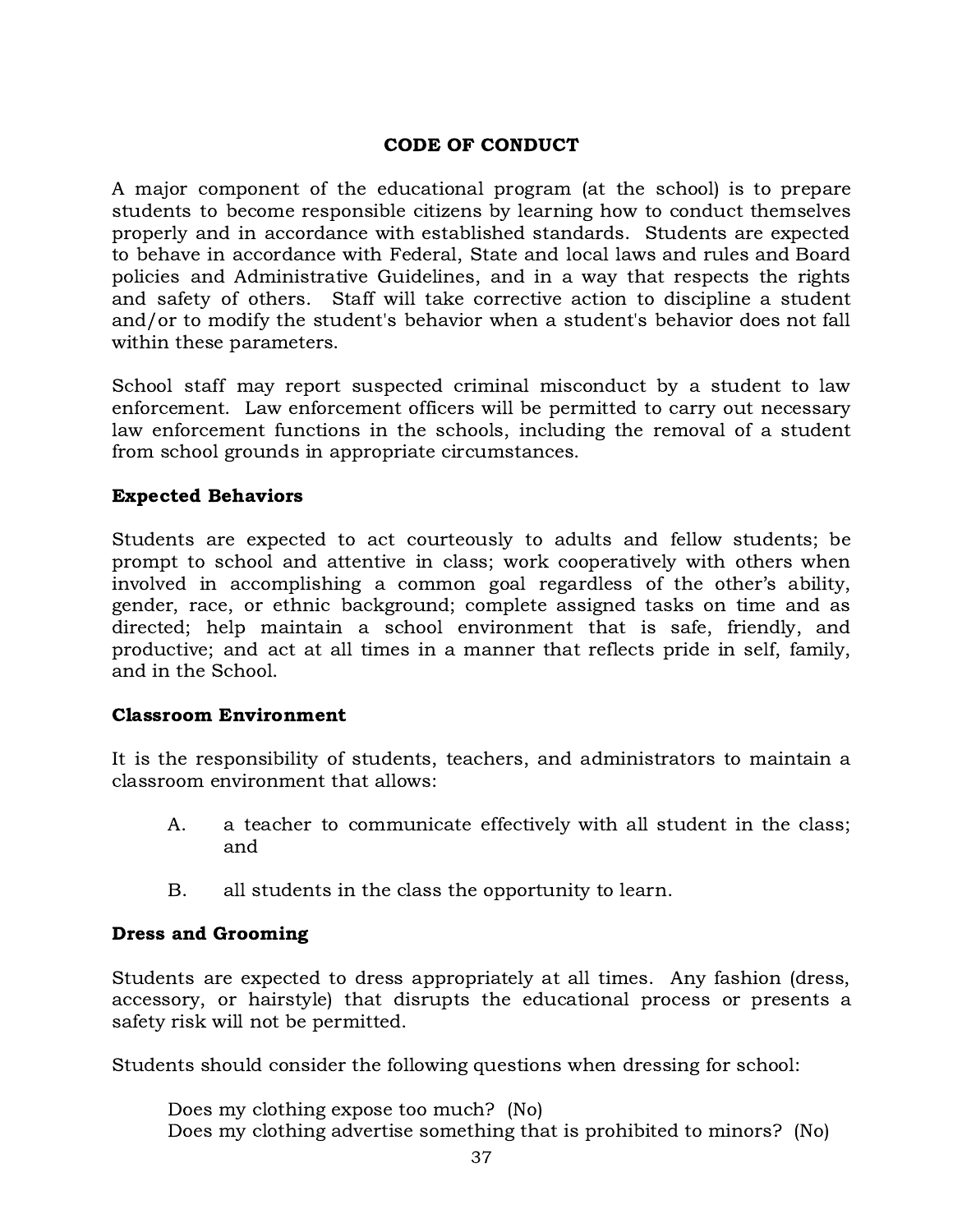Are there obscene, profane, drug-related, gang-related, or inflammatory messages on my clothing? (No) Am I dressed appropriately for the weather? (Yes)

The following styles or manners of dress are prohibited:

- 1. Wearing shorts and skirts will be permitted for grades K-12. Shorts and skirts must extend below the reach of the student's fingertips when placed at his or her sides. Athletic attire is permitted. Undergarments may not be visible.
- 2. Sleeveless shirts or tops will be permitted but students are not permitted to wear cut-offs or any loose fitting shirt that reveals a student's chest.
- 3. Wearing of clothing or items of jewelry with pictures, patches or slogans referring to, depicting, or advertising the use of alcohol, drugs, or tobacco;
- 4. Wearing of clothing or items of jewelry with pictures, patches or slogans referring to, or suggesting, sexual subjects or obscene language;
- 5. Wearing any shirt that bares the student midriffs (including the back and sides);
- 6. Wearing of any apparel without the proper undergarments;
- 7. Wearing of hats and/or coats or use of blankets inside of classrooms or other areas of the building. Hoods may not be worn inside of the building;
- 8. Bare feet or cleated shoes;
- 9. Any item of clothing that constitutes a possible health or safety hazard, or could cause distraction such as clothing too large, too tight, too sheer, too soiled, etc;
- 10. No book bags will be permitted to be carried during the school day. Gym clothes and other items should be stored in lockers. (includes, briefcases, gym bags, oversized purses);
- 11. Exceptions to the above can be made only with the approval of the building principal for an activity under the direct supervision of a teacher;
- 12. And holes in clothing above the knee will be permitted as long as underwear is not visible.

Students who are representing Zane Trace at an official function or public event may be required to follow specific dress requirements. Usually, this applies to athletic teams, cheerleaders, bands, and other such groups.

# Care of Property

Students are responsible for the care of their own personal property. The School is not responsible for personal property. Valuables such as jewelry or irreplaceable items should not be brought to school.

Damage to or loss of school equipment and facilities wastes taxpayers' money and undermines the school program. Therefore, if a student damages or loses school property, the student and/or his/her parents will be required to pay for the replacement or repair. If the damage or loss was intentional, the student will be subject to discipline according to the Student Discipline Code.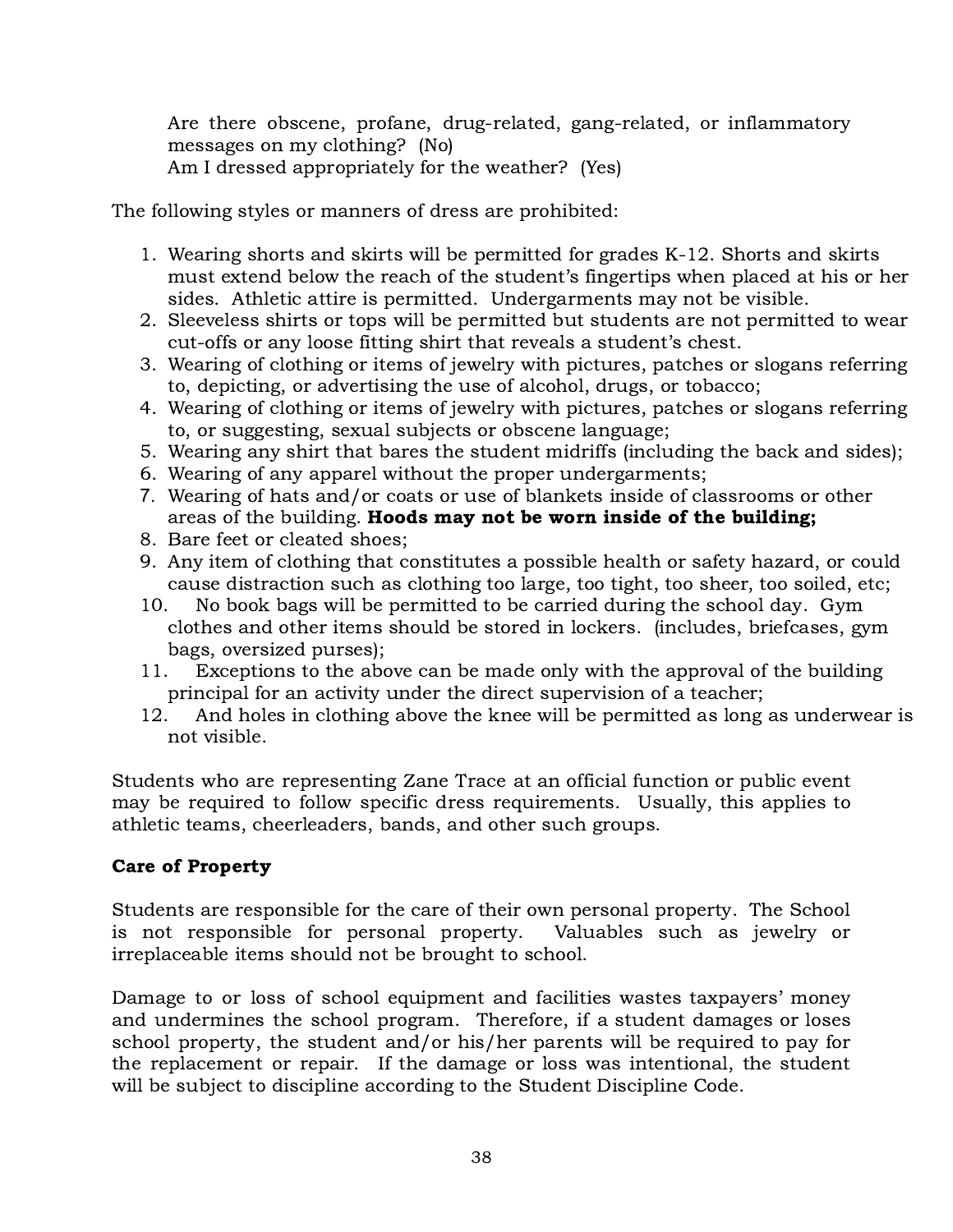#### BULLYING, HARASSMENT, AND INTIMIDATION

Harassment, intimidation, or bullying toward a student, whether by other students, staff, or third parties is strictly prohibited and will not be tolerated. This prohibition includes aggressive behavior, physical, verbal, and psychological abuse, and violence within a dating relationship. The Board will not tolerate any gestures, comments, threats, or actions which cause or threaten to cause bodily harm or personal degradation. This policy applies to all activities in the District, including activities on school property, on a school bus, or while enroute to or from school, and those occurring off school property if the student or employee is at any school-sponsored, school-approved or school-related activity or function, such as field trips or athletic events where students are under the school's control, in a school vehicle, or where an employee is engaged in school business.

This policy has been developed in consultation with parents, District employees, volunteers, students, and community members as prescribed in R.C. 3313.666 and the State Board of Education's Model Policy.

Harassment, intimidation, or bullying means:

- A. any intentional written, verbal, graphic, electronic, or physical act that a student or group of students exhibits toward another particular student(s) more than once and the behavior both causes mental or physical harm to the other student(s) and is sufficiently severe, persistent, or pervasive that it creates an intimidating, threatening, or abusive educational environment for the other student(s); or
- B. violence within a dating relationship.

"Electronic act" means an act committed through the use of a cellular telephone, computer, pager, personal communication device, or other electronic communication device.

Aggressive behavior is defined as inappropriate conduct that is repeated enough, or serious enough, to negatively impact a student's educational, physical, or emotional well being. This type of behavior is a form of intimidation and harassment, although it need not be based on any of the legally protected characteristics, such as sex, race, color, national origin, marital status, or disability. It would include, but not be limited to, such behaviors as stalking, bullying/cyberbullying, intimidating, menacing, coercion, name calling, taunting, making threats, and hazing.

Harassment, intimidation, or bullying also means cyberbullying through electronically transmitted acts (i.e., internet, e-mail, cellular telephone, personal digital assistant (PDA), or wireless hand-held device) that a student(s) or a group of students exhibits toward another particular student(s) more than once and the behavior both causes mental and physical harm to the other student and is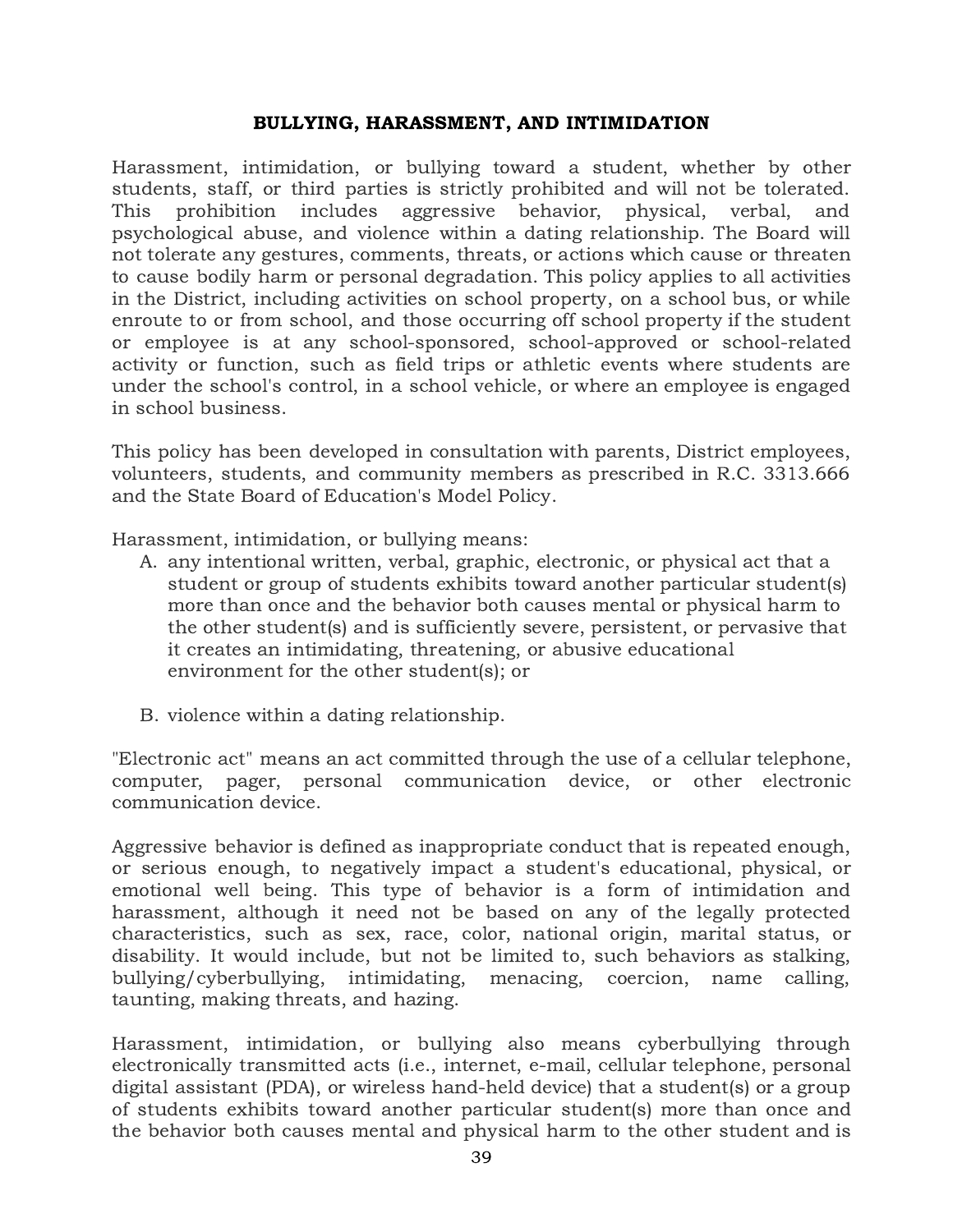sufficiently severe, persistent, or pervasive that it creates an intimidating, threatening, or abusive educational environment for the other student(s).

Any student or student's parent/guardian who believes s/he has been or is the victim of aggressive behavior should immediately report the situation to the Building Principal or assistant principal, or the Superintendent. The student may also report concerns to teachers and other school staff who will be responsible for notifying the appropriate administrator or Board official. Complaints against the Building Principal should be filed with the Superintendent. Complaints against the Superintendent should be filed with the Board President.

Every student is encouraged, and every staff member is required, to report any situation that they believe to be aggressive behavior directed toward a student. Reports may be made to those identified above.

All complaints about aggressive behavior that may violate this policy shall be promptly investigated. The building principal or appropriate administrator shall prepare a written report of the investigation upon completion. Such report shall include findings of fact, a determination of whether acts of harassment, intimidation, and/or bullying were verified, and, when prohibited acts are verified, a recommendation for intervention, including disciplinary action shall be included in the report. Where appropriate, written witness statements shall be attached to the report.

If the investigation finds an instance of harassment, intimidation, and/or bullying/cyberbullying by an electronic act or otherwise, has occurred, it will result in prompt and appropriate remedial and/or disciplinary action. This may include suspension or up to expulsion for students, up to discharge for employees, exclusion for parents, guests, volunteers, and contractors, and removal from any official position and/or a request to resign for Board members. Individuals may also be referred to law enforcement officials.

If, during an investigation of a reported act of harassment, intimidation and/or bullying/cyberbullying, the Principal or appropriate administrator believes that the reported misconduct may have created a hostile learning environment and may have constituted unlawful discriminatory harassment based on a Protected Class, the Principal will report the act of bullying and/or harassment to one of the Anti-Harassment Compliance Officers so that it may be investigated in accordance with the procedures set forth in Policy 5517 - Anti-Harassment.

Retaliation against any person who reports, is thought to have reported, files a complaint, or otherwise participates in an investigation or inquiry concerning allegations of aggressive behavior is prohibited and will not be tolerated. Such retaliation shall be considered a serious violation of Board policy and independent of whether a complaint is substantiated. Suspected retaliation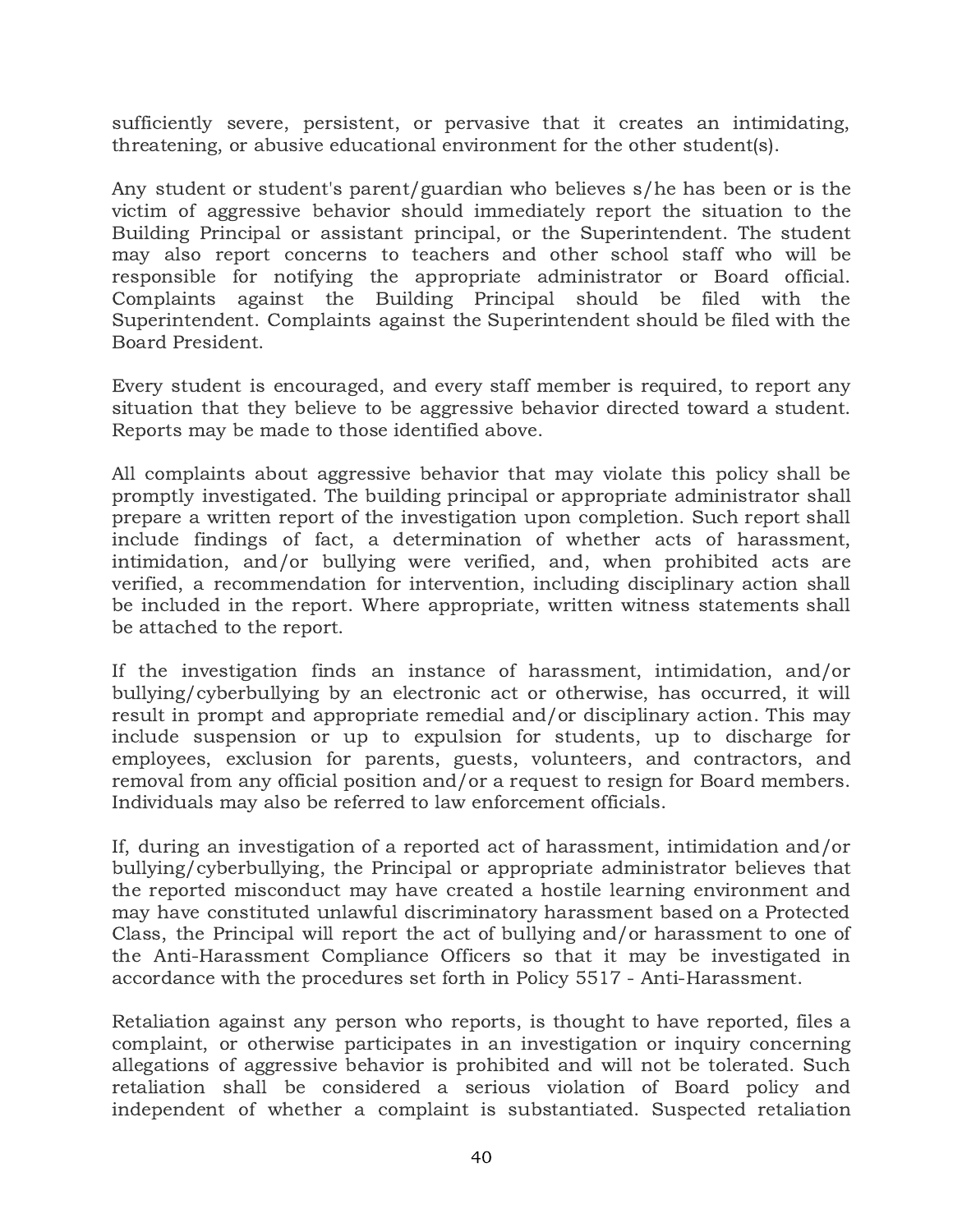should be reported in the same manner as aggressive behavior. Retaliation may result in disciplinary action as indicated above.

Deliberately making false reports about harassment, intimidation, bullying and/or other aggressive behavior for the purpose of getting someone in trouble is similarly prohibited and will not be tolerated. Deliberately making false reports may result in disciplinary action as indicated above.

If a student or other individual believes there has been aggressive behavior, regardless of whether it fits a particular definition, s/he should report it and allow the administration to determine the appropriate course of action.

The District shall implement intervention strategies (AG 5517.01) to protect a victim or other person from new or additional harassment, intimidation, or bullying and from retaliation following such a report.

This policy shall not be interpreted to infringe upon the First Amendment rights of students (i.e., to prohibit a reasoned and civil exchange of opinions, or debate, that is conducted at appropriate times and places during the school day and is protected by State or Federal law).

The complainant shall be notified of the findings of the investigation, and as appropriate, that remedial action has been taken. If after investigation, acts of bullying against a specific student are verified, the building principal or appropriate administrator shall notify the custodial parent/guardian of the victim of such finding. In providing such notification care shall be taken to respect the statutory privacy rights of the perpetrator of such harassment, intimidation, and/or bullying.

If after investigation, acts of harassment, intimidation, and/or bullying by a specific student are verified, the building principal or appropriate administrator shall notify in writing the custodial parent/guardian of the perpetrator of that finding. If disciplinary consequences are imposed against such student, a description of such discipline shall be included in the notification.

## Complaints

Students and/or their parents/guardians may file reports regarding suspected harassment, intimidation, or bullying. Such reports shall be reasonably specific including person(s) involved, number of times and places of the alleged conduct, the target of suspected harassment, intimidation, and/or bullying, and the names of any potential student or staff witnesses. Such reports may be filed with any school staff member or administrator, and they shall be promptly forwarded to the building principal for review, investigation, and action.

Students, parents/guardians, and school personnel may make informal or anonymous complaints of conduct that they consider to be harassment,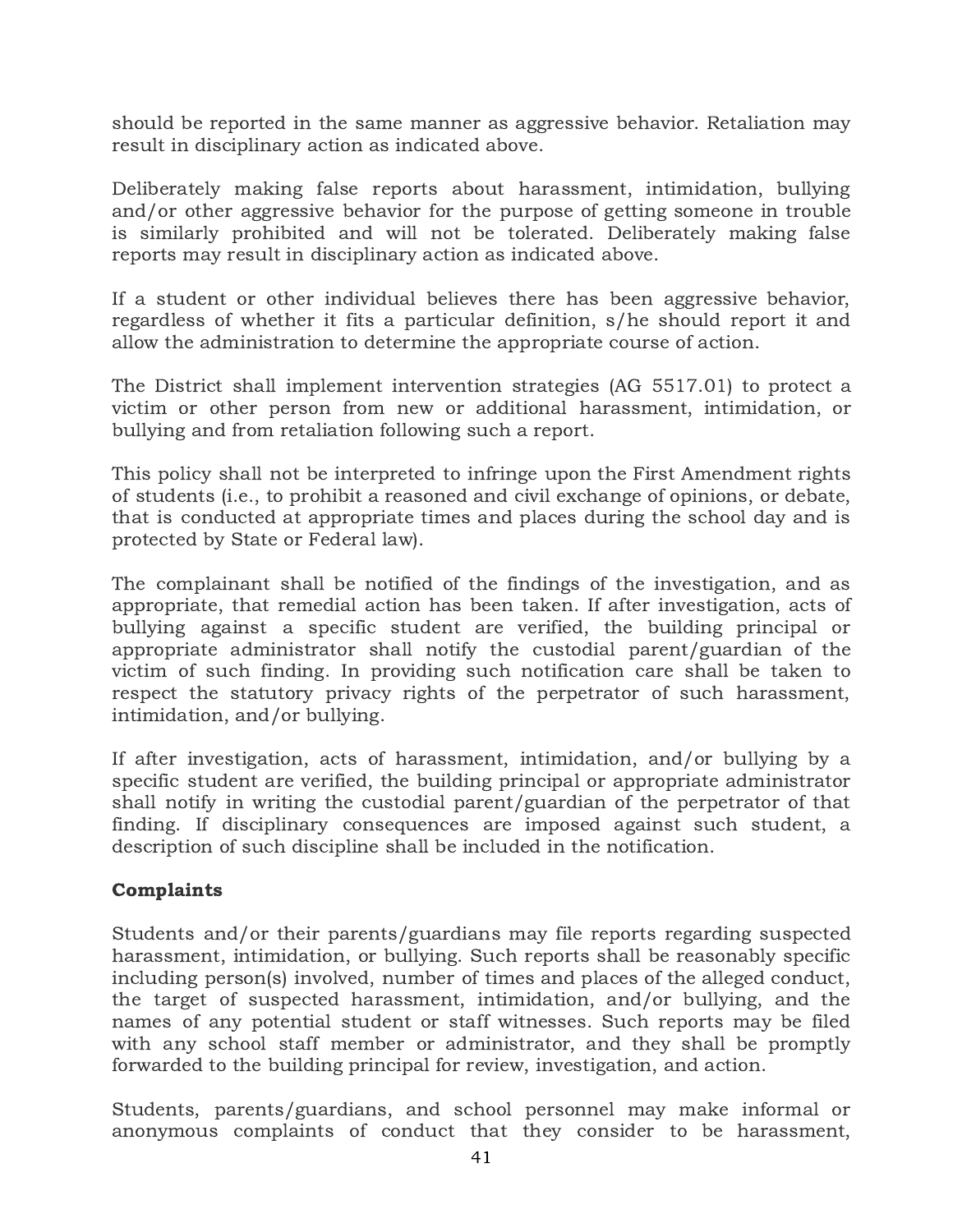intimidation, and/or bullying by verbal report to a teacher, school administrator, or other school personnel. Such complaints shall be reasonably specific including person(s) involved, number of times and places of the alleged conduct, the target of suspected harassment, intimidation, and/or bullying, and the names of any potential student or staff witnesses. A school staff member or administrator who receives an informal or anonymous complaint shall promptly document the complaint in writing, including the information provided. This written report shall be promptly forwarded by the school staff member and/or administrator to the building principal for review, investigation, and appropriate action.

Individuals who make informal complaints as provided above may request that their name be maintained in confidence by the school staff member(s) and administrator(s) who receive the complaint. Anonymous complaints shall be reviewed and reasonable action shall be taken to address the situation, to the extent such action may be taken that (1) does not disclose the source of the complaint, and (2) is consistent with the due process rights of the student(s) alleged to have committed acts of harassment, intimidation, and/or bullying.

When an individual making an informal complaint has requested anonymity, the investigation of such complaint shall be limited as is appropriate in view of the anonymity of the complaint. Such limitation of investigation may include restricting action to a simple review of the complaint subject to receipt of further information and/or the withdrawal by the complaining student of the condition that his/her report be anonymous.

## TITLE IX SEXUAL HARASSMENT

For purposes of this policy and consistent with Title VII of the Civil Rights Act of 1964, "sexual harassment" is defined as:

Unwelcome sexual advances, requests for sexual favors, and other verbal or physical conduct of a sexual nature, when:

- A. Submission to such conduct is made either implicitly or explicitly a term or condition of an individual's employment, or status in a class, educational program, or activity.
- B. Submission or rejection of such conduct by an individual is used as the basis for employment or educational decisions affecting such individual.
- C. Such conduct has the purpose or effect of interfering with the individual's work or educational performance; of creating an intimidating, hostile, or offensive working, and/or learning environment; or of interfering with one's ability to participate in or benefit from a class or an educational program or activity.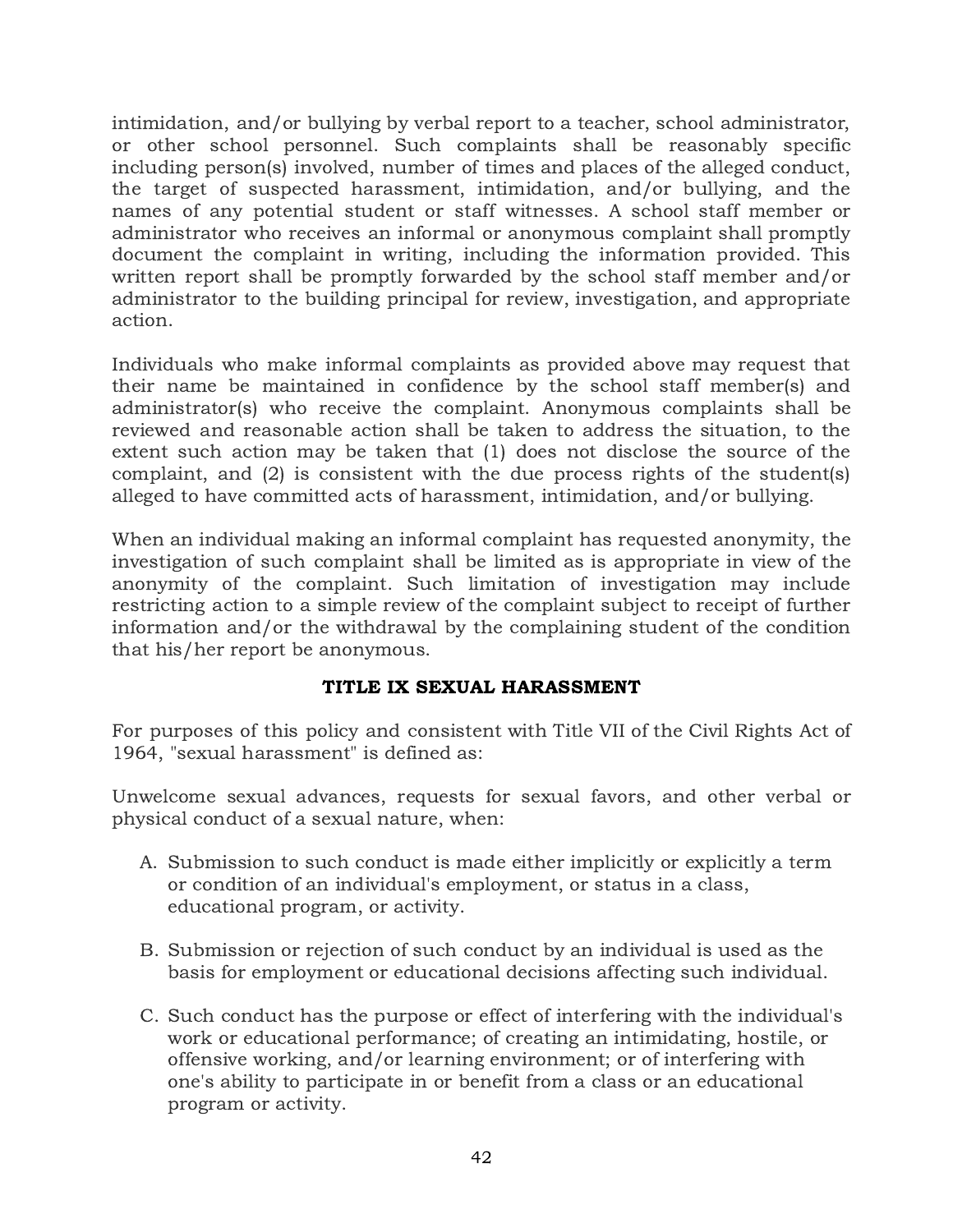Sexual harassment may involve the behavior of a person of any gender against a person of the same or another gender.

Sexual Harassment covered by Policy 2266 - Nondiscrimination on the Basis of Sex Education Programs or Activities is not included in this policy. Allegations of such conduct shall be addressed solely by Policy 2266.

Prohibited acts that constitute sexual harassment under this policy may take a variety of forms. Examples of the kinds of conduct that may constitute sexual harassment include, but are not limited to:

- A. Unwelcome sexual propositions, invitations, solicitations, and flirtations.
- B. Unwanted physical and/or sexual contact.
- C. Threats or insinuations that a person's employment, wages, academic grade, promotion, classroom work or assignments, academic status, participation in athletics or extra-curricular programs, activities, or events, or other conditions of employment or education may be adversely affected by not submitting to sexual advances.
- D. Unwelcome verbal expressions of a sexual nature, including graphic sexual commentaries about a person's body, dress, appearance, or sexual activities; the unwelcome use of sexually degrading language, profanity, jokes or innuendoes; unwelcome suggestive or insulting sounds or whistles; obscene telephone calls.
- E. Sexually suggestive objects, pictures, graffiti, videos, posters, audio recordings or literature, placed in the work or educational environment, that may reasonably embarrass or offend individuals.
- F. Unwelcome and inappropriate touching, patting, or pinching; obscene gestures.
- G. Asking about, or telling about, sexual fantasies, sexual preferences, or sexual activities.
- H. Speculations about a person's sexual activities or sexual history, or remarks about one's own sexual activities or sexual history.
- I. Giving unwelcome personal gifts such as lingerie that suggests the desire for a romantic relationship.
- J. Leering or staring at someone in a sexual way, such as staring at a person's breasts, buttocks, or groin.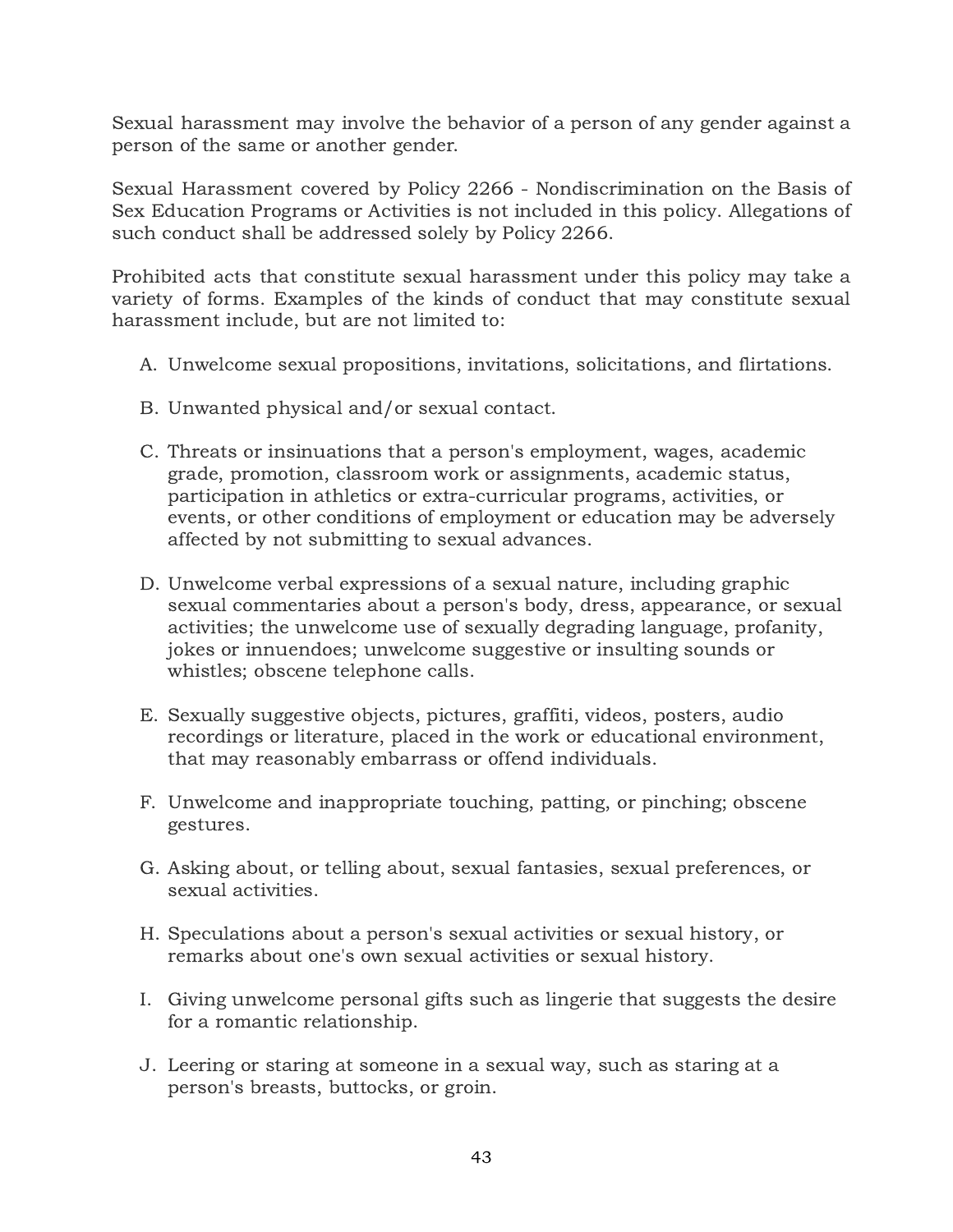- K. A pattern of conduct, which can be subtle in nature, that has sexual overtones and is intended to create or has the effect of creating discomfort and/or humiliation to another.
- L. In the context of employees, consensual sexual relationships where such relationship leads to favoritism of a subordinate employee with whom the superior is sexually involved and where such favoritism adversely affects other employees or otherwise creates a hostile work environment.
- M. Inappropriate boundary invasions by a District employee or other adult member of the School District community into a student's personal space and personal life.
- N. Verbal, nonverbal or physical aggression, intimidation, or hostility based on sex or sex-stereotyping that does not involve conduct of a sexual nature.

Not all behavior with sexual connotations constitutes unlawful sexual harassment. Sex-based or gender-based conduct must be sufficiently severe, pervasive, and persistent such that it adversely affects, limits, or denies an individual's employment or education, or such that it creates a hostile or abusive employment or educational environment.

# STUDENT DISCIPLINE CODE

Each of the behaviors and/or types of misconduct described below are prohibited and may subject the student to disciplinary action including, but not limited to, student conference, parent/guardian notification, parent/guardian conference, detention, in-school discipline, suspension and/or expulsion from school. Furthermore, any criminal acts committed at or related to the School will be reported to law enforcement officials as well as disciplined at school. Certain criminal acts may result in permanent exclusion from school.

## 1. Possession/use of drugs and/or alcohol

Possessing, using, transmitting or concealing, or being under the influence of any alcoholic beverage, controlled substance including, but not limited to, narcotics, mood altering drugs, counterfeit controlled substances, lookalikes, over the counter stimulants or depressants, anabolic steroids, or drug related paraphernalia.

## 2. Possession/use of tobacco

Possession, consumption, distribution, purchase or attempt to purchase, and/or use of tobacco products or electronic cigarettes or similar devices in school, on school grounds, on school buses, in Board-owned vehicles, within any indoor facility owned or leased or contracted for by the Board, and at any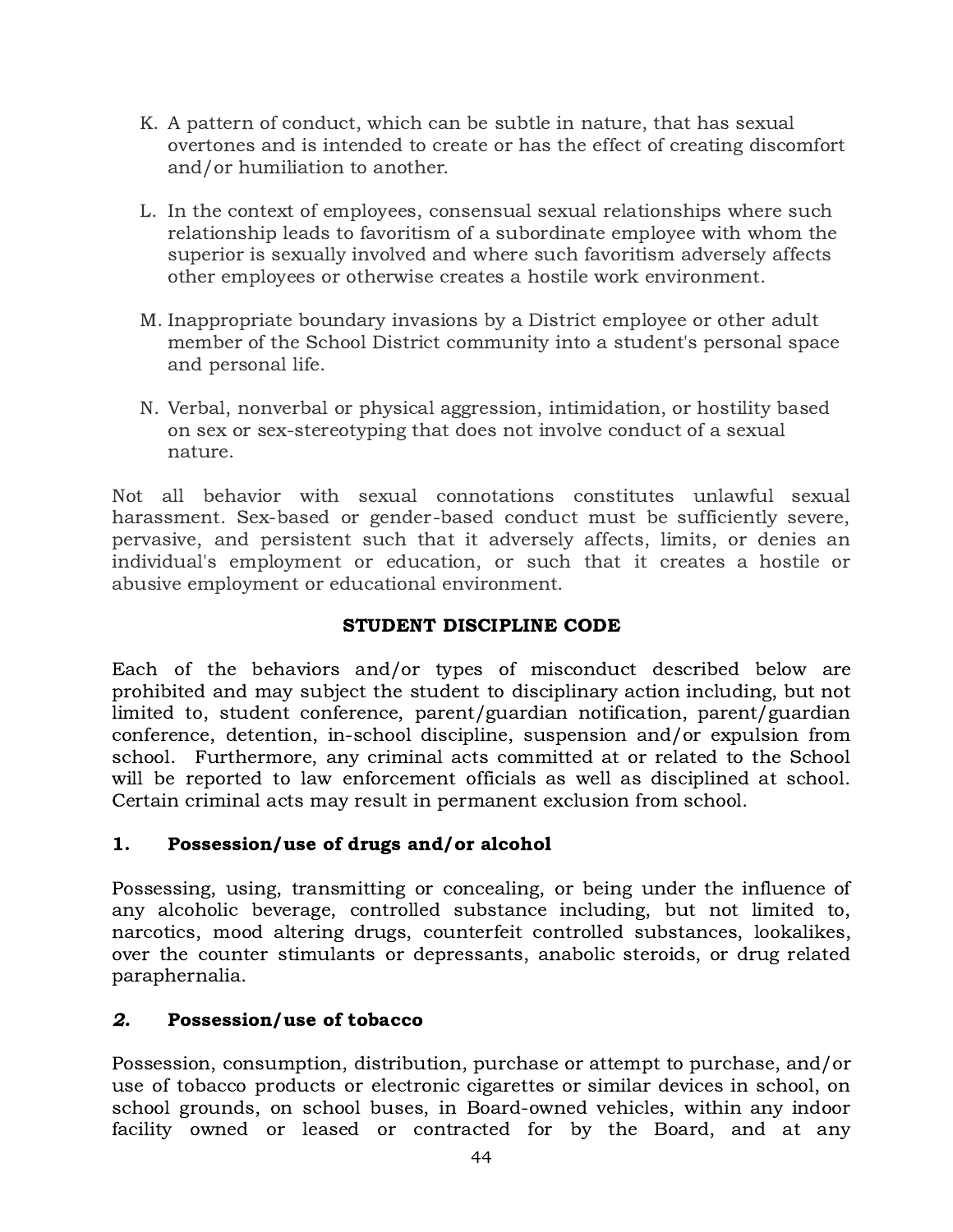interscholastic competition, extra-curricular event, or other school sponsored event. Tobacco products include, but are not limited to cigarettes, cigars, pipe tobacco, chewing tobacco, snuff or any other matter or substance that contains tobacco. The term "tobacco" includes any product that contains tobacco, is derived from tobacco, contains nicotine, or e-cigarettes and other electronic smoking devices (including but not limited to "JUULs''), but does not include any cessation product approved by the United States Food and Drug Administration for use as a medical treatment to reduce or eliminate nicotine or tobacco dependence. Smoking of electronic, "vapor", other substitute forms of cigarettes, or clove cigarettes is also prohibited.

## 3. Use and/or possession of a firearm

Bringing a firearm (as defined in the Federal Gun-Free Schools Act of 1994) onto school property or to any school-sponsored activity, competition, program, or event, regardless of where it occurs, will result in a mandatory one (1) year expulsion under Ohio law. This expulsion may be reduced on a case-by-case basis by the Superintendent using the guideline(s) set forth in Board Policy.

Firearm is defined as any weapon (including a starter gun) that will or is designed to or may readily be converted to expel a projectile by the action of an explosive; the frame or receiver of any such weapon; any firearm muffler or firearm silencer; or any destructive device (as defined in the Federal Gun-Free Schools Act of 1994). Firearms include any unloaded firearm and any firearm that is inoperable but that can be readily operated.

Students are prohibited from knowingly possessing an object on school premises, in a school or a school building, at a school activity or on a school bus that is indistinguishable from a firearm, whether or not the object is capable of being fired, and indicating they are in possession of such an object and that it is a firearm or knowingly displaying or brandishing the object and indicating it is a firearm.

## 4. Use and/or possession of a weapon

A weapon is any device that may be used for offensive or defensive purposes, including but not limited to conventional objects such as guns, pellet guns, knives, or club type implements. It may also include any toy that is presented as a real weapon or reacted to as a real weapon. Possession and/or use of a weapon may subject a student to expulsion and possible permanent exclusion.

A knife is defined as any cutting instrument consisting of a sharp blade fastened to a handle, a razor blade or any similar device that is used for, or is readily capable of causing death or serious bodily injury.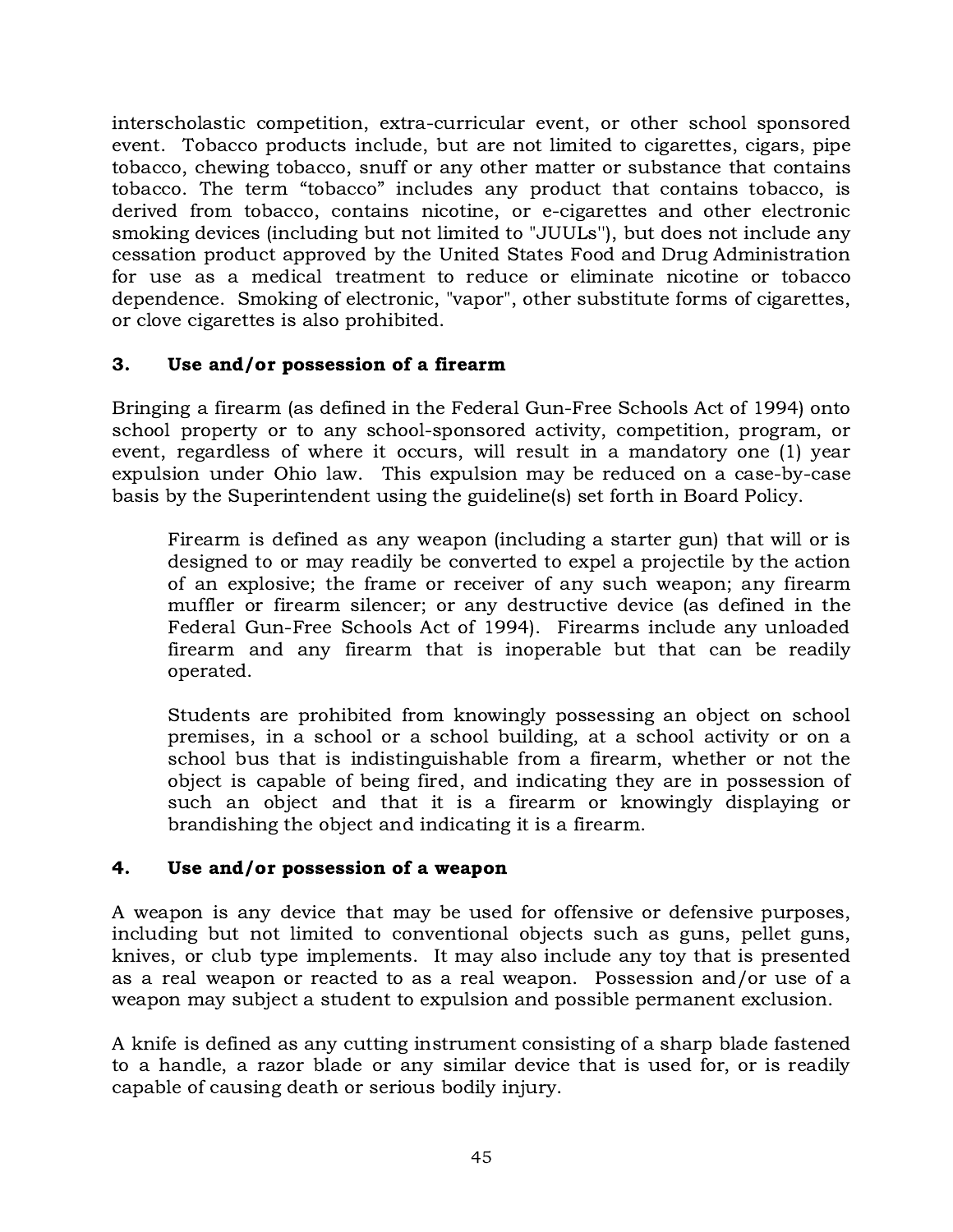## 5. Use of an object as a weapon

Any object that is used to threaten, harm, or harass another may be considered a weapon. This includes but is not limited to padlocks, pens, pencils, laser pointers, and jewelry.

# 6. Knowledge of dangerous weapons or threats of violence

Because the Board believes that students, staff members, and visitors are entitled to function in a safe school environment, students are required to report knowledge of dangerous weapons or threats of violence to the Principal. Failure to report such knowledge may subject the student to discipline.

## 7. Arson

Intentional or purposeful destruction or damage to school or district buildings or property by means of fire. Anything, such as fire, that endangers school property and its occupants will not be tolerated. Arson is a felony.

## 8. Physically assaulting a staff member/student/person associated with the District.

Acting with intent to cause fear in another person of immediate bodily harm or death, or intentionally bullying, inflicting or attempting to inflict bodily harm upon another person. Physical assault of a staff member, student, or other person associated with the District, regardless of whether it causes injury, will not be tolerated. Any intentional, harmful or potentially harmful physical contact or bullying initiated by a student against a staff member will be considered to be assault. Assault may result in criminal charges and may subject the student to expulsion.

## 9. Verbally threatening (either orally, in writing or otherwise expressed) a staff member/student/person associated with the District.

Any oral or written statement or otherwise expressed action that a staff member, student, or other person associated with the District reasonably feels to be a threat will be considered a verbal assault. Profanity directed toward a staff member in a threatening tone may also be considered a verbal assault. Confrontation with a student or staff member that bullies, intimidates, or causes fear of bodily harm or death is also prohibited.

## 10. Misconduct against a school official or employee, or the property of such a person, regardless of where it occurs.

The Board prohibits misconduct committed by a student against a school official or employee, including, but not limited to, harassment (of any type), vandalization, assault (verbal and/or physical), and destruction of property.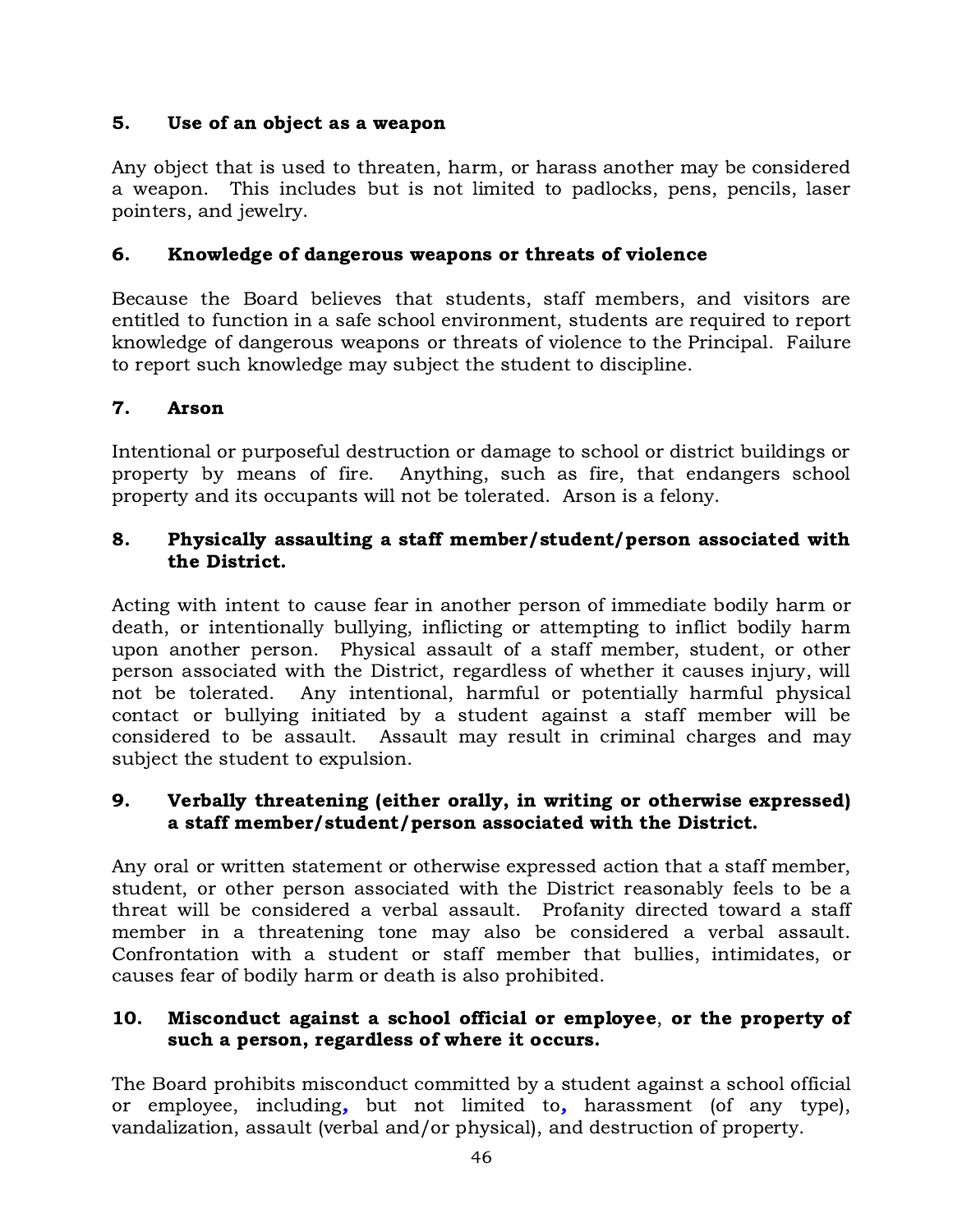# 11. Misconduct off school grounds

Students may be subject to discipline for their misconduct even when it occurs off school property when the misconduct is connected to activities or incidents that occurred on property owned or controlled by the District.

Misconduct is defined as any violation of the Student Discipline Code.

# 12. Extortion

Extortion is the use of threat, intimidation, force, or deception to take, or receive something from someone else. Extortion is against the law.

## 13. Gambling

Gambling (i.e., playing a game of chance for stakes) includes casual betting, betting pools, organized-sports betting, and any other form of wagering. Students who bet on any school activity in which they are involved may also be banned from that school activity.

# 14. Falsification of school work, identification, forgery

Falsifying signatures or data, or refusing to give proper identification or giving false information to a staff member. This prohibition includes, but is not limited to, forgery of hall/bus passes and excuses, as well as use of false I.D.'s.

Plagiarism and cheating are also forms of falsification and will subject the student to academic penalties as well as disciplinary action.

## 15. Bomb Threats, and other false alarms and reports

Making a bomb threat (i.e., intentionally giving a false alarm of a bomb) against a school building or any premises at which a school activity is being held at the time the threat is made may result in expulsion for a period of up to one (1) school year. Additionally, intentionally giving a false alarm of a fire, or tampering or interfering with any fire alarm is prohibited. It should be remembered that false emergency alarms or reports endanger the safety forces that are responding to the alarm/report, the citizens of the community, and the persons in the building. What may seem like a prank, is a dangerous stunt that is against the law and will subject the student to disciplinary action.

## 16. Terroristic Threat

Threatening, directly or indirectly, to commit a crime of violence with the purpose to terrorize another or with reckless disregard of the risk of causing terror in another.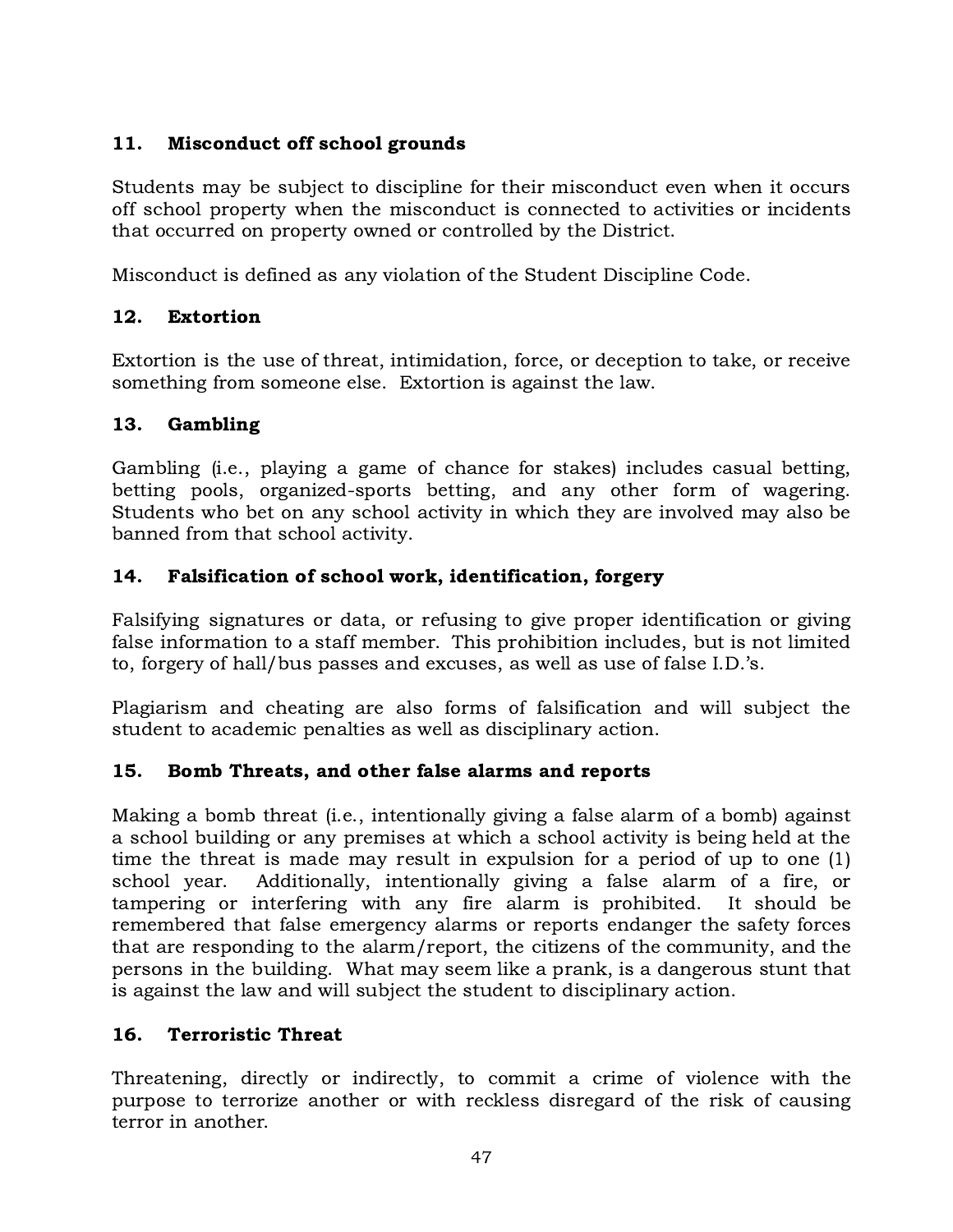# 17. Possession and/or use of explosives and/or fireworks

Possessing or using any compound or mixture, the primary or common purpose of which is to function by explosion, with substantially instantaneous release of gas and heat (including, but not limited to explosives and chemical-reaction objects such as smoke bombs and poppers). Additionally, possessing or offering for sale any substance, combination of substances or article prepared to produce a visible and/or audible effect by combustion, explosion, deflagration or detonation.

# 18. Trespassing

Although schools are public facilities, the law allows the Board to restrict access to school property. Being present in any Board-owned facility or portion of a Board-owned facility when it is closed to the public or when the student does not have the authorization to be there, or unauthorized presence in a Boardowned vehicle; or unauthorized access or activity in a Board-owned computer, into district, school or staff computer files, into a school or district file server, or into the Network. When a student has been removed, suspended, expelled, or permanently excluded from school, the student is prohibited from being present on school property without authorization of the principal.

# 19. Theft, or knowingly receiving or possessing stolen property

Unauthorized taking of property of another person or receiving or possessing such property. Students caught stealing will be disciplined and may be reported to law enforcement officials. The School is not responsible for personal property.

## 20. Insubordination

Students are expected to comply with the reasonable directions of staff. Willful refusal or failure to follow or comply with an appropriate direction given by a staff member, or acting in defiance of staff members.

## 21. Damaging property (Vandalism)

Defacing, cutting, or otherwise damaging property that belongs to the school, district, other students, employees or others and disregard for school property.

## 22. Persistent absence or tardiness

Attendance laws require students to be in school all day or to have a legitimate excuse for their absence. Penalties for unexcused absences can range from detention to a referral to court.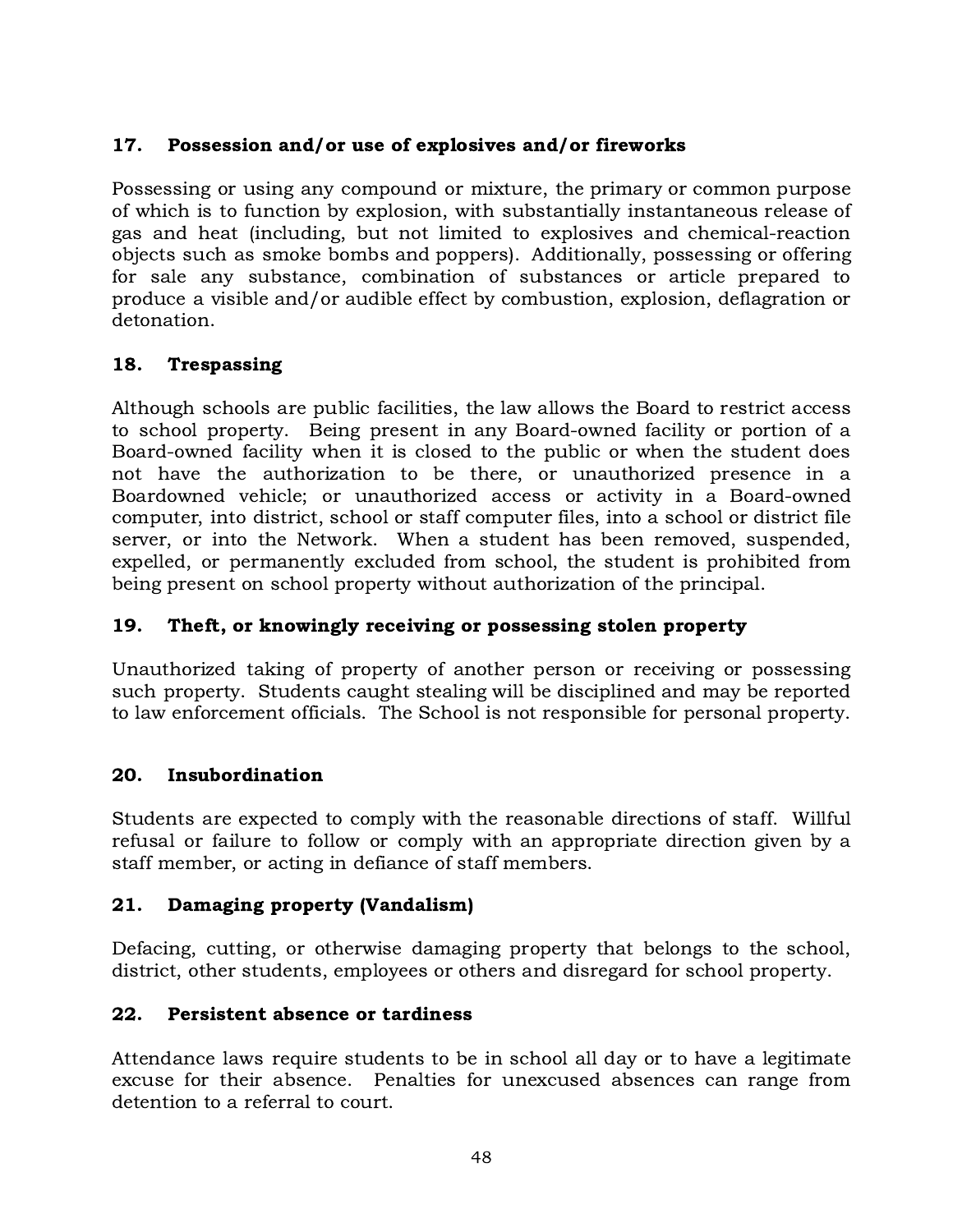# 23. Unauthorized use of school or private property

Students must obtain permission to use any school property or any private property located on school premises. Any unauthorized use of school property, or private property located on school premises, shall be subject to disciplinary action.

# 24. Refusing to accept discipline

Students failing to comply with disciplinary penalties may face enhanced penalties for such action.

# 25. Aiding or abetting violation of school rules

Assisting other students in the violation of any school rule. Students are expected to resist peer pressure and exercise sound decision making regarding their behavior.

# 26. Displays of affection/sexual activities

Affection between students is personal and not meant for public display. This includes touching, petting, or any other contact that may be considered sexual in nature. Sexual activity of any nature is prohibited and will result in disciplinary action.

## 27. Possession of electronic equipment

The School will supply any electronic equipment or devices necessary for participation in the educational program. Students shall not use or possess any electronic equipment on school property or at any school sponsored activity without the permission of the Principal. Examples of prohibited devices include but are not limited to radios, "boom-boxes", headphones, CD/MP3 players, portable TV's, electronic games/toys, pagers, beepers, other paging devices and other electronic communication devices, and the like. Unauthorized electronic equipment will be confiscated from the student by school personnel and disciplinary action will be taken.

## 28. Violation of individual school/classroom rules

Each learning environment has different rules for students. These rules are for the safe and orderly operation of that environment. Students will be oriented to specific rules within each learning environment, all of which will be consistent with this Code.

**29. Violation of bus rules** (see Section  $V - T$  ransportation)

# 30. Interference, disruption or obstruction of the educational process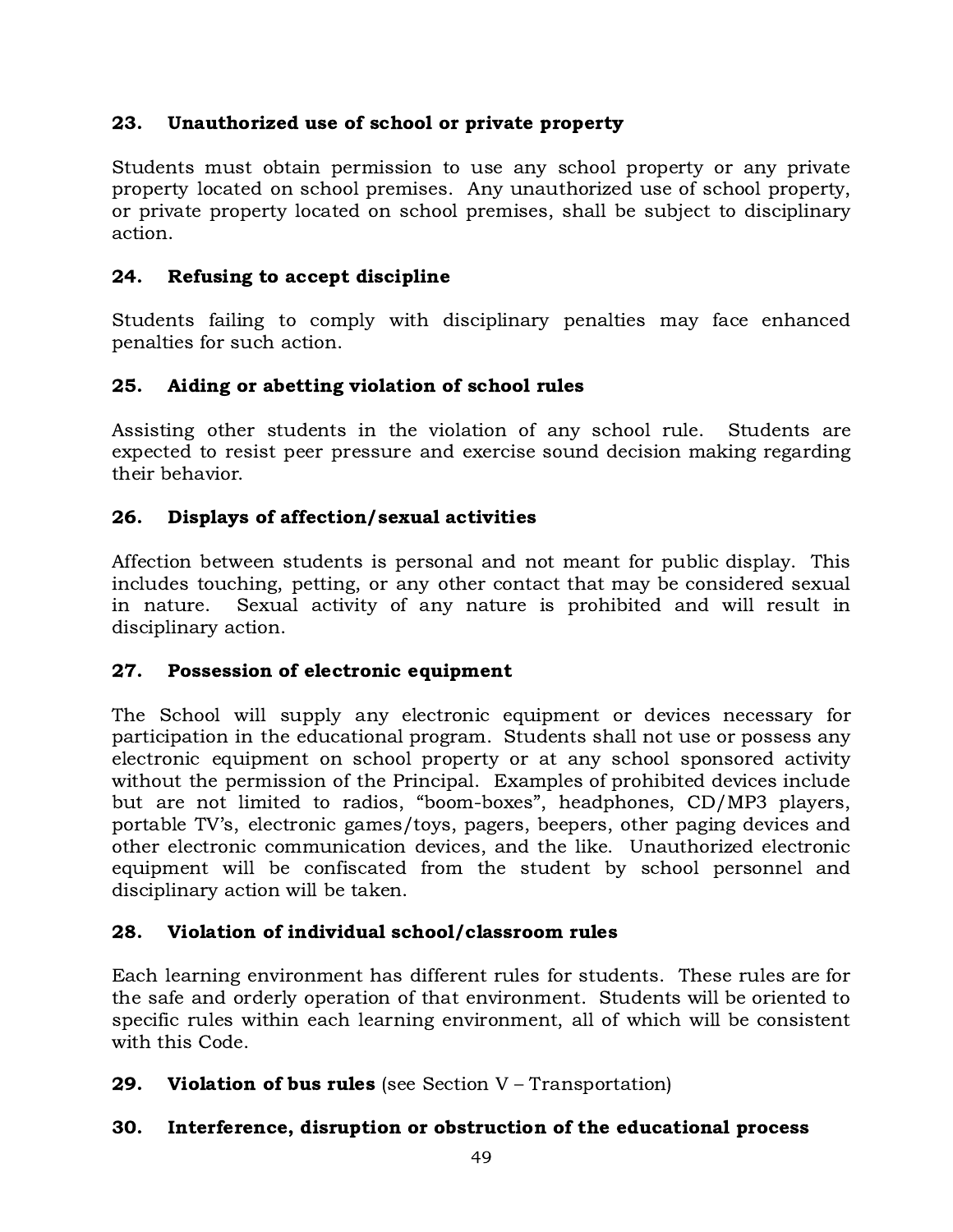Any actions or manner of dress that materially and substantially disrupts or interferes with school activities or the educational process, or which threaten to do so are unacceptable. Such disruptions include, but are not limited to, delay or prevention of lessons, assemblies, field trips, athletic and performing arts events.

# 31. Harassment and/or Aggressive Behavior (including Bullying/Cyberbullying)

The Board encourages the promotion of positive interpersonal relations between members of the school community. Harassment and/or aggressive behavior (including bullying/cyberbullying) toward a student, whether by other students, staff, or third parties is strictly prohibited and will not be tolerated. This prohibition includes physical, verbal, and psychological abuse, and any speech or action that creates a hostile, intimidating, or offensive learning environment. The Board will not tolerate any gestures, comments, threats, or actions which cause or threaten to cause bodily harm or personal degradation. Individuals engaging in such conduct will be subject to disciplinary action.

## 32. Hazing

Performing any act, or coercing another, including the victim, to perform any act of initiation into any class, team, or organization, that causes or creates a substantial risk of causing mental or physical harm. Permission, consent, or assumption or risk by an individual subjected to hazing shall not lessen the prohibitions contained in this rule.

Hazing by any individual, school group, club, or team is not permitted. This includes any form of initiation that causes or creates a risk of causing mental or physical harm, no matter how willing the participant may be. Hazing activities are prohibited at any time in school facilities, on school property, and/or off school property but connected to activities or incidents that have occurred on school property.

All incidents of hazing must be reported immediately to any of the following individuals: the building principal or other administrator; teacher; coach; student club advisor/supervisor, and/or Superintendent. Students who engage in hazing may also be liable for civil and criminal penalties.

## 33. Violent Conduct

Students may be expelled for up to one school year for committing an act at school, on other school property, at an interscholastic competition, extracurricular event, or any other school program, or directing an act at a Board official or employee, regardless of where or when that act may occur, or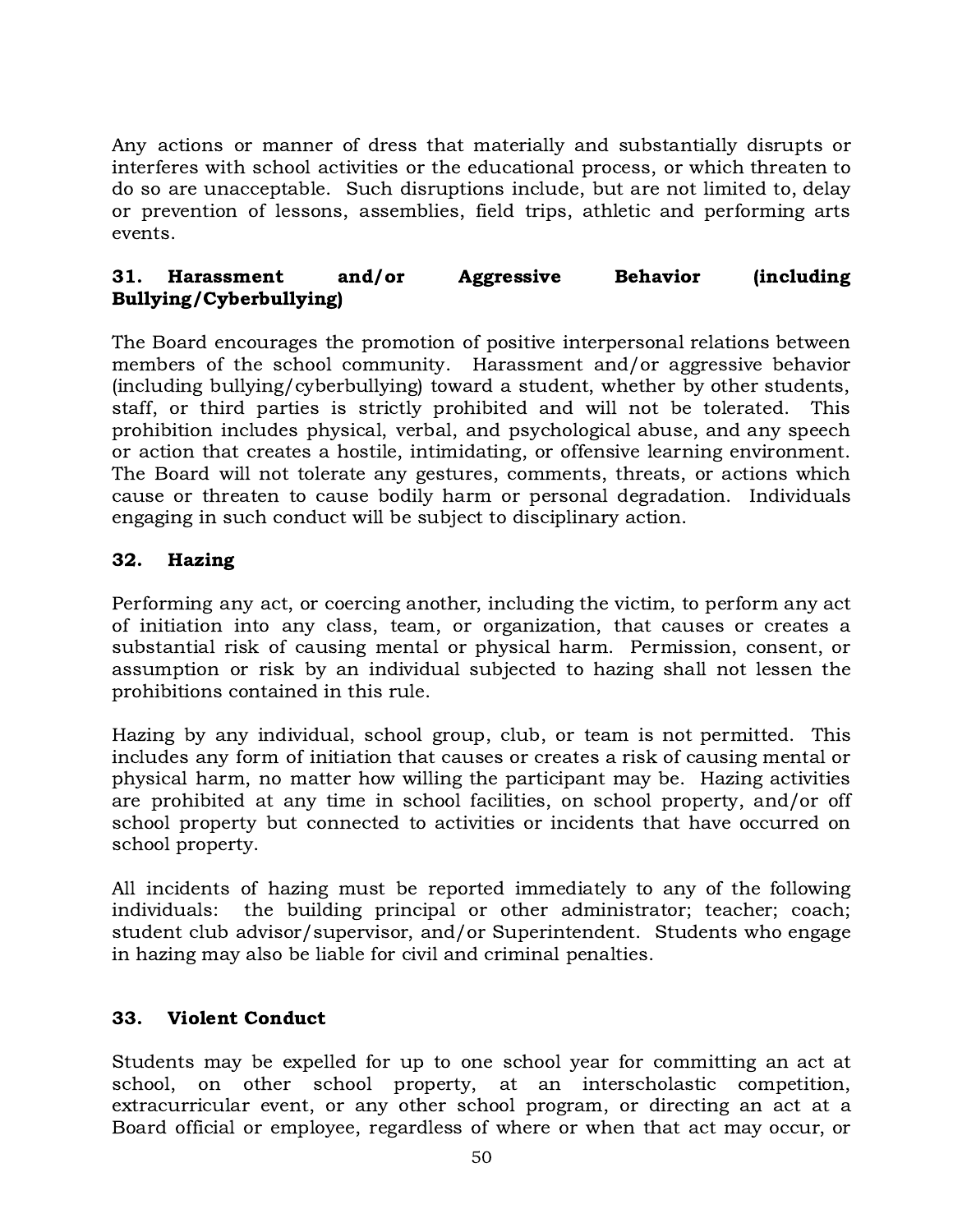their property that would be a criminal offense if committed by an adult and results in serious physical harm to person(s) or property.

# 34. Improper Dress

Clothing may not include words or visuals that are lewd, obscene, disruptive, abusive, or discriminatory, or that advertise drugs, alcohol or tobacco. Dress or grooming that is disruptive of the classroom or school atmosphere is not allowed. Shoes must be worn at all times for health and safety reasons.

# 35. Burglary

Entering a building or a specific area of a building without consent and with intent to commit a crime, or entering a building without consent and committing a crime.

# 36. Fighting

Engaging in adversarial physical contact (differentiated from poking, pushing, shoving or scuffling) in which one or the other party(ies) or both contributed to the situation by verbally instigating a fight and/or physical action. Promoting or instigating a fight (i.e., contributing to a fight verbally or through behavior).

# 37. Lighting Incendiary Devices

Unauthorized igniting of matches, lighters and other devices that produce flames.

# 38. Possession of Pornography

Possessing sexually explicit material.

# DISCIPLINE

It is important to remember that the School's rules apply going to and from school, at school, on school property, at school-sponsored events, on school transportation, and on property not owned or controlled by the Board but that is connected to activities or incidents that have occurred on property owned or controlled by the Board. Furthermore, students may be disciplined for conduct that, regardless of where or when it occurs, is directed at a Board official or employee, or the property of such official or employee. In some cases, a student can be suspended from school transportation for infractions of school bus rules.

The School is committed to providing prompt, reasonable discipline consistent with the severity of the incident. The consequences for misbehavior are designed to be fair, firm and consistent for all students in the School.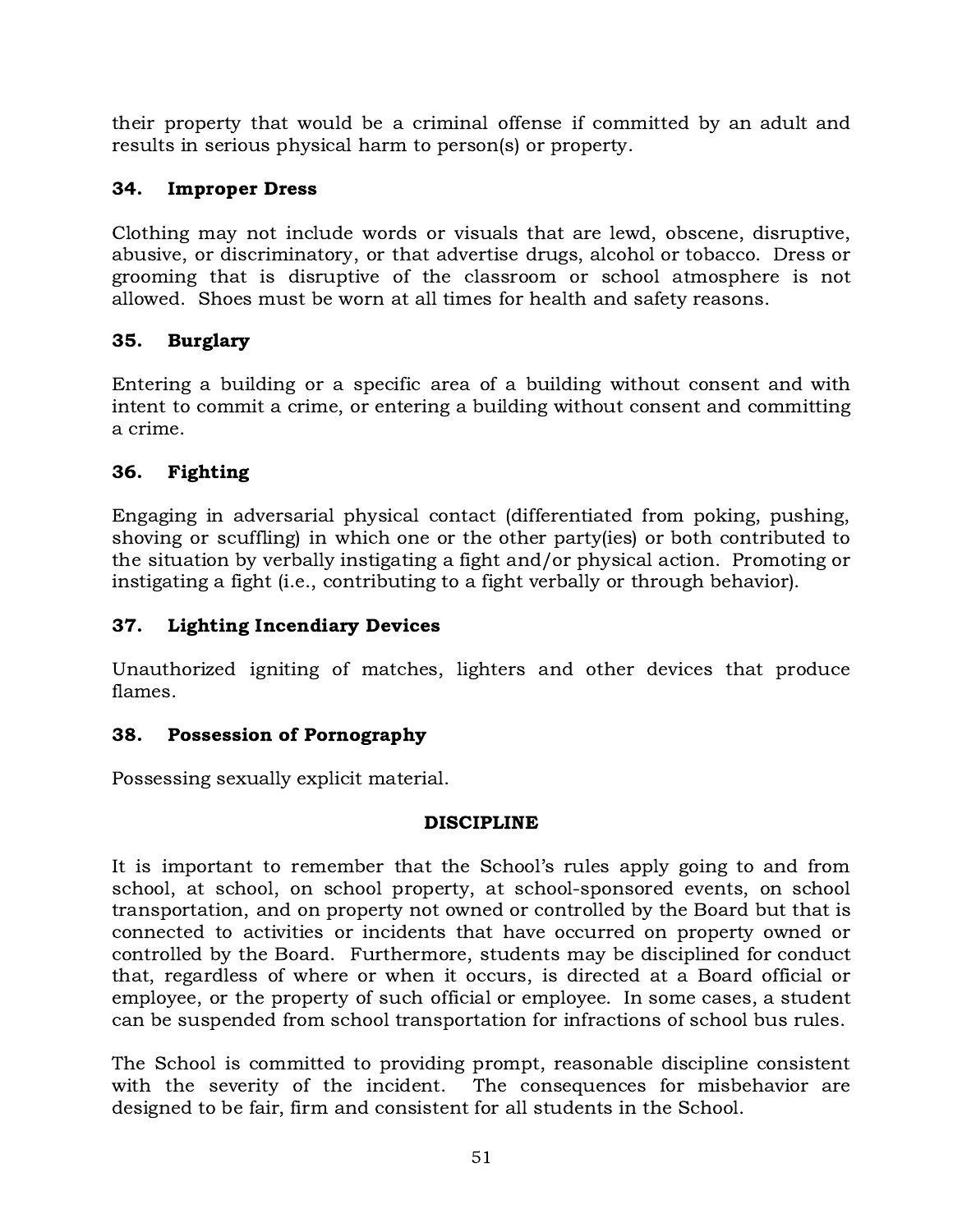Because it is not possible to list every misbehavior that occurs, misbehaviors not listed above will be responded to as necessary by staff.

Two (2) types of discipline are possible, informal and formal.

## Informal Discipline

Informal discipline takes place within the School. It includes:

writing assignments; change of seating or location; lunch-time detention; or after-school detention.

#### **Detentions**

A student may be detained after school or asked to come to school early by a teacher, after giving the student and his/her parents one day's notice. The student or his/her parents are responsible for transportation.

A student missing any portion of his/her assigned time in Detention may be given an additional hour period. Failure to timely serve Detention may lead to suspension from school for a period not to exceed 2 days. Any such suspension shall be in accordance with District guidelines on suspension and expulsion.

The following rules apply to Detention:

Students are required to have class assignments with them.

Students are not to communicate with each other unless given permission to do so.

Students are to remain in their designated seats at all times unless permission is granted to do otherwise.

Students shall not be allowed to put their heads down or sleep.

No electronic communication devices, radios, CD/MP3 players, cards, magazines, or other entertainment/recreational articles or devices shall be allowed in the room.

No food or beverages shall be consumed.

## Formal Discipline

Formal discipline involves removal of the student from school. It includes emergency removal for up to three (3) school days, suspension for up to ten (10)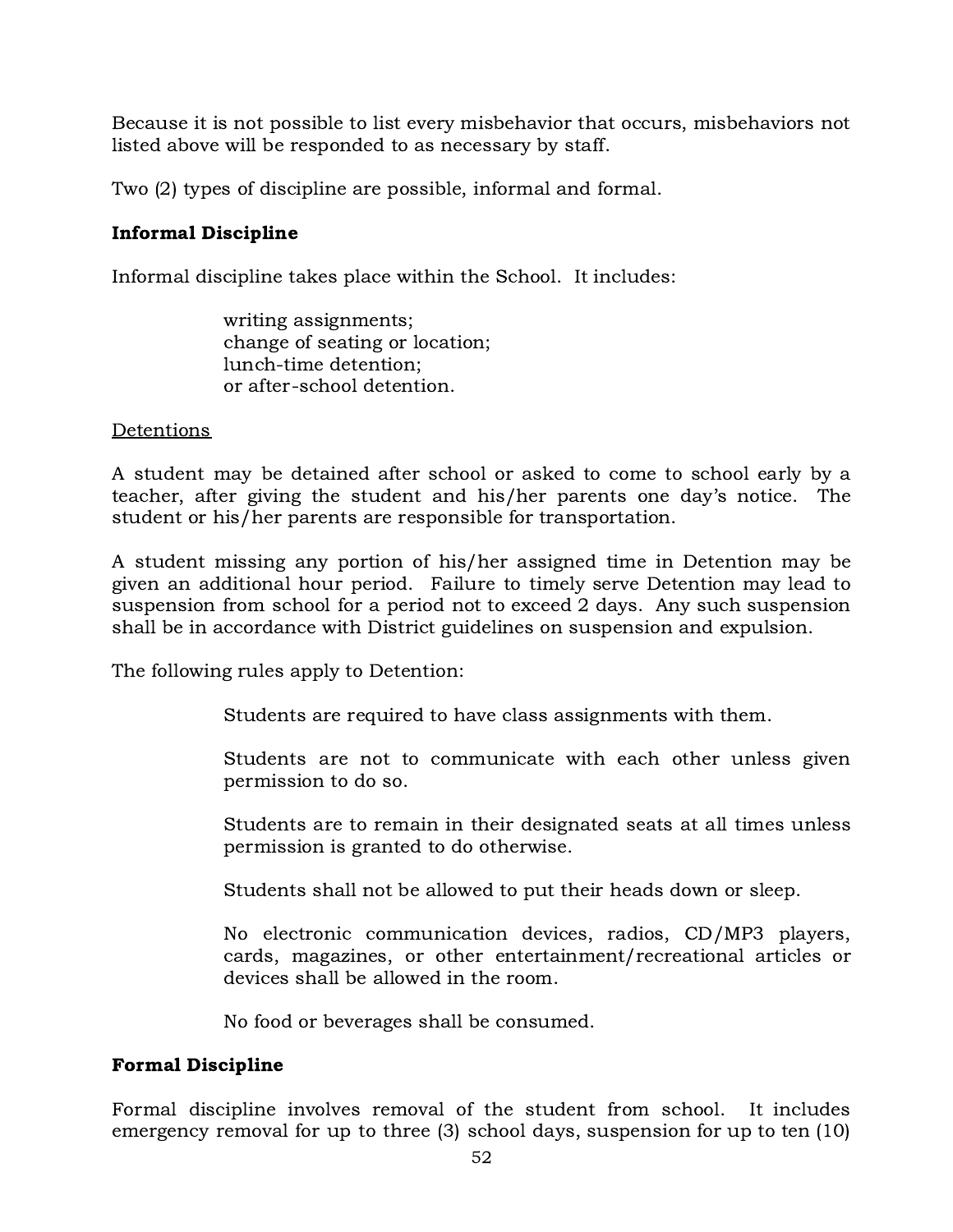school days, expulsion for up to eighty (80) school days or the number of days remaining in a semester, whichever is greater, and permanent exclusion. Expulsions may carry over into the next school year. Any student who is expelled from school for more than twenty (20) days or for any period of time if the expulsion will extend into the following semester or school year will be provided with information about services or programs offered by public and private agencies that work toward improving those aspects of the student's attitude and behavior that contributed to the incident that gave rise to the student's expulsion. The Superintendent at his/her discretion may require/allow a student to perform community service in conjunction with or in place of an expulsion. The Superintendent may impose a community service requirement beyond the end of the school year in lieu of applying the expulsion to the following school year. Removal for less than one (1) school day without the possibility of suspension or expulsion may not be appealed. Suspension, expulsion, and permanent exclusion may be appealed.

Students being considered for suspension are entitled to an informal meeting with the building administrator prior to removal. Also, students being considered for expulsion are entitled to an informal meeting with the Superintendent or designee prior to removal. During the informal meeting, the student will be notified of the charges and given the opportunity to respond.

Students involved in co-curricular and extra-curricular activities such as band and athletics can lose their eligibility for violation of the School rules.

If a student commits a crime while under the School's jurisdiction, s/he may be subject to school disciplinary action as well as action through local law enforcement.

## DUE PROCESS RIGHTS

Before a student is suspended, expelled, or permanently excluded from school, there are specific procedures that must be followed.

As long as the in-school discipline is served entirely in the school setting, it will not require any notice or meeting, or be subject to appeal.

## Suspension from School

When a student is being considered for a suspension, the administrator in charge will notify the student of the basis for the proposed suspension. The student will be given an opportunity to explain his/her view of the underlying facts. After that informal hearing, the Principal or other administrator will determine whether or not to suspend the student. If the decision is made to suspend the student, s/he and his/her parents will be given written notification of the suspension within one (1) day setting forth the reason for the suspension, the length of the suspension, and the process for appeal. The suspension may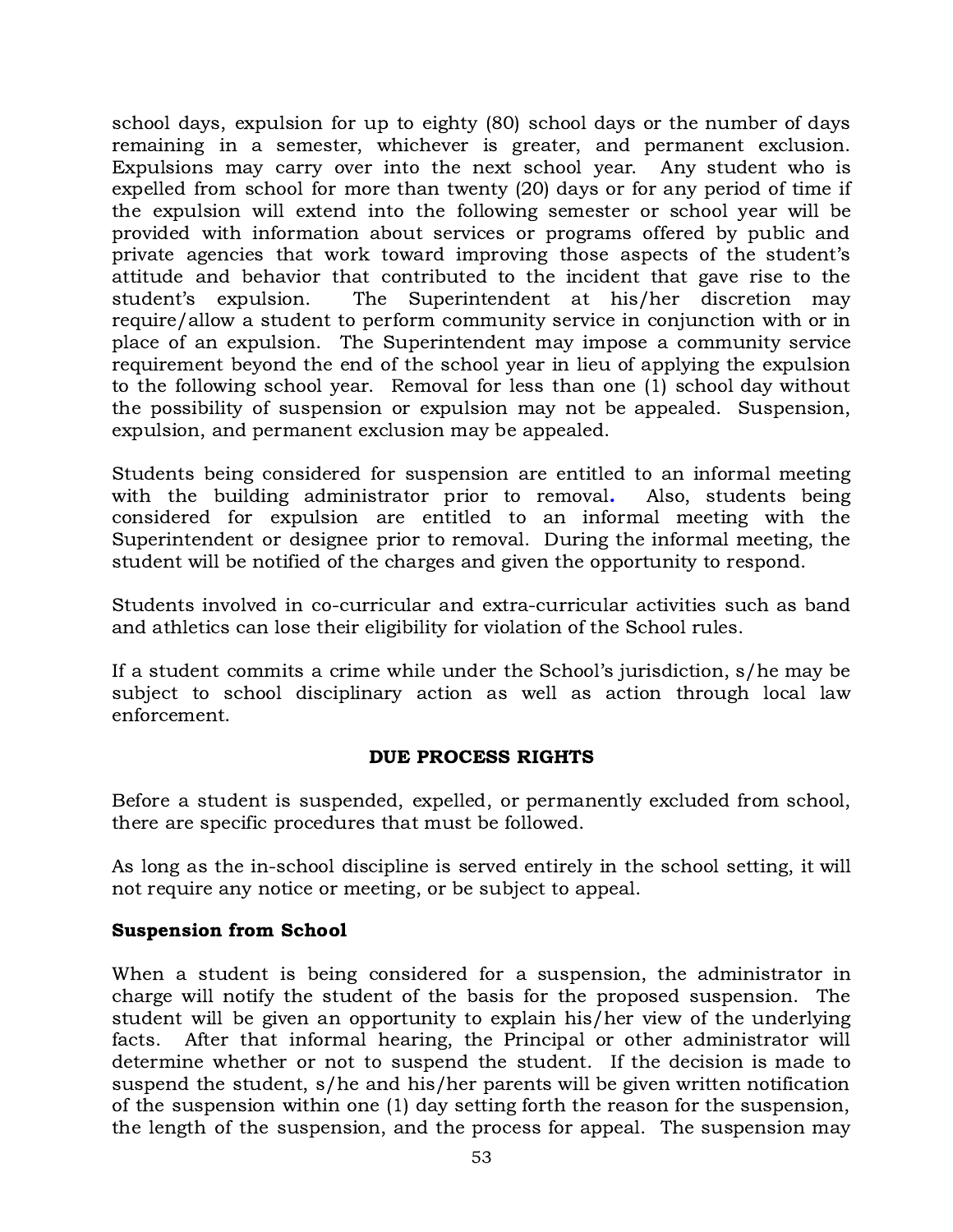be appealed, within 3 days after receipt of the suspension notice, to the Principal. The request for an appeal must be in writing.

During the appeal process, the student shall not be allowed to remain in school.

## Emergency Removal

If a student's presence poses a continuing danger to persons or property, or an ongoing threat of disrupting the academic process taking place either in a classroom or elsewhere on the school premises, the Superintendent or principal may remove the student from any curricular or extracurricular activity or from the school premises. A teacher may remove the student from any curricular or extracurricular activity under the teacher's supervision, but not from the premises.

If a teacher makes an emergency removal, the teacher will notify a building administrator of the circumstances surrounding the removal in writing within one (1) school day. No prior notice or hearing is required for any removal under this procedure. In all cases of normal disciplinary procedures where a student is removed from curricular or extracurricular activity for less than one school day, and is not subject to further suspension for expulsion, the following due process requirements do not apply.

If the emergency removal exceeds one (1) school day, then a hearing will be held on the next school day after the removal is ordered. Written notice of the hearing and the reasons for removal and any intended disciplinary action will be provided to the student, as soon as practical prior to the hearing. If the student is subject to an out of school suspension, the student will have the opportunity to appear at an informal hearing before the principal, Superintendent or a designee, and may challenge the reasons for the removal or otherwise explain his/her actions.

## Expulsion from School

When a student is being considered for expulsion, the student and parent will be provided with a formal notice of the proposed expulsion. This written notice will include the reasons for the intended expulsion, notification of the opportunity to appear in person before the Superintendent or the Superintendent's designee to challenge the reasons for the expulsion and/or explain the student's action, and notification of the time and place to appear. Students being considered for expulsion may be removed immediately. A hearing will be scheduled no earlier than three (3), nor no later than five (5) school days after the notice is given. Parents may request an extension of time for the hearing. The student may be represented by his/her parents, legal counsel, and/or by a person of his/her choice at the hearing.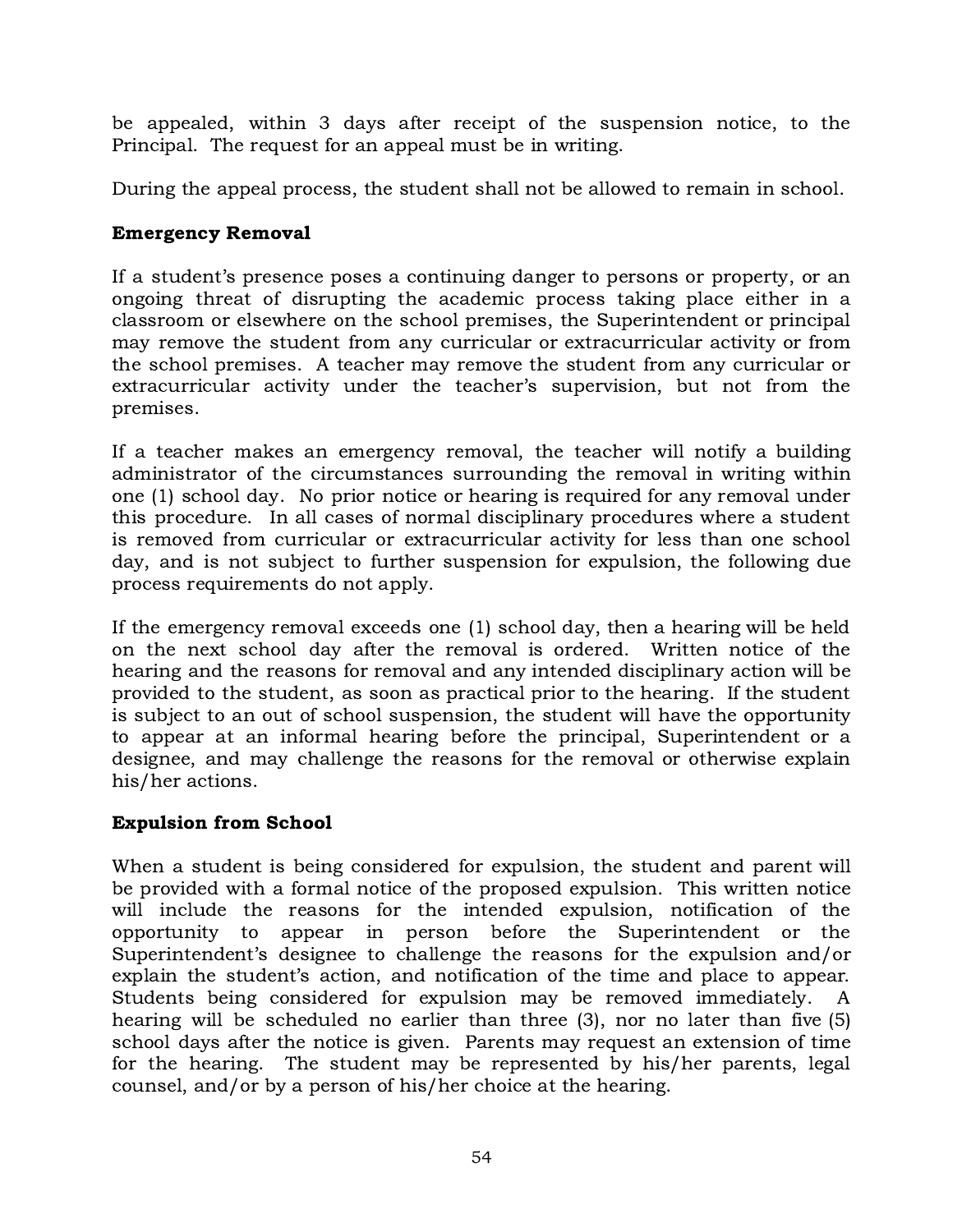In accordance with Board Policy 5610, the Superintendent shall initiate expulsion proceedings against a student who has committed an act that warrants expulsion under Board policy even if the student withdraws from school prior to the hearing or decision to impose the expulsion. The expulsion will be imposed for the same duration that it would have been had the student remained enrolled.

If a student is expelled, the student and the student's parents will be provided with written notice within one (1) school day of the imposed expulsion. The notice will include the reasons for the expulsion, the right of the student, or the student's parent(s)/guardian(s) or custodian(s) to appeal the expulsion to the Board or its designee, the right to be represented in all appeal proceedings, the right to be granted a hearing before the Board or its designee, and the right to request that the hearing be held in executive session.

## Discipline of Students with Disabilities

Students with disabilities are entitled to the rights and procedures afforded by the Individuals with Disabilities Education Improvement Act (I.D.E.I.A.), and, where applicable, the Americans with Disabilities Act (A.D.A.), and/or Section 504 of the Rehabilitation Act of 1973.

## Suspension of Bus Riding/Transportation Privileges

When a student is being considered for suspension of bus riding/transportation privileges, the administrator in charge will notify the student of the reason. The student will be given an opportunity to address the basis for the proposed suspension at an informal hearing. After that informal hearing, the principal [or assistant principal or other administrator] will decide whether or not to suspend his/her bus riding/transportation privileges for all or part of the school year.

If a student's bus riding/transportation privileges are suspended, s/he and his/her parents will be notified, in writing within one day, of the reason for and the length of the suspension.

## SEARCH AND SEIZURE

Administrators may search a student or his/her property (including vehicles, purses, knapsacks, gym bags, etc.) with or without the student's consent, whenever they reasonably suspect that a search will lead to the discovery of evidence of a violation of law or school rules. The extent of the search will be governed by the seriousness of the alleged infraction and the student's age. General housekeeping inspection of school property may be conducted with reasonable notice. Student lockers are the property of the District and students have no reasonable expectation of privacy in their contents or in the contents of any other District property including desks or other containers. School authorities may conduct random searches of the lockers and their contents at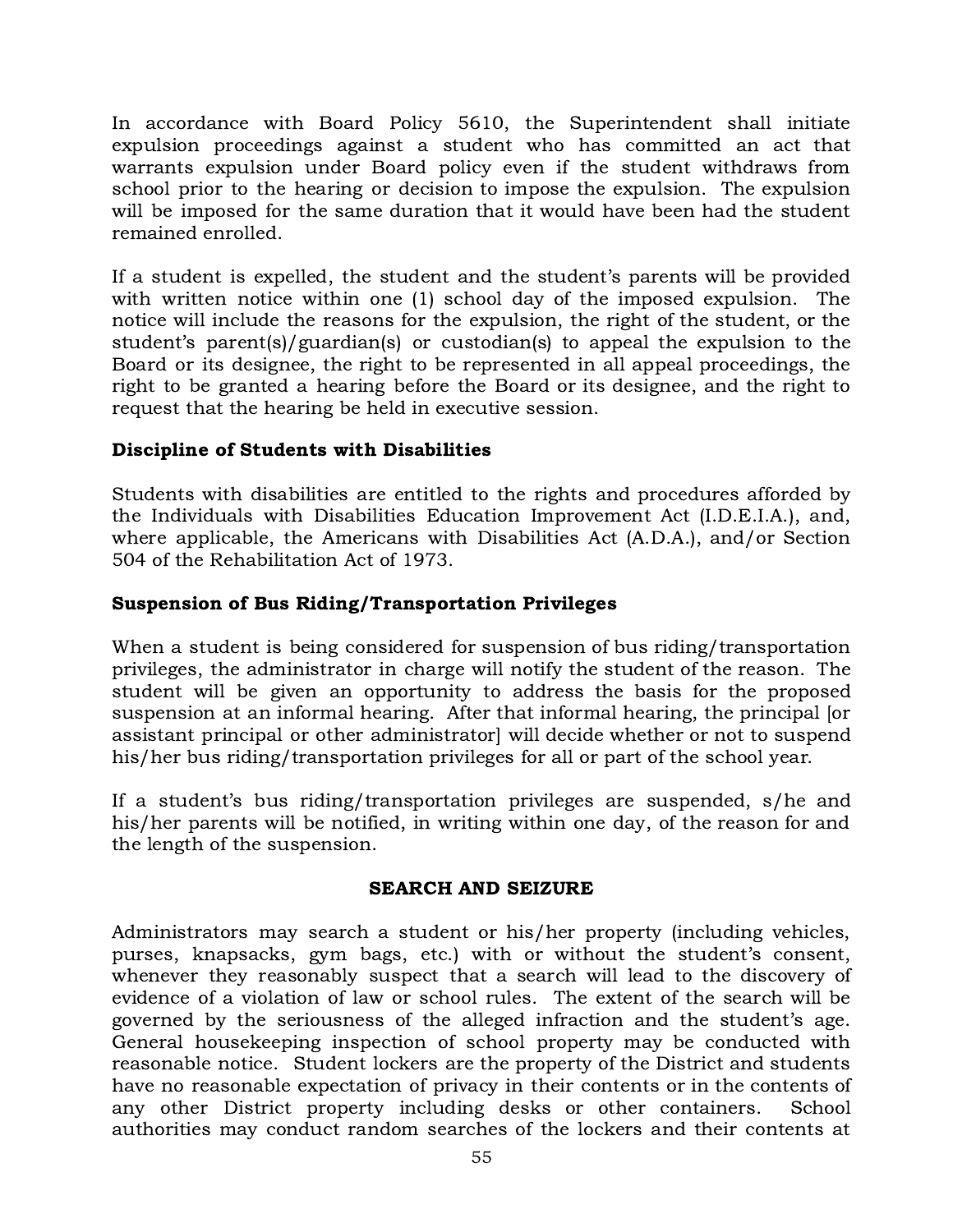any time without announcement. Unannounced and random canine searches may also be conducted.

Additionally, students have NO reasonable expectation of privacy in their actions in public areas including but not limited to, common areas, hallways, cafeterias, classrooms and gymnasiums. The District may use video cameras in such areas and on all school vehicles transporting students to and from regular and extracurricular activities.

Anything that is found in the course of a search may be used as evidence of a violation of school rules or the law, and may be taken, held or turned over to the police. The School reserves the right not to return items that have been confiscated.

## INTERROGATION OF STUDENTS

The School is committed to protecting students from harm that may be connected with the school environment and also recognizes its responsibility to cooperate with law enforcement and public child welfare agencies. While the School believes these agencies should conduct their investigations off school property if possible, investigations can take place at school in emergency situations or if the violation being investigated occurred on school property.

Before students are questioned as witnesses or suspects in an alleged criminal violation, the building administrator will attempt to contact a parent prior to questioning and shall remain in the room during questioning.

If a student is questioned as the subject of alleged child abuse or neglect, the building administrator will attempt to contact a parent prior to questioning, and s/he (or a designated guidance counselor) will remain in the room during questioning. If the agency investigating the alleged child abuse or neglect suspects the parent is the perpetrator, neither parent will be contacted prior to questioning, but the building administrator (or a designated guidance counselor) will remain in the room during questioning.

If law enforcement or a children's services agency removes a student from school, the building administrator will notify a parent.

## STUDENT RIGHTS OF EXPRESSION

The School recognizes the right of students to express themselves. With the right of expression comes the responsibility to do so appropriately. Students may distribute or display, at appropriate times, non sponsored, noncommercial written material and petitions; buttons, badges, or other insignia; clothing, insignia, and banners; and audio and video materials. All items must meet school guidelines.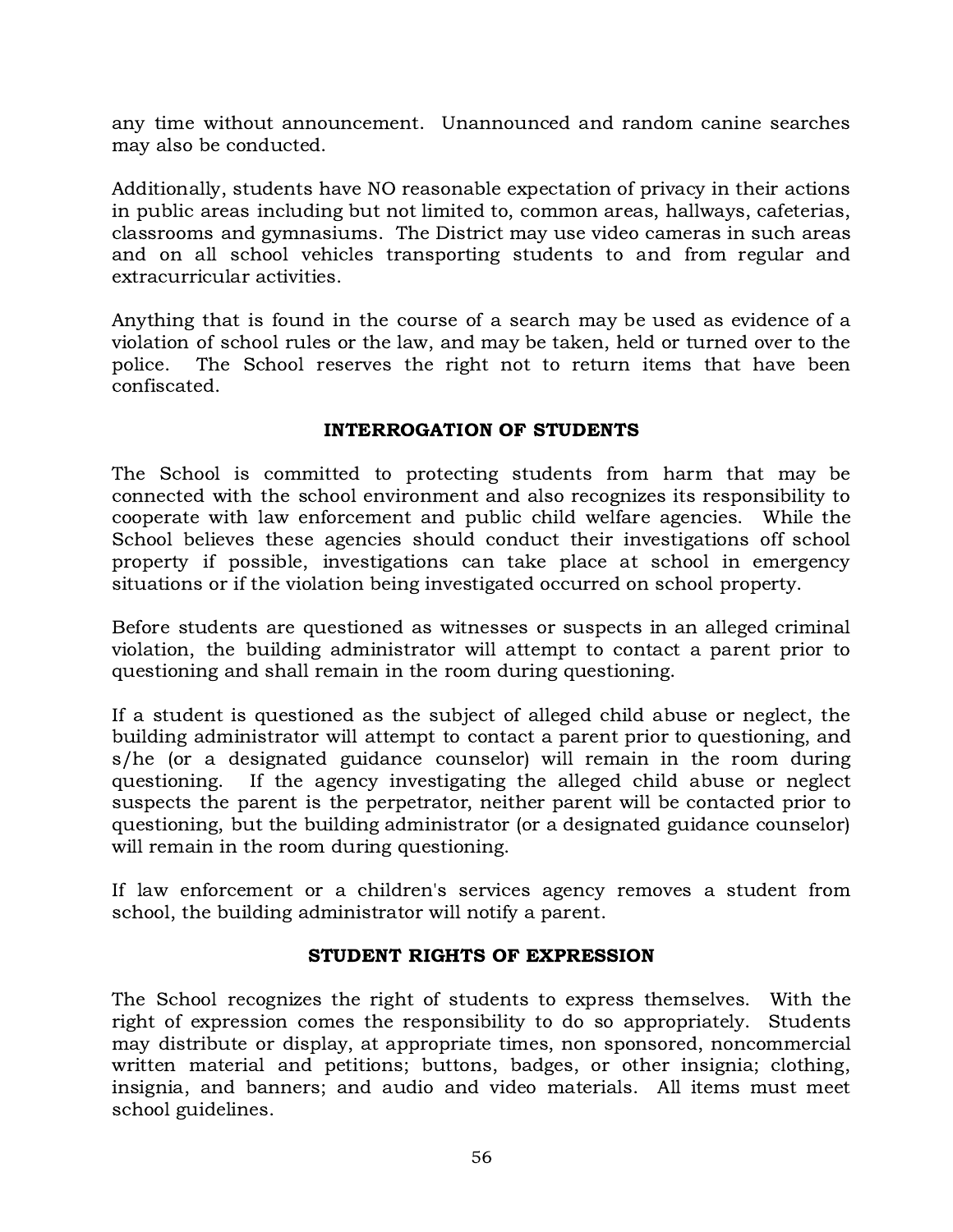- A. Material cannot be displayed if it:
	- 1. is obscene to minors, libelous, or pervasively indecent or vulgar;
	- 2. advertises any product or service not permitted to minors by law;
	- 3. intends to be insulting or harassing;
	- 4. intends to incite fighting; or
	- 5. presents a clear and present likelihood that, either because of its content or manner of distribution or display, it will cause or is likely to cause a material and substantial disruption of school or school activities, a violation of school regulations, or the commission of an unlawful act.
- B. Material may not be displayed or distributed during class periods, or between classes. Permission may be granted for display or distribution during lunch periods, and/or before or after school in designated locations, as long as exits are not blocked and there is proper access and egress to the building.

Students who are unsure whether materials they wish to display meet school guidelines may present them to the Principal twenty-four (24) hours prior to display.

## SECTION V - TRANSPORTATION

## Bus Transportation to School

Students may only ride assigned buses and must board and depart from the bus at assigned bus stops. Students will not be permitted to ride unassigned buses for any reason other than an emergency, except as approved by the Principal.

The principal may approve a change in a student's regular assigned bus stop to address a special need. Parents should send a note to the principal stating the reason for the request and the duration of the requested change.

## Bus Conduct

Students who are riding to and from school on District-provided transportation must follow all basic safety rules. This applies to school-owned buses as well as any contracted transportation.

The driver may assign seating or direct students in any reasonable manner to maintain transportation safety.

Students must comply with the following basic safety rules: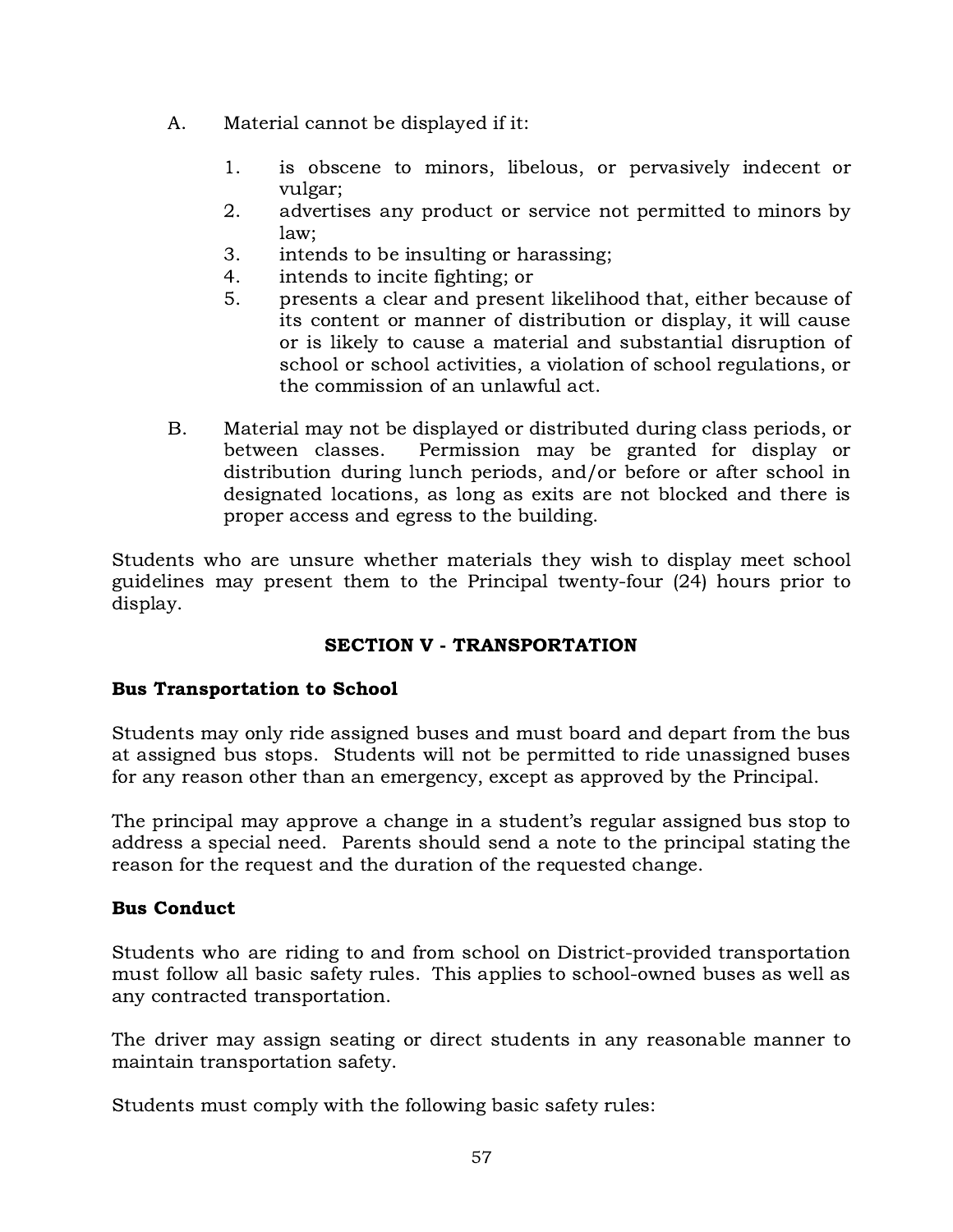#### Prior to loading (on the road and at school)

Each student shall:

be on time at the designated loading zone 5 minutes prior to scheduled stop;

stay off the road at all times while walking to and waiting for school transportation;

wait until the school transportation is completely stopped before moving forward to enter;

refrain from crossing a highway until the driver signals it is safe to cross;

properly board and depart the vehicle;

go immediately to a seat and be seated.

It is the parents' responsibility to inform the bus driver when their child will not be aboard school transportation. Drivers will not wait for students who are not at their designated stops on time.

#### During the trip

Each student shall:

remain seated while the school transportation is in motion;

keep head, hands, arms, and legs inside the school transportation at all times;

not push, shove or engage in scuffling;

not litter in the school vehicle or throw anything in, into, or from the vehicle;

keep books, packages, coats, and all other objects out of the aisle;

be courteous to the driver and to other riders;

not eat or play games, cards, etc.;

not use nuisance devices (e.g., laser pointers) on the bus in a way that disrupts the safe transportation of students and/or endangers students or employees;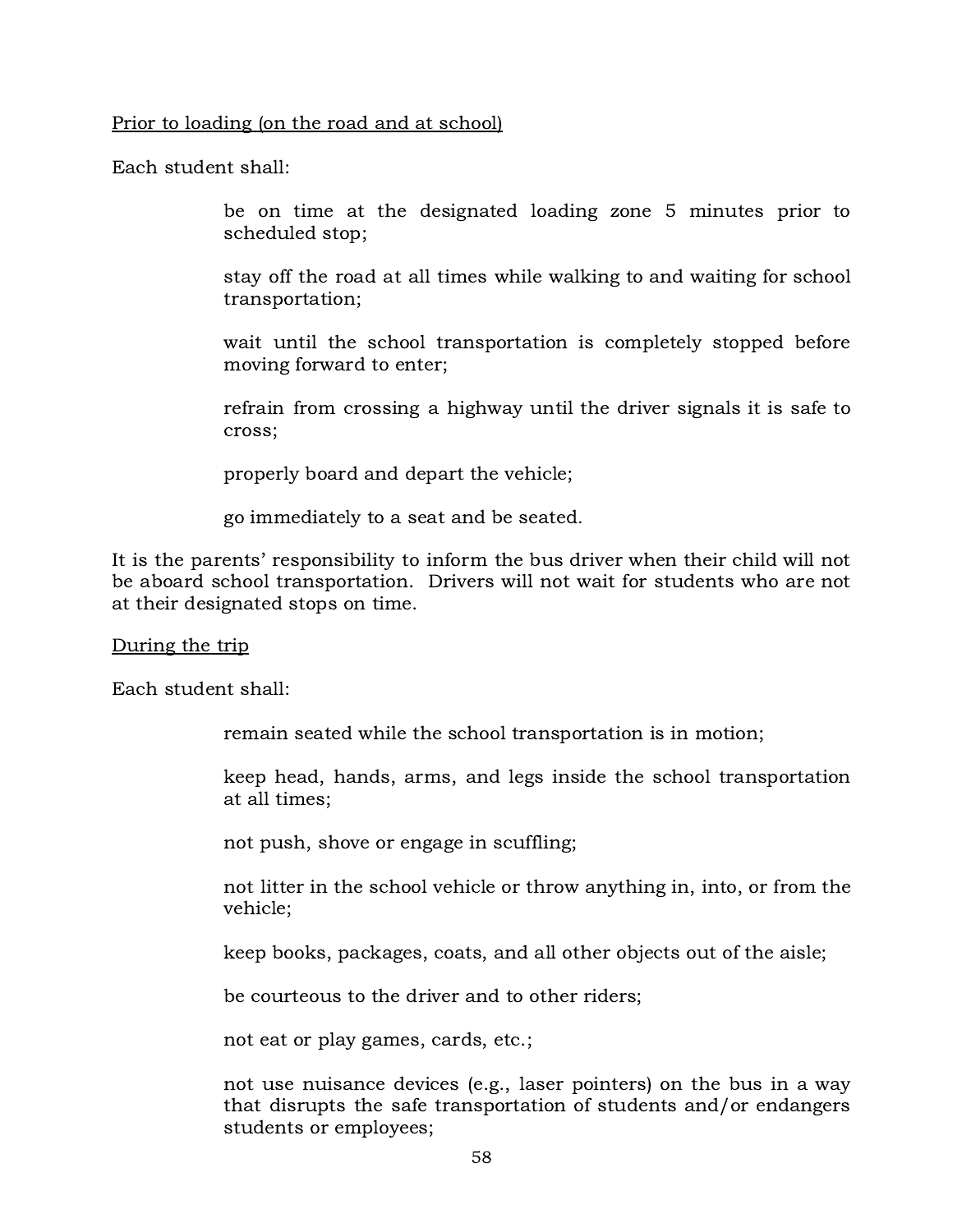not tamper with the school vehicle or any of its equipment (including, but not limited to emergency and/or safety equipment).

#### Exiting the school vehicle

Each student shall:

remain seated until the vehicle has stopped;

cross the road, when necessary, at least 10 feet in front of the vehicle, but only after the driver signals that it is safe;

be alert to a possible danger signal from the driver.

The driver will not discharge students at places other than their regular stop at home or at school unless s/he has proper authorization from school officials.

## [ ] Video Recordings on School Buses

The Board of Education has installed video cameras on school buses to monitor student behavior.

If a student misbehaves on a bus and his/her actions are recorded, the recording will be submitted to the Principal and may be used as evidence of misbehavior.

## Penalties for Infractions

A student who misbehaves on the bus shall be disciplined in accordance with the Student Discipline Code and may lose the privilege of riding on the bus.

## REMOTE LEARNING

The school district will only offer remote learning for those students who possess a medical excuse from a licensed medical professional. The student and parents/guardians will meet with the building principal to obtain permission to complete online learning. Zane Trace has the right to deny any student permission as determined by the building principal.The student fee to participate in remote learning is a non-refundable \$200 (\$50 per grading period) in addition to the regular school fees (payable by the first day of school) for the school year and may be limited to core academic subjects only. (Money will be divided between the ZT teachers completing the remote learning at the end of the year.) Students will not be permitted to come in and out of remote learning. If a parent/guardian chooses the remote learning opportunity, the student is responsible for completing all assigned tasks in the same timely manner in which a student who physically attends school is required. Grading standards